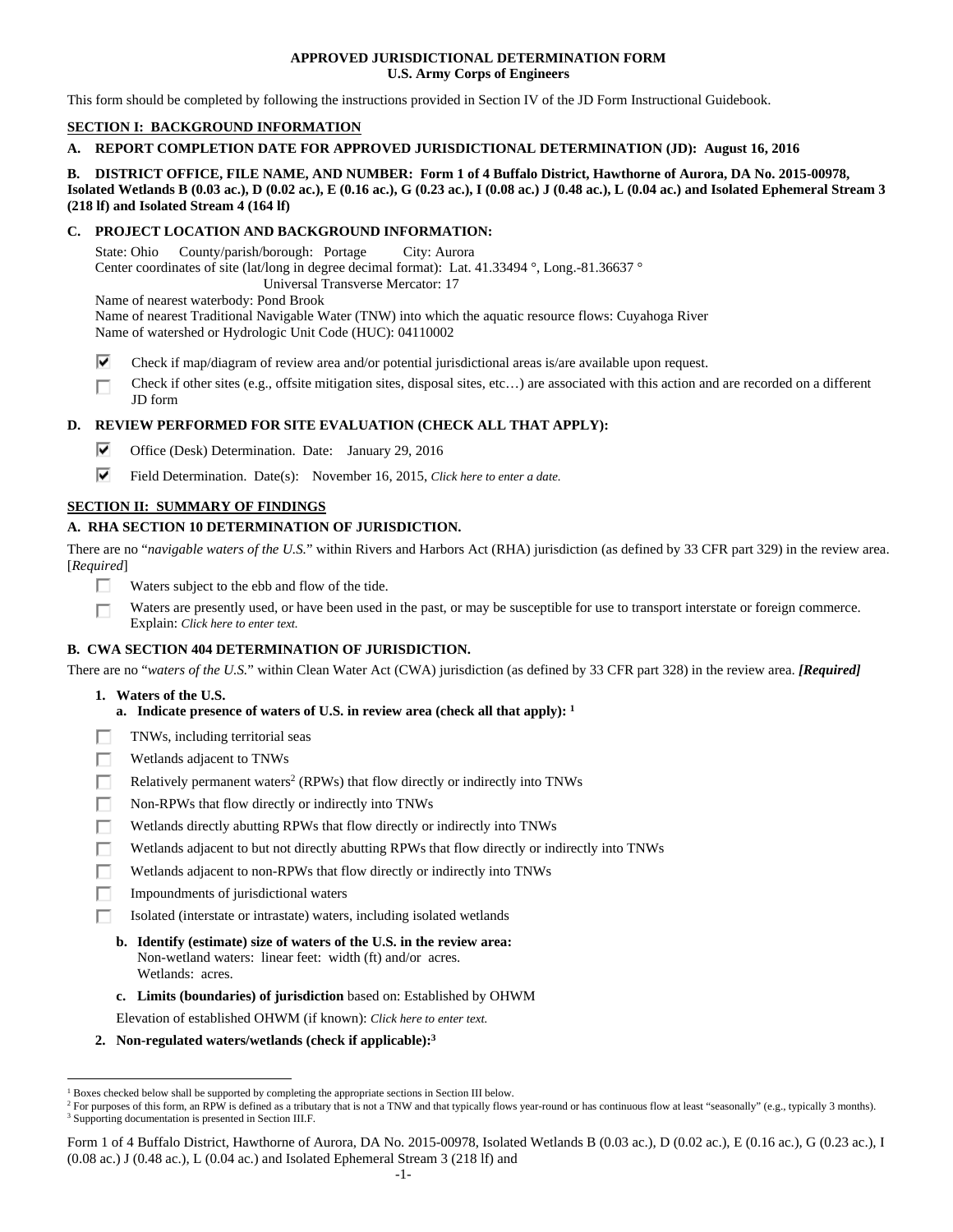⊽ Potentially jurisdictional waters and/or wetlands were assessed within the review area and determined to be not jurisdictional. **Explain:** An on-site field review was conducted on November 16, 2015. Areas of inundation was observed within the delineated area where water has accumulated allowing for the growth of hydrophytic vegetation and the development of hydric soils. **Wetlands B (0.03 ac.), D (0.02 ac.), E (0.16 ac.), G (0.23 ac.), I (0.08 ac.) J (0.48 ac.) and L (0.04 ac.)** were determined to be isolated wetlands as they were located within depressions that were surrounded by upland and are hydrologically isolated from any waters on-site or that have been identified on the U.S.G.S. OH-Aurora Topographic map. Two ephemeral stream channels were identified on-site **Stream 3 (218 lf) and Stream 4 (164 lf)**. **Streams 3 and 4** originate in a wooded area located to the northeast of an apartment complex. During the site review, it was observed that **Streams 3 and 4** exhibited a defined bed and bank and an ordinary high water mark in the wooded portion. The stream channels lost their defined bed and bank and ordinary high water mark as they flowed southwest into the maintained mowed area of the apartment complex. The stream flow dissipates at this point. No evidence of a stream channel or swale was observed flowing to the south beyond the wooded area. A review of the U.S.G.S. OH-Aurora Topographic map does not show that stream channels historically existed within the general area of **Streams 3 and 4**. **Streams 3 and 4** were determined to isolated streams as no hydrological connection could be established from **Streams 3 and 4** to a waters of the U.S. on-site. They are hydrologically isolated from other waters on-site. In addition, **Wetlands B, D, E, G, I, J and L** has no potential to affect interstate commerce under 328.3(a)(3)(i-iii) (See Section IVB of this form); and are therefore to be an intrastate, non-navigable, isolated water.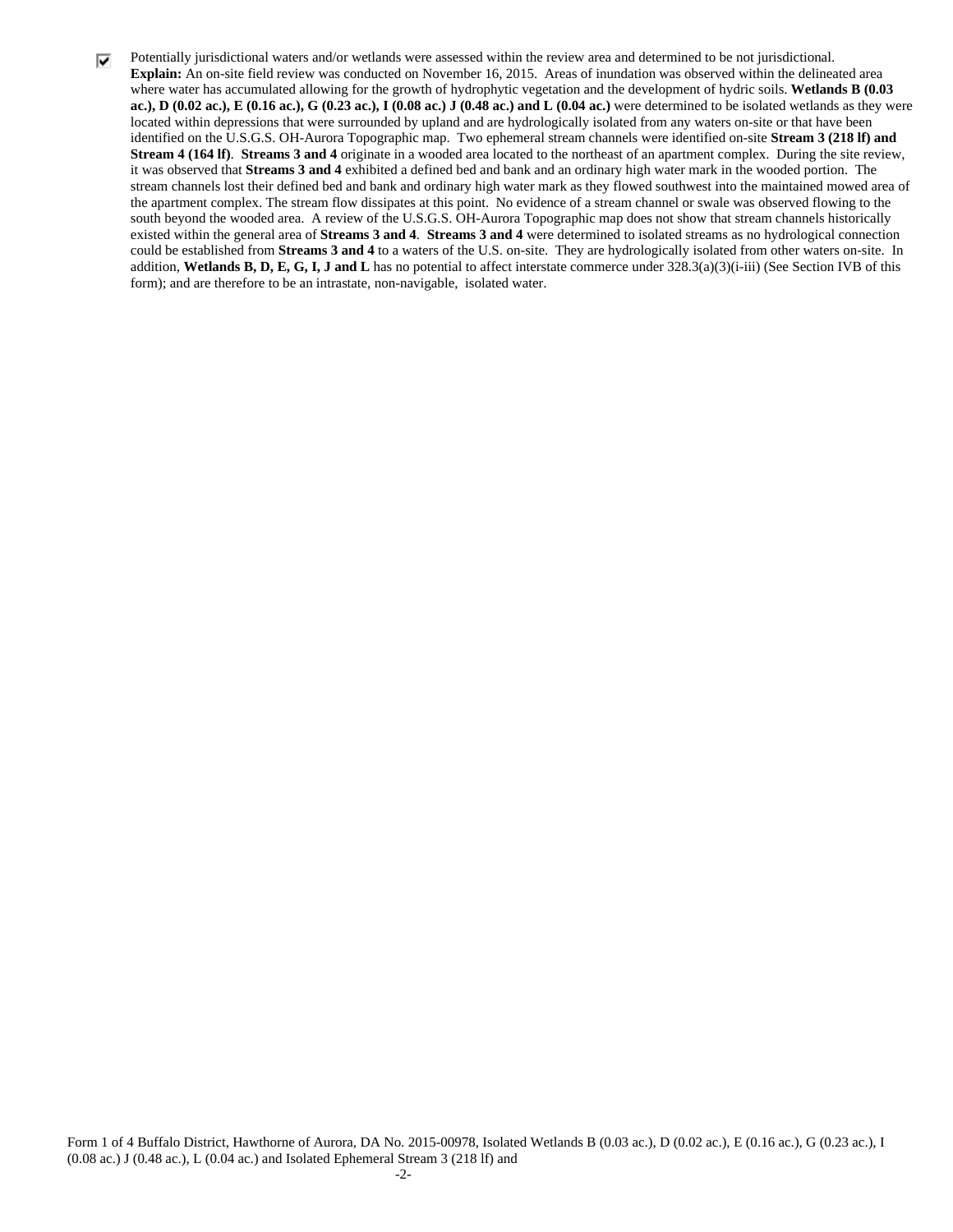### **SECTION III: CWA ANALYSIS**

### **A. TNWs AND WETLANDS ADJACENT TO TNWs**

**The agencies will assert jurisdiction over TNWs and wetlands adjacent to TNWs. If the aquatic resource is a TNW, complete Section III.A.1 and Section III.D.1. only; if the aquatic resource is a wetland adjacent to a TNW, complete Sections III.A.1 and 2 and Section III.D.1.; otherwise, see Section III.B below**.

## **1. TNW**

 Identify TNW: *Click here to enter text.* Summarize rationale supporting determination: *Click here to enter text.*

 **2. Wetland adjacent to TNW** 

Summarize rationale supporting conclusion that wetland is "adjacent": *Click here to enter text.*

### **B. CHARACTERISTICS OF TRIBUTARY (THAT IS NOT A TNW) AND ITS ADJACENT WETLANDS (IF ANY):**

**This section summarizes information regarding characteristics of the tributary and its adjacent wetlands, if any, and it helps determine whether or not the standards for jurisdiction established under Rapanos have been met.** 

**The agencies will assert jurisdiction over non-navigable tributaries of TNWs where the tributaries are "relatively permanent waters" (RPWs), i.e. tributaries that typically flow year-round or have continuous flow at least seasonally (e.g., typically 3 months). A wetland that directly abuts an RPW is also jurisdictional. If the aquatic resource is not a TNW, but has year-round (perennial) flow, skip to Section III.D.2. If the aquatic resource is a wetland directly abutting a tributary with perennial flow, skip to Section III.D.4.** 

**A wetland that is adjacent to but that does not directly abut an RPW requires a significant nexus evaluation. Corps districts and EPA regions will include in the record any available information that documents the existence of a significant nexus between a relatively permanent tributary that is not perennial (and its adjacent wetlands if any) and a traditional navigable water, even though a significant nexus finding is not required as a matter of law.** 

If the waterbody<sup>4</sup> is not an RPW, or a wetland directly abutting an RPW, a JD will require additional data to determine if the **waterbody has a significant nexus with a TNW. If the tributary has adjacent wetlands, the significant nexus evaluation must consider the tributary in combination with all of its adjacent wetlands. This significant nexus evaluation that combines, for analytical purposes, the tributary and all of its adjacent wetlands is used whether the review area identified in the JD request is the tributary, or its adjacent wetlands, or both. If the JD covers a tributary with adjacent wetlands, complete Section III.B.1 for the tributary, Section III.B.2 for any onsite wetlands, and Section III.B.3 for all wetlands adjacent to that tributary, both onsite and offsite. The determination whether a significant nexus exists is determined in Section III.C below.** 

 **1. Characteristics of non-TNWs that flow directly or indirectly into TNW** 

#### **(i) General Area Conditions:**

 Watershed size: *# Choose an item.* Drainage area: *# Choose an item.*

 Average annual rainfall: *#* inches Average annual snowfall: *#* inches

#### **(ii) Physical Characteristics:**

 $\overline{a}$ 

(a) Relationship with TNW:

Tributary flows directly into TNW.

п Tributary flows through *Choose an item.* tributaries before entering TNW.

 Project waters are *Choose an item.* river miles from TNW. Project waters are *Choose an item.* river miles from RPW. Project waters are *Choose an item.* aerial (straight) miles from TNW. Project waters are *Choose an item.* aerial (straight) miles from RPW. Project waters cross or serve as state boundaries. Explain: *Click here to enter text.*

Identify flow route to TNW5: *Click here to enter text.* Tributary stream order, if known: *Click here to enter text.*

(b) General Tributary Characteristics (check all that apply):

**Tributary** is:  $\Box$  Natural

П Artificial (man-made). Explain: *Click here to enter text.*

П Manipulated (man-altered). Explain: *Click here to enter text.*

<sup>4</sup> Note that the Instructional Guidebook contains additional information regarding swales, ditches, washes, and erosional features generally and in the arid West.

 $^5$  Flow route can be described by identifying, e.g., tributary a, which flows through the review area, to flow into tributary b, which then flows into TNW.

Form 1 of 4 Buffalo District, Hawthorne of Aurora, DA No. 2015-00978, Isolated Wetlands B (0.03 ac.), D (0.02 ac.), E (0.16 ac.), G (0.23 ac.), I  $(0.08$  ac.) J  $(0.48$  ac.), L  $(0.04$  ac.) and Isolated Ephemeral Stream 3  $(218 \text{ If})$  and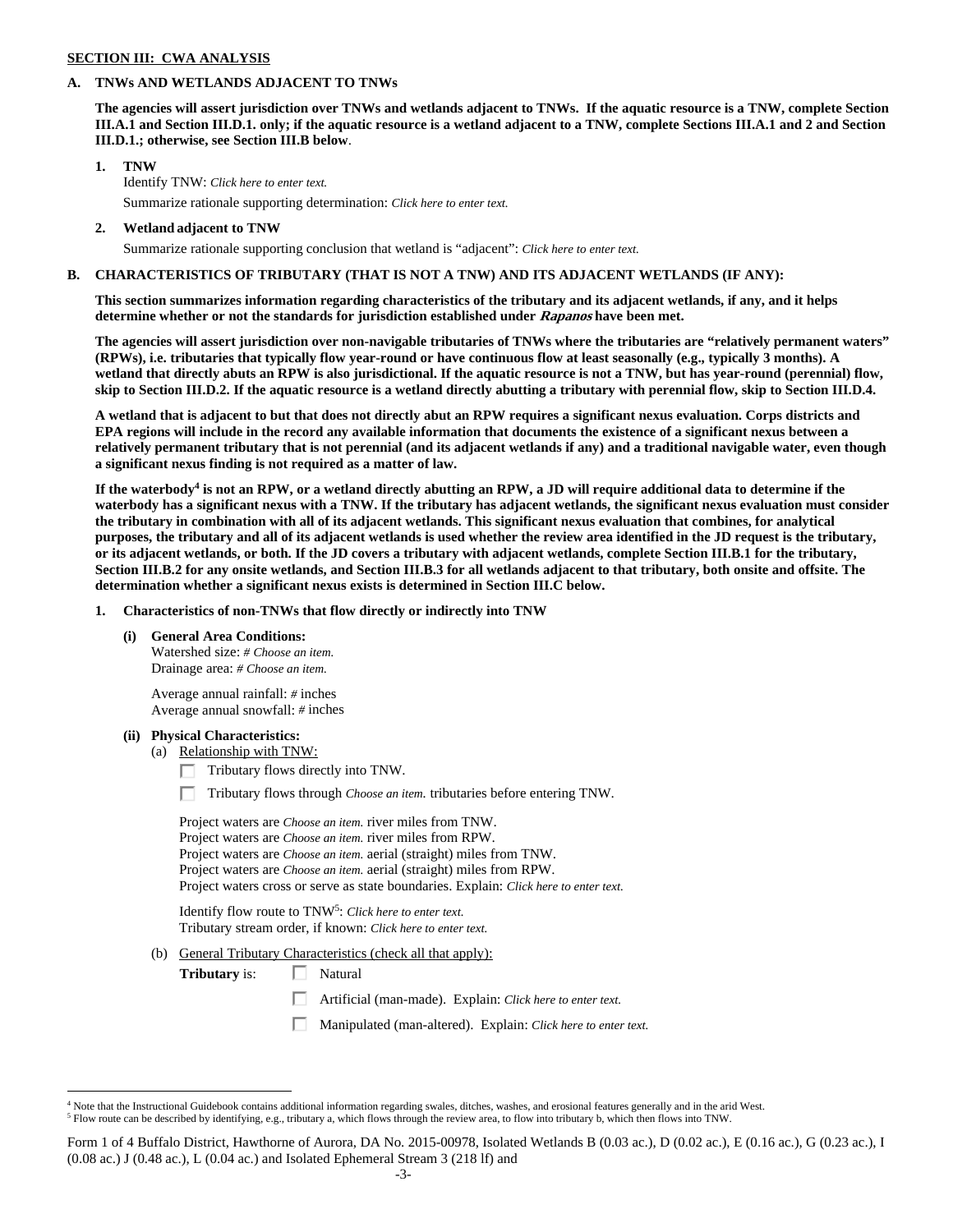|  | Tributary properties with respect to top of bank (estimate): |
|--|--------------------------------------------------------------|
|--|--------------------------------------------------------------|

| Average width: $#$ feet                    |
|--------------------------------------------|
| Average depth: $#$ feet                    |
| $\Lambda$ represented a classes $\Omega$ . |

Average side slopes: *Choose an item.*

|       | Primary tributary substrate composition (check all that apply): |          |
|-------|-----------------------------------------------------------------|----------|
| Silts | Sands                                                           | Concrete |

| $\Box$ $\Box$  | o anivo       | $\Box$ Concre |
|----------------|---------------|---------------|
| $\Box$ Cobbles | $\Box$ Gravel | $\Box$ Muck   |

|  | Bedrock |  |  |  | Vegetation. Type/% cover: Click here to enter text. |
|--|---------|--|--|--|-----------------------------------------------------|
|--|---------|--|--|--|-----------------------------------------------------|

П Other. Explain: *Click here to enter text.*

 Tributary condition/stability [e.g., highly eroding, sloughing banks]. Explain: *Click here to enter text.* Presence of run/riffle/pool complexes. Explain: *Click here to enter text.* Tributary geometry: *Choose an item.* Tributary gradient (approximate average slope): *#*%

 $(c)$  Flow:

Tributary provides for: *Choose an item.*

 Estimate average number of flow events in review area/year: *Choose an item.* Describe flow regime: *Click here to enter text.*

Other information on duration and volume: *Click here to enter text.*

Surface flow is: *Choose an item.* Characteristics: *Click here to enter text.*

|  | Subsurface flow: Choose an item. Explain findings: Click here to enter text. |
|--|------------------------------------------------------------------------------|
|--|------------------------------------------------------------------------------|

Dye (or other) test performed: *Click here to enter text.*

Tributary has (check all that apply):

| Bed and banks |
|---------------|
|               |

OHWM<sup>6</sup> (check all indicators that apply):

|              | $\Box$ clear, natural line impressed on the bank $\Box$ the presence of litter and debris |                                                            |
|--------------|-------------------------------------------------------------------------------------------|------------------------------------------------------------|
|              | $\Box$ changes in the character of soil                                                   | $\Box$ destruction of terrestrial vegetation               |
|              | shelving                                                                                  | $\Box$ the presence of wrack line                          |
|              | $\Box$ vegetation matted down, bent, or absent $\Box$ sediment sorting                    |                                                            |
|              | $\Box$ leaf litter disturbed or washed away                                               | scour                                                      |
| $\mathbf{1}$ | sediment deposition                                                                       | $\Box$ multiple observed or predicted flow events          |
| . .          | water staining                                                                            | abrupt change in plant community Click here to enter text. |
|              |                                                                                           |                                                            |

- other (list): *Click here to enter text.*
- Discontinuous OHWM.7 Explain: *Click here to enter text.*

If factors other than the OHWM were used to determine lateral extent of CWA jurisdiction (check all that apply):

- $\Box$  High Tide Line indicated by:  $\Box$  Mean High Water Mark indicated by:
	- oil or scum line along shore objects  $\Box$  survey to available datum;
	- $\Box$  fine shell or debris deposits (foreshore)  $\Box$  physical markings;
	- $\Box$  physical markings/characteristics  $\Box$  vegetation lines/changes in vegetation types.
	- $\Box$  tidal gauges
	- other (list): *Click here to enter text.*

## **(iii) Chemical Characteristics:**

 $\overline{a}$ 

Characterize tributary (e.g., water color is clear, discolored, oily film; water quality; general watershed characteristics, etc.). Explain: *Click here to enter text.*

Identify specific pollutants, if known: *Click here to enter text.*

<sup>&</sup>lt;sup>6</sup>A natural or man-made discontinuity in the OHWM does not necessarily sever jurisdiction (e.g., where the stream temporarily flows underground, or where the OHWM has been removed by development or agricultural practices). Where there is a break in the OHWM that is unrelated to the waterbody's flow regime (e.g., flow over a rock outcrop or through a culvert), the agencies will look for indicators of flow above and below the break. 7 Ibid.

Form 1 of 4 Buffalo District, Hawthorne of Aurora, DA No. 2015-00978, Isolated Wetlands B (0.03 ac.), D (0.02 ac.), E (0.16 ac.), G (0.23 ac.), I  $(0.08$  ac.) J  $(0.48$  ac.), L  $(0.04$  ac.) and Isolated Ephemeral Stream 3  $(218 \text{ If})$  and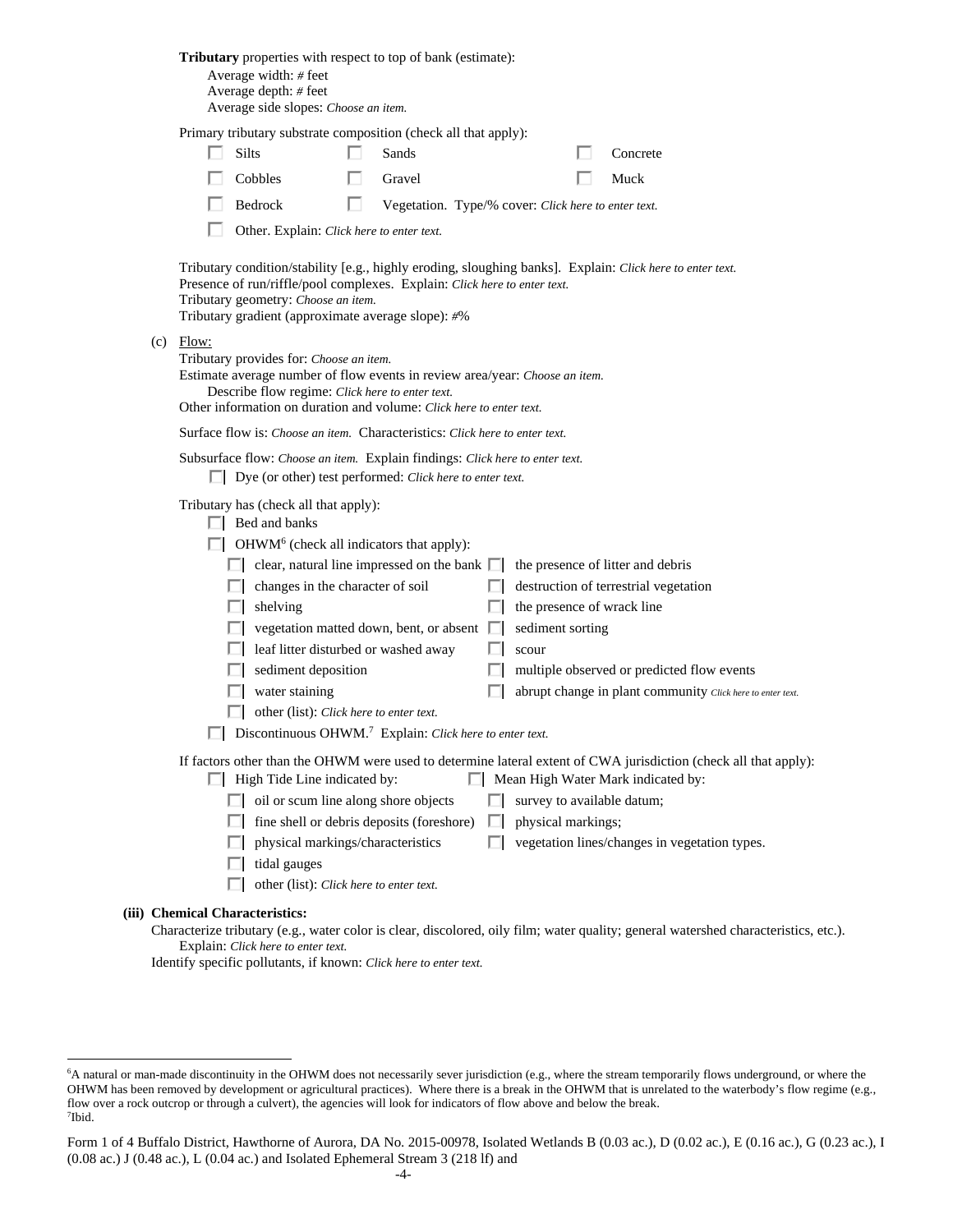## **(iv) Biological Characteristics. Channel supports (check all that apply):**

- Riparian corridor. Characteristics (type, average width): *Click here to enter text.*
- Wetland fringe. Characteristics: *Click here to enter text.*
- $\Box$  Habitat for:
	- Federally Listed species. Explain findings: *Click here to enter text.*
	- Fish/spawn areas. Explain findings: *Click here to enter text.*
	- Other environmentally-sensitive species. Explain findings: *Click here to enter text.*
	- п. Aquatic/wildlife diversity. Explain findings: *Click here to enter text.*

### **2. Characteristics of wetlands adjacent to non-TNW that flow directly or indirectly into TNW**

## **(i) Physical Characteristics:**

- (a) General Wetland Characteristics:
	- Properties:

 Wetland size: *#* acres Wetland type. Explain: *Click here to enter text.* Wetland quality. Explain: *Click here to enter text.* Project wetlands cross or serve as state boundaries. Explain: *Click here to enter text.*

(b) General Flow Relationship with Non-TNW: Flow is: *Choose an item.* Explain: *Click here to enter text.*

 Surface flow is: *Choose an item.* Characteristics: *Click here to enter text.*

Subsurface flow: *Choose an item.* Explain findings: *Click here to enter text.*

Dye (or other) test performed: *Click here to enter text.*

## (c) Wetland Adjacency Determination with Non-TNW:

- $\Box$  Directly abutting
- $\Box$  Not directly abutting
	- п. Discrete wetland hydrologic connection. Explain: *Click here to enter text.*
	- Ecological connection. Explain: *Click here to enter text.* П.
	- O. Separated by berm/barrier. Explain: *Click here to enter text.*
- (d) Proximity (Relationship) to TNW

Project wetlands are *Choose an item.* river miles from TNW. Project waters are *Choose an item.* aerial (straight) miles from TNW. Flow is from: *Choose an item.* Estimate approximate location of wetland as within the *Choose an item.* floodplain.

#### **(ii) Chemical Characteristics:**

Characterize wetland system (e.g., water color is clear, brown, oil film on surface; water quality; general watershed characteristics; etc.). Explain: *Click here to enter text.*

Identify specific pollutants, if known: *Click here to enter text.*

#### **(iii) Biological Characteristics. Wetland supports (check all that apply):**

- Riparian buffer. Characteristics (type, average width): *Click here to enter text.*
- Vegetation type/percent cover. Explain: *Click here to enter text.*
- $\Box$  Habitat for:
	- Federally Listed species. Explain findings: *Click here to enter text*.
	- Fish/spawn areas. Explain findings: *Click here to enter text*.
	- Other environmentally-sensitive species. Explain findings: *Click here to enter text.*
	- Aquatic/wildlife diversity. Explain findings: *Click here to enter text.*

## **3. Characteristics of all wetlands adjacent to the tributary (if any)**

 All wetland(s) being considered in the cumulative analysis: *Choose an item.* Approximately (*#*) acres in total are being considered in the cumulative analysis.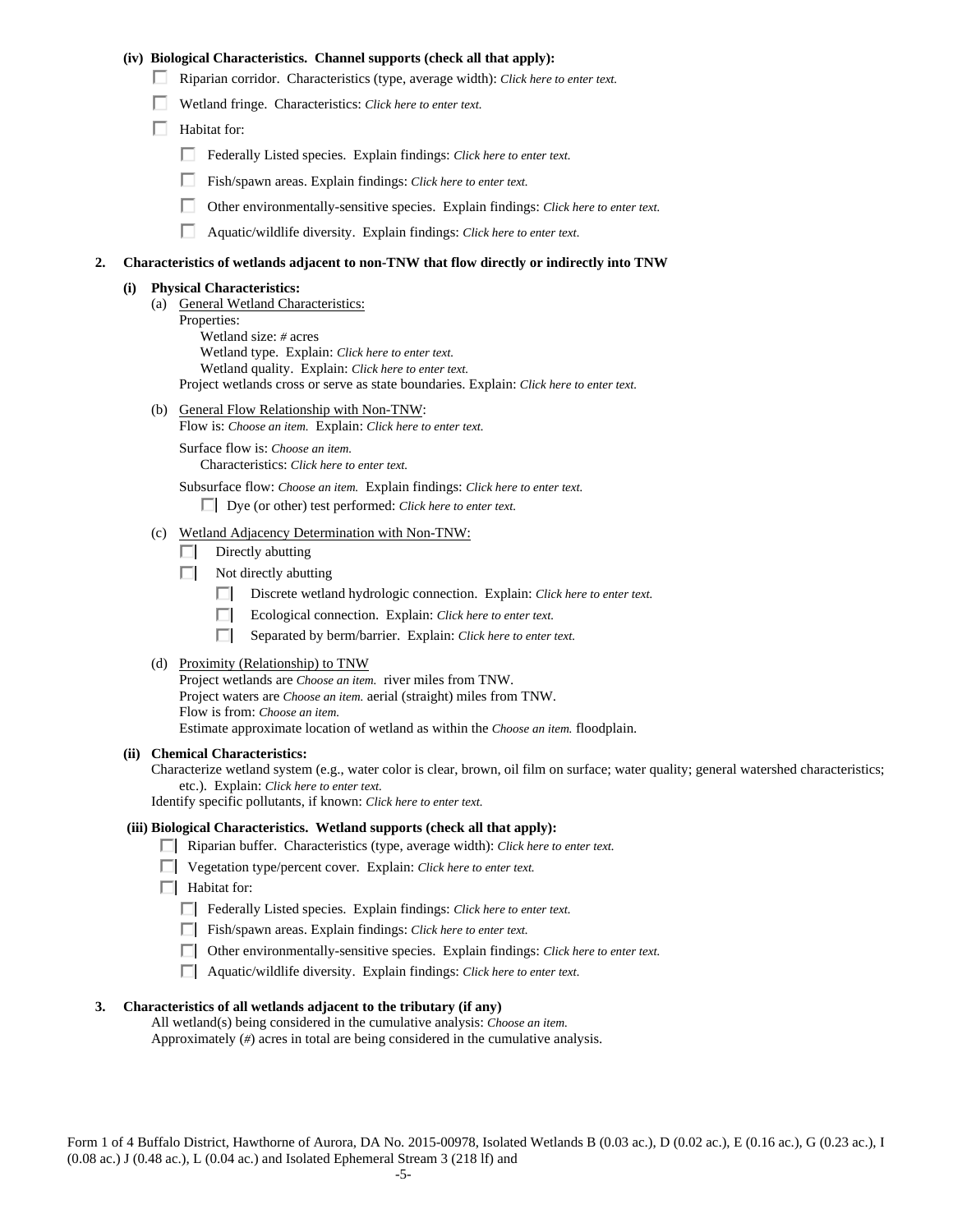| Directly abuts? $(Y/N)$ | Size (in acres) | Directly abuts? $(Y/N)$ | Size (in acres) |
|-------------------------|-----------------|-------------------------|-----------------|
| Y/N                     |                 | Y/N                     |                 |
| Y/N                     |                 | Y/N                     |                 |
| Y/N                     |                 | Y/N                     |                 |
| Y/N                     |                 | Y/N                     |                 |

Summarize overall biological, chemical and physical functions being performed: *Click here to enter text.*

## **C. SIGNIFICANT NEXUS DETERMINATION**

**A significant nexus analysis will assess the flow characteristics and functions of the tributary itself and the functions performed by any wetlands adjacent to the tributary to determine if they significantly affect the chemical, physical, and biological integrity of a TNW. For each of the following situations, a significant nexus exists if the tributary, in combination with all of its adjacent wetlands, has more than a speculative or insubstantial effect on the chemical, physical and/or biological integrity of a TNW. Considerations when evaluating significant nexus include, but are not limited to the volume, duration, and frequency of the flow of water in the tributary and its proximity to a TNW, and the functions performed by the tributary and all its adjacent wetlands. It is not appropriate to determine significant nexus based solely on any specific threshold of distance (e.g. between a tributary and its adjacent wetland or between a tributary and the TNW). Similarly, the fact an adjacent wetland lies within or outside of a floodplain is not solely determinative of significant nexus.** 

#### **Draw connections between the features documented and the effects on the TNW, as identified in the** *Rapanos* **Guidance and discussed in the Instructional Guidebook. Factors to consider include, for example:**

- Does the tributary, in combination with its adjacent wetlands (if any), have the capacity to carry pollutants or flood waters to TNWs, or to reduce the amount of pollutants or flood waters reaching a TNW?
- Does the tributary, in combination with its adjacent wetlands (if any), provide habitat and lifecycle support functions for fish and other species, such as feeding, nesting, spawning, or rearing young for species that are present in the TNW?
- Does the tributary, in combination with its adjacent wetlands (if any), have the capacity to transfer nutrients and organic carbon that support downstream foodwebs?
- Does the tributary, in combination with its adjacent wetlands (if any), have other relationships to the physical, chemical, or biological integrity of the TNW?

## *Note: the above list of considerations is not inclusive and other functions observed or known to occur should be documented below:*

- **1. Significant nexus findings for non-RPW that has no adjacent wetlands and flows directly or indirectly into TNWs.** Explain findings of presence or absence of significant nexus below, based on the tributary itself, then go to Section III.D: *Click here to enter text.*
- **2. Significant nexus findings for non-RPW and its adjacent wetlands, where the non-RPW flows directly or indirectly into TNWs.**  Explain findings of presence or absence of significant nexus below, based on the tributary in combination with all of its adjacent wetlands, then go to Section III.D: *Click here to enter text.*
- **3. Significant nexus findings for wetlands adjacent to an RPW but that do not directly abut the RPW.** Explain findings of presence or absence of significant nexus below, based on the tributary in combination with all of its adjacent wetlands, then go to Section III.D: *Click here to enter text.*

## **D. DETERMINATIONS OF JURISDICTIONAL FINDINGS. THE SUBJECT WATERS/WETLANDS ARE (CHECK ALL THAT APPLY):**

- **1. TNWs and Adjacent Wetlands.** Check all that apply and provide size estimates in review area:
	- TNWs: *#* linear feet *#* width (ft), Or, *#* acres.
	- Wetlands adjacent to TNWs: *#* acres.

## **2. RPWs that flow directly or indirectly into TNWs.**

- Tributaries of TNWs where tributaries typically flow year-round are jurisdictional. Provide data and rationale indicating that tributary is perennial: *Click here to enter text.*.
- Tributaries of TNW where tributaries have continuous flow "seasonally" (e.g., typically three months each year) are jurisdictional. Data supporting this conclusion is provided at Section III.B. Provide rationale indicating that tributary flows seasonally: *Click here to enter text.*.

Provide estimates for jurisdictional waters in the review area (check all that apply):

- Tributary waters:  $\#$  linear feet  $\#$  width (ft).
- Other non-wetland waters: *#* acres.

Identify type(s) of waters: *Click here to enter text.*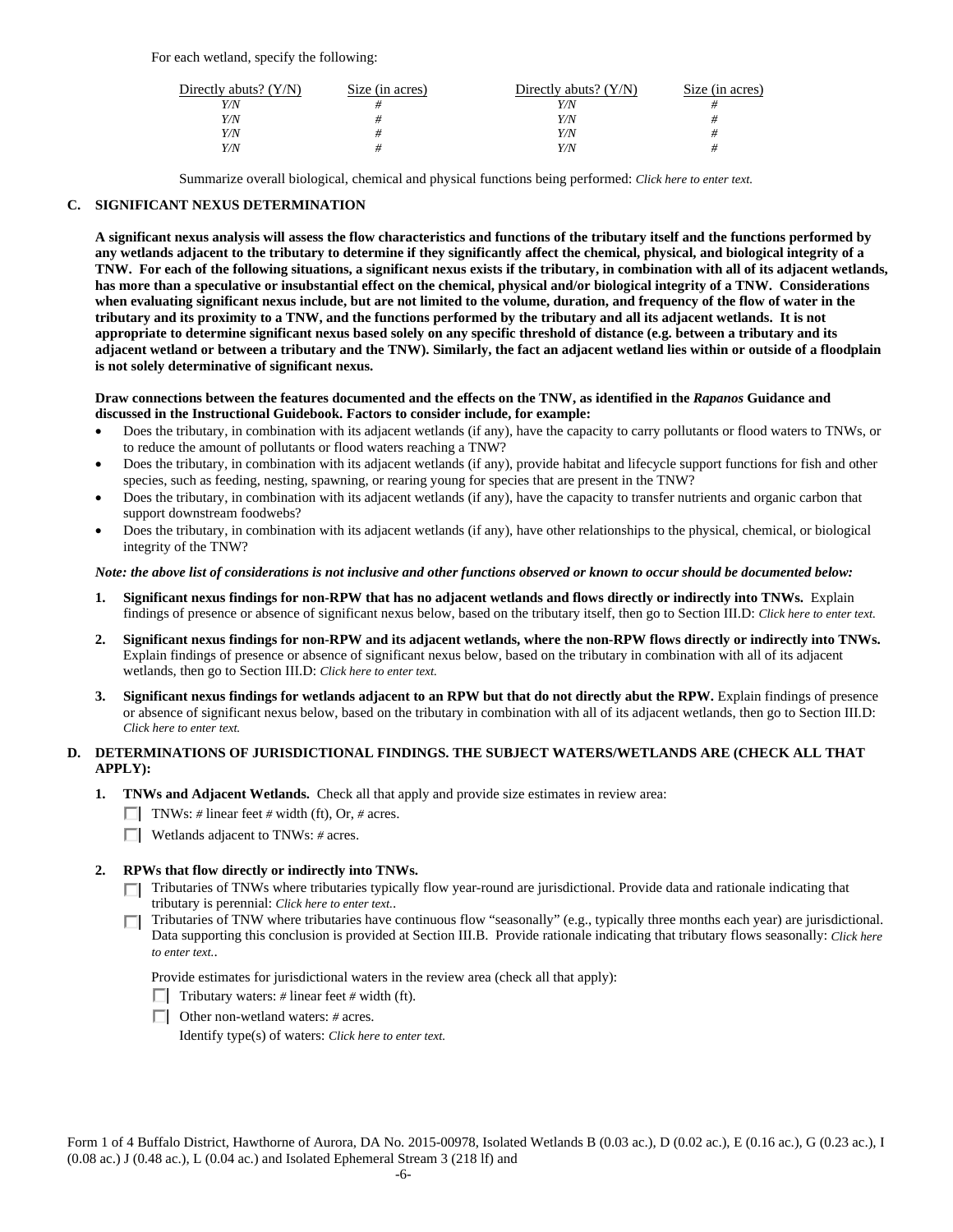## 3. Non-RPWs<sup>8</sup> that flow directly or indirectly into TNWs.

Waterbody that is not a TNW or an RPW, but flows directly or indirectly into a TNW, and it has a significant nexus with a TNW is jurisdictional. Data supporting this conclusion is provided at Section III.C.

Provide estimates for jurisdictional waters within the review area (check all that apply):

- **Tributary waters:** # linear feet # width (ft).
- Other non-wetland waters: *#* acres.
	- Identify type(s) of waters: *Click here to enter text.*

## **4. Wetlands directly abutting an RPW that flow directly or indirectly into TNWs.**

- **Wetlands directly abut RPW and thus are jurisdictional as adjacent wetlands.** 
	- Wetlands directly abutting an RPW where tributaries typically flow year-round. Provide data and rationale indicating that tributary is perennial in Section III.D.2, above. Provide rationale indicating that wetland is directly abutting an RPW: *Click here to enter text.*
	- Wetlands directly abutting an RPW where tributaries typically flow "seasonally." Provide data indicating that П tributary is seasonal in Section III.B and rationale in Section III.D.2, above. Provide rationale indicating that wetland is directly abutting an RPW: *Click here to enter text.*

Provide acreage estimates for jurisdictional wetlands in the review area: *#* acres.

- **5. Wetlands adjacent to but not directly abutting an RPW that flow directly or indirectly into TNWs.** 
	- $\Box$  Wetlands that do not directly abut an RPW, but when considered in combination with the tributary to which they are adjacent and with similarly situated adjacent wetlands, have a significant nexus with a TNW are jurisidictional. Data supporting this conclusion is provided at Section III.C.

Provide acreage estimates for jurisdictional wetlands in the review area: *#* acres.

- **6. Wetlands adjacent to non-RPWs that flow directly or indirectly into TNWs.** 
	- Wetlands adjacent to such waters, and have when considered in combination with the tributary to which they are adjacent  $\Box$ and with similarly situated adjacent wetlands, have a significant nexus with a TNW are jurisdictional. Data supporting this conclusion is provided at Section III.C.

Provide estimates for jurisdictional wetlands in the review area: *#* acres.

#### **7. Impoundments of jurisdictional waters.9**

As a general rule, the impoundment of a jurisdictional tributary remains jurisdictional.

- Demonstrate that impoundment was created from "waters of the U.S.," or
- Demonstrate that water meets the criteria for one of the categories presented above (1-6), or
- Demonstrate that water is isolated with a nexus to commerce (see E below).

## **E. ISOLATED [INTERSTATE OR INTRA-STATE] WATERS, INCLUDING ISOLATED WETLANDS, THE USE, DEGRADATION OR DESTRUCTION OF WHICH COULD AFFECT INTERSTATE COMMERCE, INCLUDING ANY SUCH WATERS (CHECK ALL THAT APPLY):10**

- which are or could be used by interstate or foreign travelers for recreational or other purposes.
- $\Box$  from which fish or shellfish are or could be taken and sold in interstate or foreign commerce.
- $\Box$  which are or could be used for industrial purposes by industries in interstate commerce.
- Interstate isolated waters.Explain: *Click here to enter text.*
- Other factors.Explain: *Click here to enter text.*

#### **Identify water body and summarize rationale supporting determination:** *Click here to enter text.*

Provide estimates for jurisdictional waters in the review area (check all that apply):

- **Tributary waters:**  $\neq$  linear feet  $\neq$  width (ft).
- Other non-wetland waters: *#* acres.
	- Identify type(s) of waters: *Click here to enter text.*
- Wetlands: *#* acres.

 $\overline{a}$ 

<sup>8</sup> See Footnote # 3.

<sup>&</sup>lt;sup>9</sup> To complete the analysis refer to the key in Section III.D.6 of the Instructional Guidebook.

<sup>&</sup>lt;sup>10</sup> Prior to asserting or declining CWA jurisdiction based solely on this category, Corps Districts will elevate the action to Corps and EPA HQ for review consistent with the process described in the Corps/EPA *Memorandum Regarding CWA Act Jurisdiction Following Rapanos.*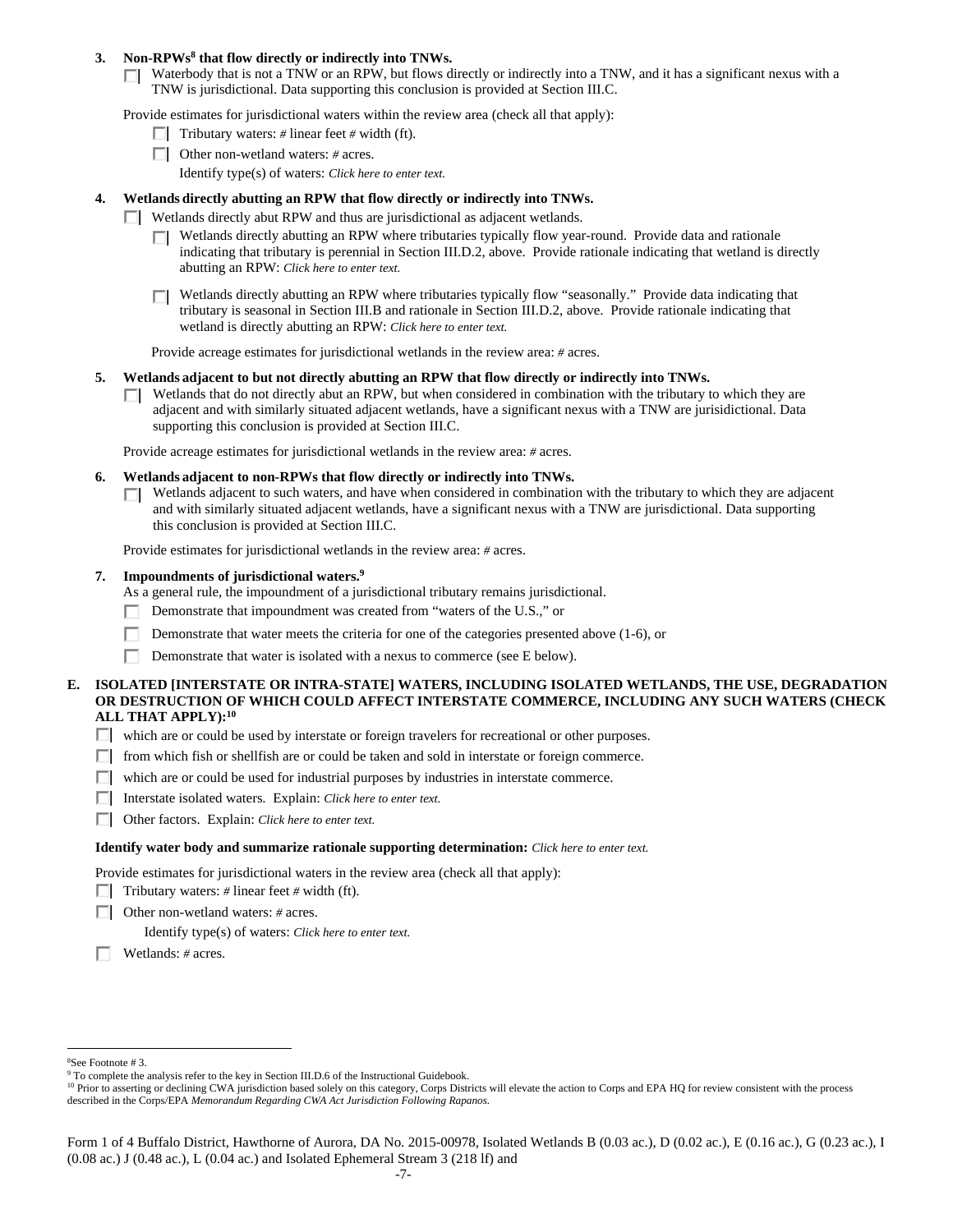## **F. NON-JURISDICTIONAL WATERS, INCLUDING WETLANDS (CHECK ALL THAT APPLY):**

If potential wetlands were assessed within the review area, these areas did not meet the criteria in the 1987 Corps of Engineers Wetland Delineation Manual and/or appropriate Regional Supplements.

- Review area included isolated waters with no substantial nexus to interstate (or foreign) commerce.
	- **Prior to the Jan 2001 Supreme Court decision in "***SWANCC*," the review area would have been regulated based solely on the "Migratory Bird Rule" (MBR).
- П Waters do not meet the "Significant Nexus" standard, where such a finding is required for jurisdiction. Explain: *Click here to enter text.*
- Other: (explain, if not covered above): An on-site field review was conducted on November 16, 2015. Areas of inundation was ☑ observed within the delineated area where water has accumulated allowing for the growth of hydrophytic vegetation and the development of hydric soils. **Wetlands B (0.03 ac.), D (0.02 ac.), E (0.16 ac.), G (0.23 ac.), I (0.08 ac.) J (0.48 ac.) and L (0.04 ac.)** were determined to be isolated wetlands as they were located within depressions that were surrounded by upland and are hydrologically isolated from any waters on-site or that have been identified on the U.S.G.S. OH-Aurora Topographic map. Two ephemeral stream channels were identified on-site **Stream 3 and Stream 4**. **Streams 3 and 4** originate in a wooded area located to the northeast of an apartment complex. During the site review, it was observed that **Streams 3 and 4** exhibited a defined bed and bank and an ordinary high water mark in the wooded portion. The stream channels lost their defined bed and bank and ordinary high water mark as they flowed southwest into the maintained mowed area of the apartment complex. The stream flow dissipates at this point. No evidence of a stream channel or swale was observed flowing to the south beyond the wooded area. A review of the U.S.G.S. OH-Aurora Topographic map does not show that stream channels historically existed within the general area of **Streams 3 and 4**. **Streams 3 and 4** were determined to isolated streams as no hydrological connection could be established from **Streams 3 and 4** to a waters of the U.S. on-site. They are hydrologically isolated from other waters on-site. In addition, **Wetlands B , D, E, G, I, J and L** has no potential to affect interstate commerce under  $328.3(a)(3)(i-iii)$  and are therefore determined to be an intrastate, non-navigable, isolated water.

Provide acreage estimates for non-jurisdictional waters in the review area, where the sole potential basis of jurisdiction is the MBR factors (i.e., presence of migratory birds, presence of endangered species, use of water for irrigated agriculture), using best professional judgment (check all that apply):

- $\triangledown$  Non-wetland waters (i.e., rivers, streams): 382 linear feet 2 width (ft).
- Г Lakes/ponds: *#* acres.

⊽

- п. Other non-wetland waters: *#* acres. List type of aquatic resource: *Click here to enter text.*.
- $\overline{\triangledown}$  Wetlands: 1.04 acres.

Provide acreage estimates for non-jurisdictional waters in the review area that do not meet the "Significant Nexus" standard, where such a finding is required for jurisdiction (check all that apply):

- г Non-wetland waters (i.e., rivers, streams): *#* linear feet *#* width (ft).
- Г Lakes/ponds: *#* acres.
- Other non-wetland waters: *#* acres. List type of aquatic resource: *Click here to enter text.*.
- Wetlands: *#* acres.

## **SECTION IV: DATA SOURCES.**

- **A. SUPPORTING DATA. Data reviewed for JD (check all that apply** checked items shall be included in case file and, where checked and requested, appropriately reference sources below):
	- $\nabla$  Maps, plans, plots or plat submitted by or on behalf of the applicant/consultant: BL Companies September 21, 2015 and revised December 09, 2015
	- $\nabla$  Data sheets prepared/submitted by or on behalf of the applicant/consultant.
		- $\nabla$  Office concurs with data sheets/delineation report.
		- Office does not concur with data sheets/delineation report.
	- Data sheets prepared by the Corps: *Click here to enter text.*
	- Corps navigable waters' study: *Click here to enter text.*
	- U.S. Geological Survey Hydrologic Atlas: ORM Database
		- USGS NHD data. ORM Database
		- USGS 8 and 12 digit HUC maps. ORM Database
	- U.S. Geological Survey map(s). Cite scale & quad name: OH-Aurora
	- USDA Natural Resources Conservation Service Soil Survey. Citation: *Click here to enter text.* П
	- National wetlands inventory map(s). Cite name: ORM Database ⊽⊦
	- State/Local wetland inventory map(s): *Click here to enter text.* г
	- FEMA/FIRM maps: *Click here to enter text.*  $\Box$
	- 100-year Floodplain Elevation is: *Click here to enter text.* (National Geodectic Vertical Datum of 1929) П

Form 1 of 4 Buffalo District, Hawthorne of Aurora, DA No. 2015-00978, Isolated Wetlands B (0.03 ac.), D (0.02 ac.), E (0.16 ac.), G (0.23 ac.), I  $(0.08$  ac.) J  $(0.48$  ac.), L  $(0.04$  ac.) and Isolated Ephemeral Stream 3  $(218 \text{ If})$  and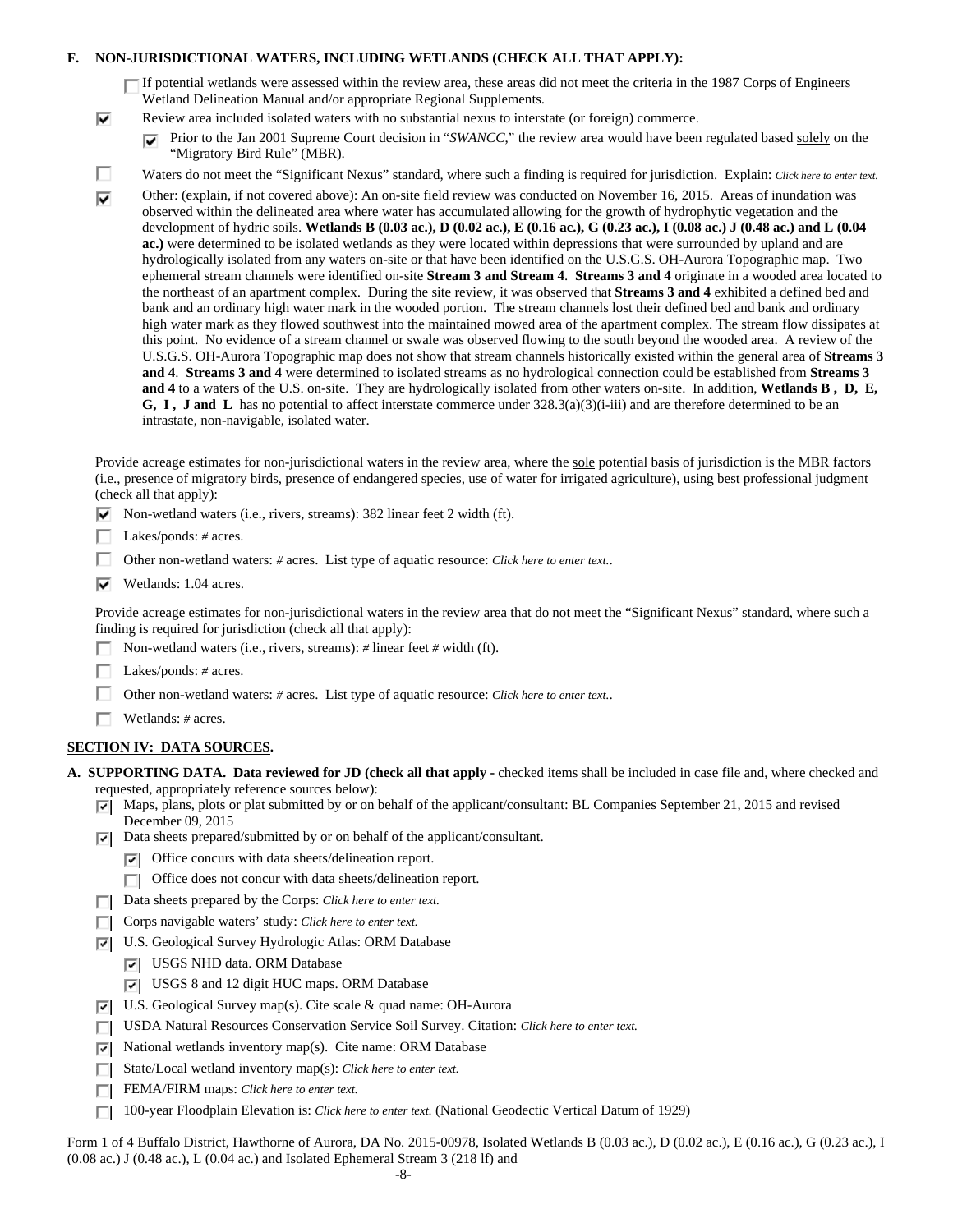$\overline{\mathbf{v}}$ Photographs:  $\overline{\triangledown}$  Aerial (Name & Date): Google Earth Pro 2016

or  $\Box$  Other (Name & Date): *Click here to enter text.* 

Previous determination(s). File no. and date of response letter: *Click here to enter text.*  $\Box$ 

Applicable/supporting case law: *Click here to enter text.* п

п

Applicable/supporting scientific literature: *Click here to enter text.* П

Other information (please specify): *Click here to enter text.* П

**B. ADDITIONAL COMMENTS TO SUPPORT JD:** Wetland J was previously identified by the Huntington District as 2007-00949-CUY-RR4-Wetland K for a jurisdictional determination done for a roadway project. During the site verification on November 16, 2016, Shawn Blohm and Tina Stonemetz could not find a surface water connection from Wetland J to any other surface water on-site. It was determined to be an isolated water.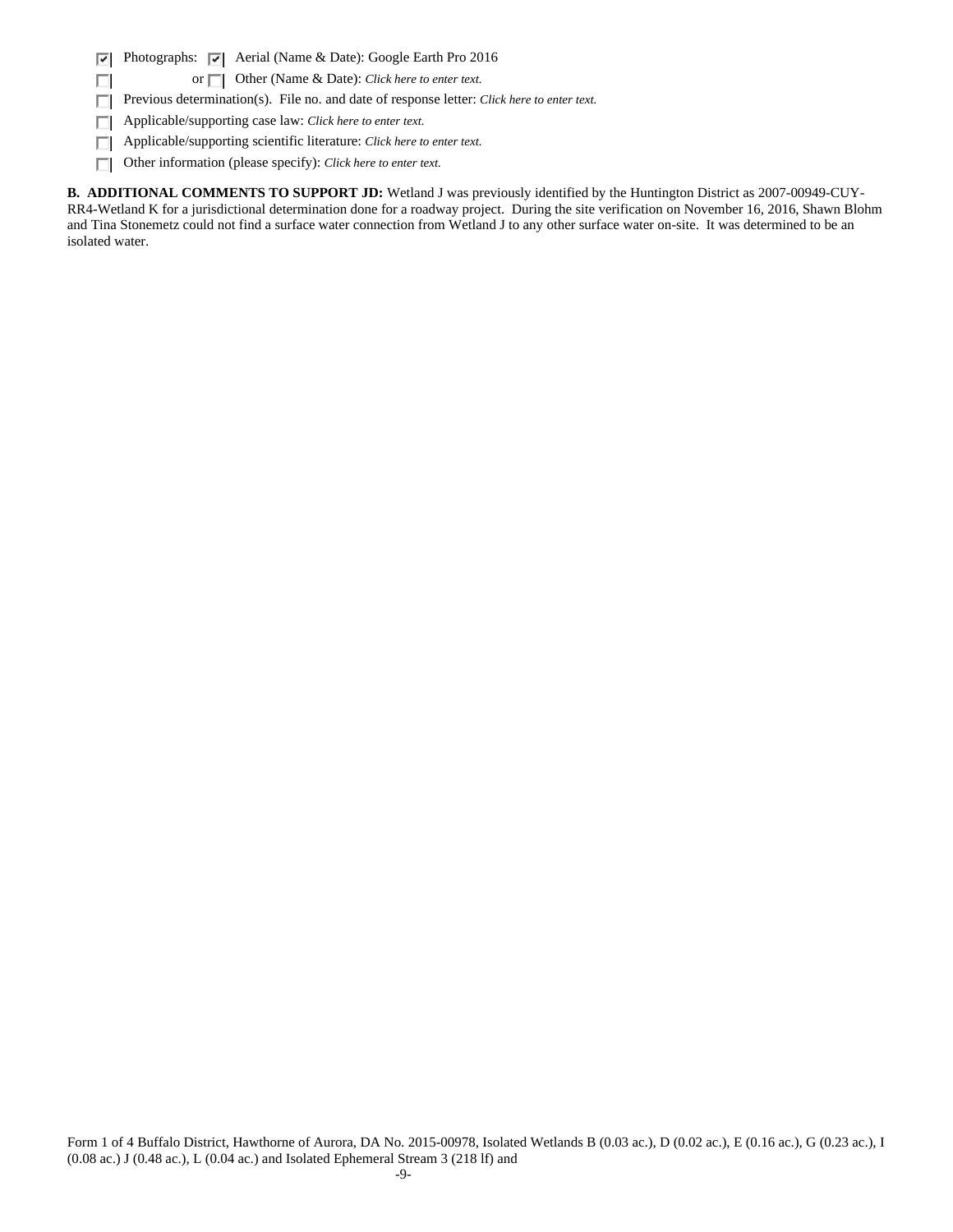August 16, 2016

Shawn Blohm Date Regulatory Specialist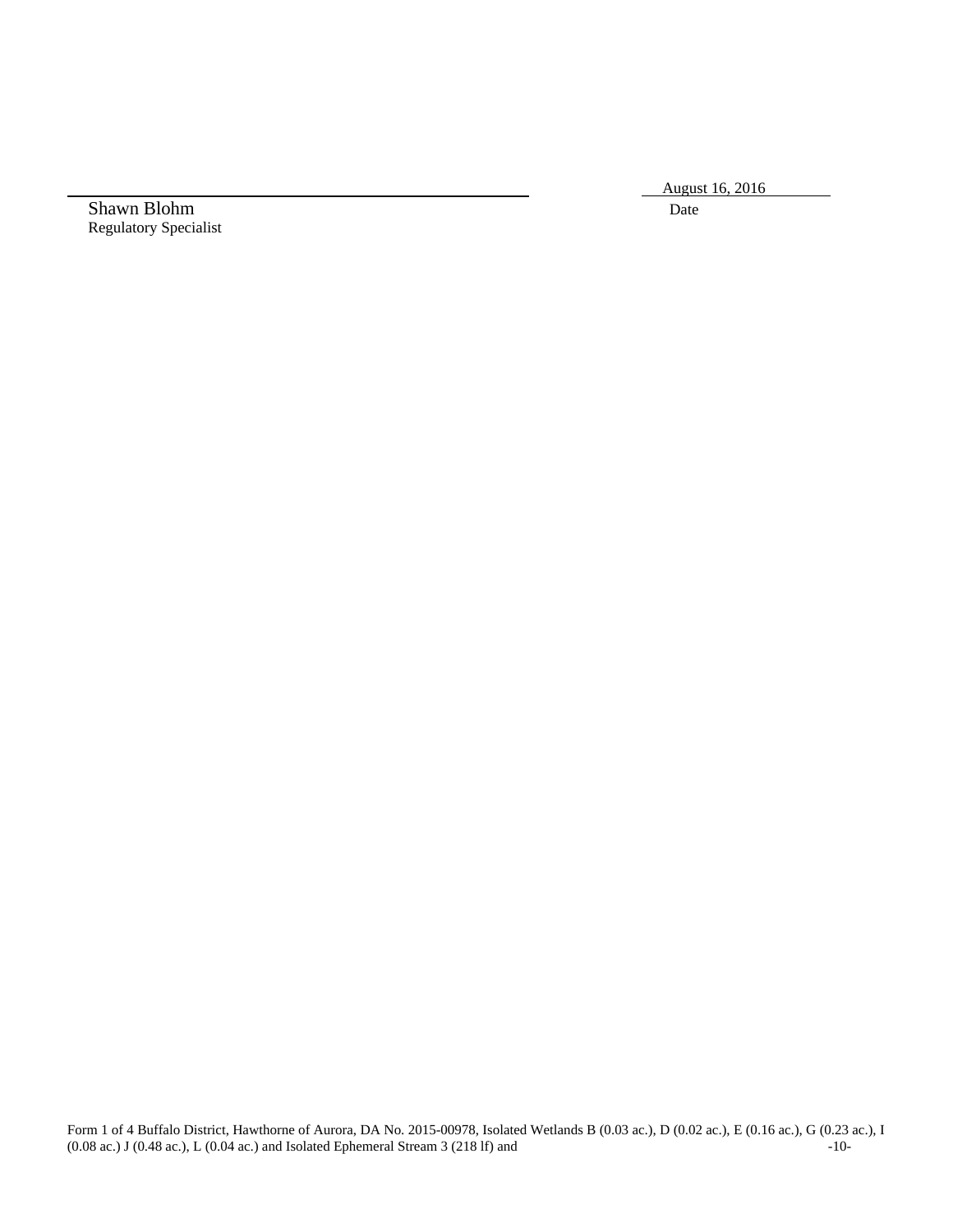## **APPROVED JURISDICTIONAL DETERMINATION FORM U.S. Army Corps of Engineers**

This form should be completed by following the instructions provided in Section IV of the JD Form Instructional Guidebook.

## **SECTION I: BACKGROUND INFORMATION**

## **A. REPORT COMPLETION DATE FOR APPROVED JURISDICTIONAL DETERMINATION (JD):** August 16, 2016

**B. DISTRICT OFFICE, FILE NAME, AND NUMBER:** Form 2 of 4, Buffalo District, Hawthorne of Aurora, DA No. 2015-00978, Stream

1- Unnamed Tributary Pond Brook, Perennial (477 linear feet), Adjacent Wetland H (0.11 acre) and Adjacent Wetland C (0.05 acre)

## **C. PROJECT LOCATION AND BACKGROUND INFORMATION:**

State: Ohio County/parish/borough: Portage City: Aurora Center coordinates of site (lat/long in degree decimal format): Lat. 41.33494 °, Long. -81.36637 ° Universal Transverse Mercator: 17

Name of nearest waterbody: Pond Brook

Name of nearest Traditional Navigable Water (TNW) into which the aquatic resource flows: Cuyahoga River Name of watershed or Hydrologic Unit Code (HUC): 04110002

- ⊽ Check if map/diagram of review area and/or potential jurisdictional areas is/are available upon request.
- Check if other sites (e.g., offsite mitigation sites, disposal sites, etc…) are associated with this action and are recorded on a different г JD form

## **D. REVIEW PERFORMED FOR SITE EVALUATION (CHECK ALL THAT APPLY):**

- ⊽. Office (Desk) Determination. Date: January 29, 2016
- ⊽. Field Determination. Date(s): November 19, 2015, *Click here to enter a date.*

## **SECTION II: SUMMARY OF FINDINGS**

## **A. RHA SECTION 10 DETERMINATION OF JURISDICTION.**

There are no "*navigable waters of the U.S.*" within Rivers and Harbors Act (RHA) jurisdiction (as defined by 33 CFR part 329) in the review area. [*Required*]

- п Waters subject to the ebb and flow of the tide.
- Waters are presently used, or have been used in the past, or may be susceptible for use to transport interstate or foreign commerce. П Explain: *Click here to enter text.*

## **B. CWA SECTION 404 DETERMINATION OF JURISDICTION.**

There are "*waters of the U.S.*" within Clean Water Act (CWA) jurisdiction (as defined by 33 CFR part 328) in the review area. *[Required]*

 **1. Waters of the U.S.** 

 $\overline{a}$ 

- **a. Indicate presence of waters of U.S. in review area (check all that apply): 1**
- TNWs, including territorial seas п
- Wetlands adjacent to TNWs п
- ⊽ Relatively permanent waters<sup>2</sup> (RPWs) that flow directly or indirectly into TNWs
- г Non-RPWs that flow directly or indirectly into TNWs
- Wetlands directly abutting RPWs that flow directly or indirectly into TNWs п
- ⊽ Wetlands adjacent to but not directly abutting RPWs that flow directly or indirectly into TNWs
- п Wetlands adjacent to non-RPWs that flow directly or indirectly into TNWs
- п Impoundments of jurisdictional waters
- п Isolated (interstate or intrastate) waters, including isolated wetlands
	- **b. Identify (estimate) size of waters of the U.S. in the review area:**  Non-wetland waters: 477 linear feet: 6 width (ft) and/or 0.065 acres. Wetlands: 0.16 acres.
	- **c. Limits (boundaries) of jurisdiction** based on: Established by OHWM

Elevation of established OHWM (if known): *Click here to enter text.*

 **2. Non-regulated waters/wetlands (check if applicable):3**

Potentially jurisdictional waters and/or wetlands were assessed within the review area and determined to be not jurisdictional. П **Explain:** 

<sup>&</sup>lt;sup>1</sup> Boxes checked below shall be supported by completing the appropriate sections in Section III below.<br><sup>2</sup> For purposes of this form, an RPW is defined as a tributary that is not a TNW and that typically flows

<sup>&</sup>lt;sup>2</sup> For purposes of this form, an RPW is defined as a tributary that is not a TNW and that typically flows year-round or has continuous flow at least "seasonally" (e.g., typically 3 months). <sup>3</sup> Supporting documentation is presented in Section III.F.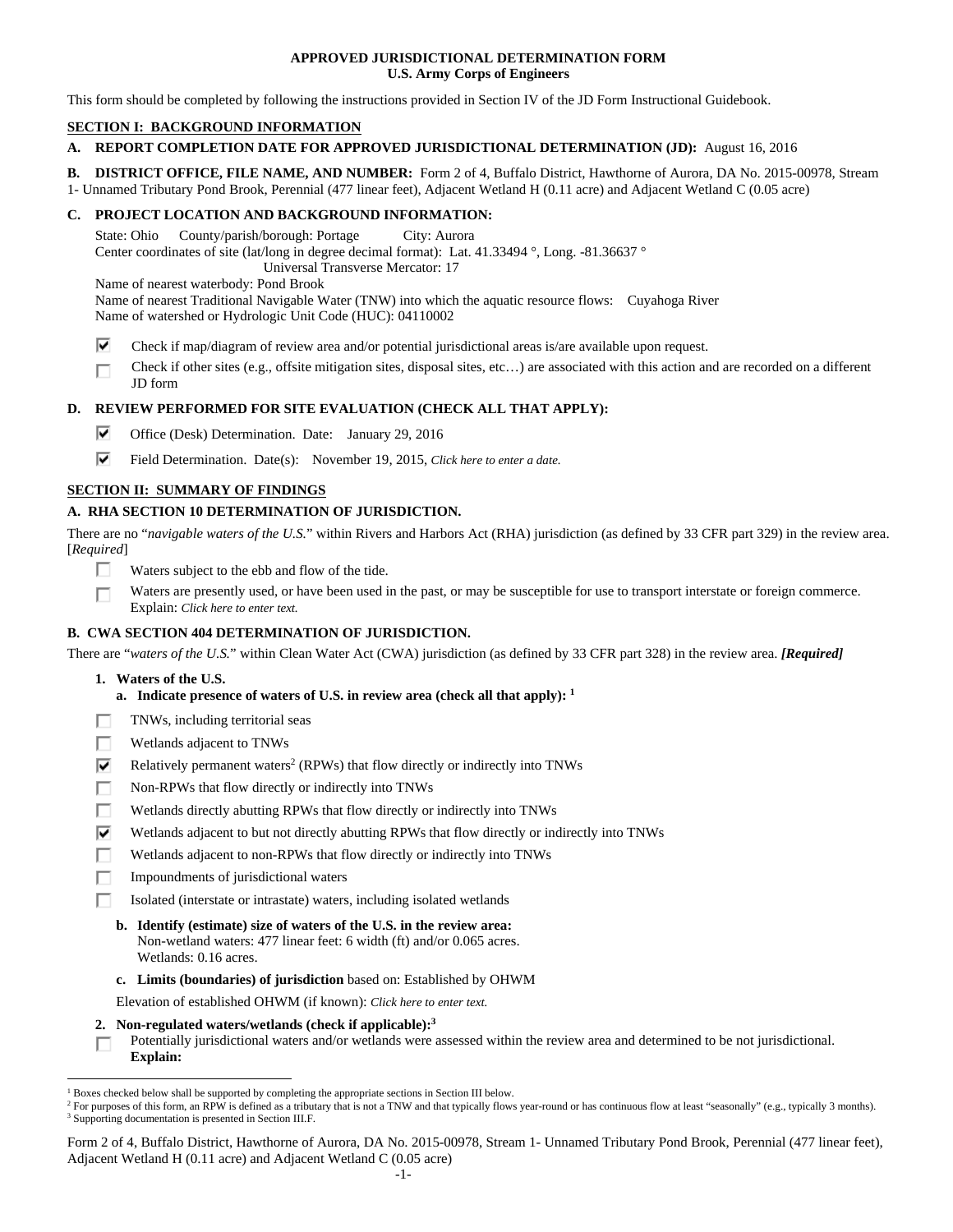### **SECTION III: CWA ANALYSIS**

### **A. TNWs AND WETLANDS ADJACENT TO TNWs**

**The agencies will assert jurisdiction over TNWs and wetlands adjacent to TNWs. If the aquatic resource is a TNW, complete Section III.A.1 and Section III.D.1. only; if the aquatic resource is a wetland adjacent to a TNW, complete Sections III.A.1 and 2 and Section III.D.1.; otherwise, see Section III.B below**.

## **1. TNW**

 Identify TNW: *Click here to enter text.* Summarize rationale supporting determination: *Click here to enter text.*

 **2. Wetland adjacent to TNW** 

Summarize rationale supporting conclusion that wetland is "adjacent": *Click here to enter text.*

### **B. CHARACTERISTICS OF TRIBUTARY (THAT IS NOT A TNW) AND ITS ADJACENT WETLANDS (IF ANY):**

**This section summarizes information regarding characteristics of the tributary and its adjacent wetlands, if any, and it helps determine whether or not the standards for jurisdiction established under Rapanos have been met.** 

**The agencies will assert jurisdiction over non-navigable tributaries of TNWs where the tributaries are "relatively permanent waters" (RPWs), i.e. tributaries that typically flow year-round or have continuous flow at least seasonally (e.g., typically 3 months). A wetland that directly abuts an RPW is also jurisdictional. If the aquatic resource is not a TNW, but has year-round (perennial) flow, skip to Section III.D.2. If the aquatic resource is a wetland directly abutting a tributary with perennial flow, skip to Section III.D.4.** 

**A wetland that is adjacent to but that does not directly abut an RPW requires a significant nexus evaluation. Corps districts and EPA regions will include in the record any available information that documents the existence of a significant nexus between a relatively permanent tributary that is not perennial (and its adjacent wetlands if any) and a traditional navigable water, even though a significant nexus finding is not required as a matter of law.** 

If the waterbody<sup>4</sup> is not an RPW, or a wetland directly abutting an RPW, a JD will require additional data to determine if the **waterbody has a significant nexus with a TNW. If the tributary has adjacent wetlands, the significant nexus evaluation must consider the tributary in combination with all of its adjacent wetlands. This significant nexus evaluation that combines, for analytical purposes, the tributary and all of its adjacent wetlands is used whether the review area identified in the JD request is the tributary, or its adjacent wetlands, or both. If the JD covers a tributary with adjacent wetlands, complete Section III.B.1 for the tributary, Section III.B.2 for any onsite wetlands, and Section III.B.3 for all wetlands adjacent to that tributary, both onsite and offsite. The determination whether a significant nexus exists is determined in Section III.C below.** 

 **1. Characteristics of non-TNWs that flow directly or indirectly into TNW** 

#### **(i) General Area Conditions:**

 Watershed size: acres Drainage area: square miles

 Average annual rainfall: inches Average annual snowfall: inches

#### **(ii) Physical Characteristics:**

 $\overline{a}$ 

(a) Relationship with TNW:

 $\Box$  Tributary flows directly into TNW.

п Tributary flows through 3 tributaries before entering TNW.

 Project waters are *Choose an item.* river miles from TNW. Project waters are *Choose an item.* river miles from RPW. Project waters are *Choose an item.* aerial (straight) miles from TNW. Project waters are *Choose an item.* aerial (straight) miles from RPW. Project waters cross or serve as state boundaries. Explain: *Click here to enter text.*

Identify flow route to TNW5:

Tributary stream order, if known:

(b) General Tributary Characteristics (check all that apply):

**Tributary** is:  $\Box$  Natural

Artificial (man-made). Explain: *Click here to enter text.*

П Manipulated (man-altered). Explain: *Click here to enter text.*

<sup>4</sup> Note that the Instructional Guidebook contains additional information regarding swales, ditches, washes, and erosional features generally and in the arid West.

 $^5$  Flow route can be described by identifying, e.g., tributary a, which flows through the review area, to flow into tributary b, which then flows into TNW.

Form 2 of 4, Buffalo District, Hawthorne of Aurora, DA No. 2015-00978, Stream 1- Unnamed Tributary Pond Brook, Perennial (477 linear feet), Adjacent Wetland H (0.11 acre) and Adjacent Wetland C (0.05 acre)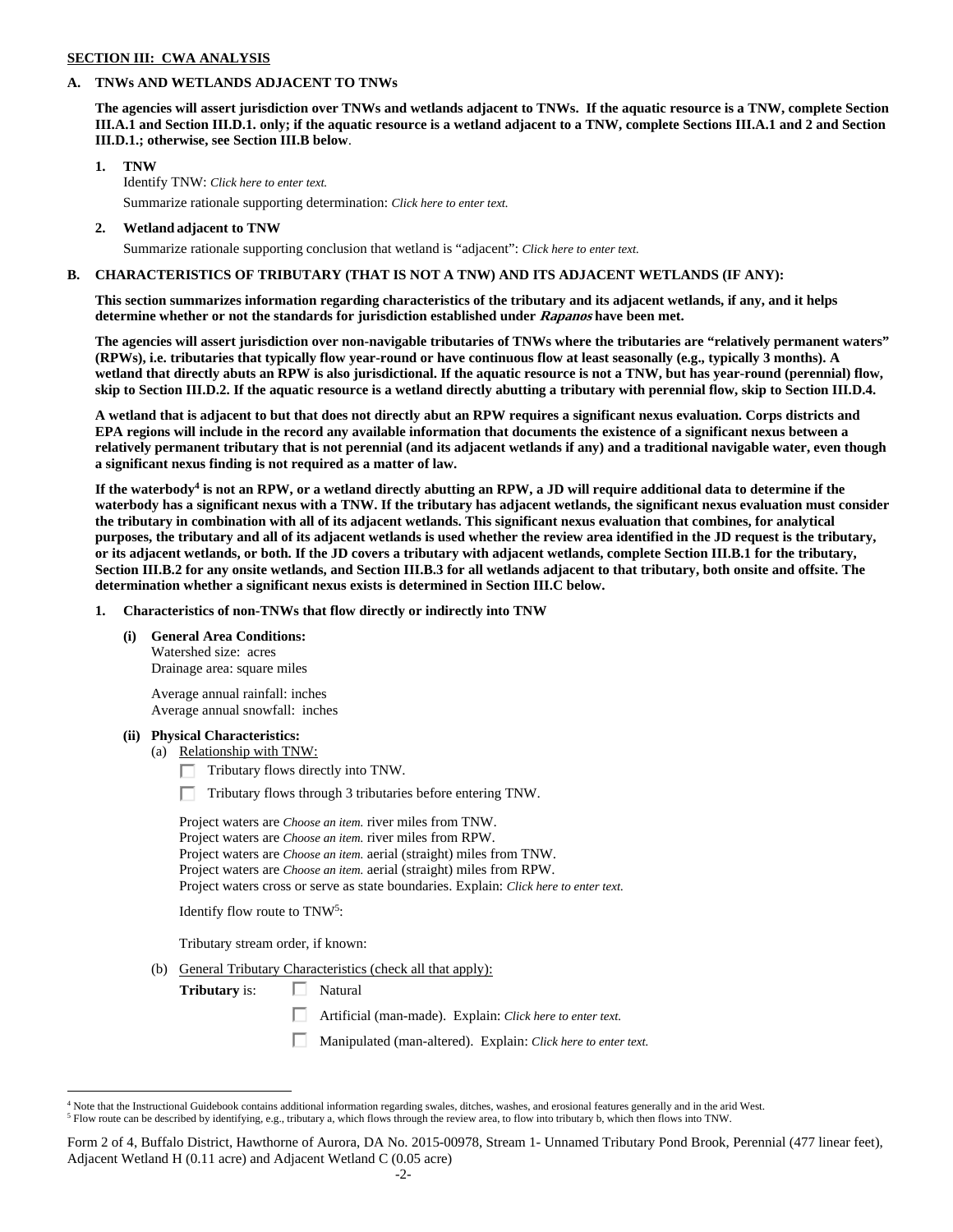**Tributary** properties with respect to top of bank (estimate):

| Average width: feet |  |
|---------------------|--|
|---------------------|--|

| Average depth: feet                  |
|--------------------------------------|
| Average side slopes: Choose an item. |

Primary tributary substrate composition (check all that apply):

| <b>Silts</b> | Sands  | Concrete |
|--------------|--------|----------|
| Cobbles      | Gravel | Muck     |

Bedrock **Vegetation.** Type/% cover: *Click here to enter text.* 

□ Other. Explain: Leaf pack and woody debris

 Tributary condition/stability [e.g., highly eroding, sloughing banks]. Explain: Presence of run/riffle/pool complexes. Explain: Tributary geometry: *Choose an item.* Tributary gradient (approximate average slope):

(c) Flow:

Tributary provides for: *Choose an item.*

Estimate average number of flow events in review area/year: 20 (or greater)

 Describe flow regime: The stream flows for brief periods after heavy rain events, or during snowmelt. Other information on duration and volume: *Click here to enter text.*

Surface flow is: Discrete and Confined Characteristics: There is a defined bed and bank

|  | Subsurface flow: Choose an item. Explain findings: Click here to enter text. |
|--|------------------------------------------------------------------------------|
|--|------------------------------------------------------------------------------|

Dye (or other) test performed: *Click here to enter text.*

Tributary has (check all that apply):

 $\Box$  Bed and banks

OHWM<sup>6</sup> (check all indicators that apply):

|              | clear, natural line impressed on the bank $\Box$ the presence of litter and debris |     |                                                            |
|--------------|------------------------------------------------------------------------------------|-----|------------------------------------------------------------|
|              | changes in the character of soil                                                   | . . | destruction of terrestrial vegetation                      |
|              | shelving                                                                           |     | the presence of wrack line                                 |
| $\mathbf{I}$ | vegetation matted down, bent, or absent $\Box$ sediment sorting                    |     |                                                            |
| $\mathbf{I}$ | leaf litter disturbed or washed away                                               |     | scour                                                      |
|              | sediment deposition                                                                |     | multiple observed or predicted flow events                 |
|              | water staining                                                                     |     | abrupt change in plant community Click here to enter text. |
|              |                                                                                    |     |                                                            |

other (list): *Click here to enter text.*

Discontinuous OHWM.7 Explain: *Click here to enter text.*

If factors other than the OHWM were used to determine lateral extent of CWA jurisdiction (check all that apply):

- $\Box$  High Tide Line indicated by:  $\Box$  Mean High Water Mark indicated by:
	- $\Box$  oil or scum line along shore objects  $\Box$  survey to available datum;
	- $\Box$  fine shell or debris deposits (foreshore)  $\Box$  physical markings;
	- $\Box$  physical markings/characteristics  $\Box$  vegetation lines/changes in vegetation types.
	- $\Box$  tidal gauges
	- other (list): *Click here to enter text.*

#### **(iii) Chemical Characteristics:**

 $\overline{a}$ 

Characterize tributary (e.g., water color is clear, discolored, oily film; water quality; general watershed characteristics, etc.). Explain:

Identify specific pollutants, if known: N/A

<sup>&</sup>lt;sup>6</sup>A natural or man-made discontinuity in the OHWM does not necessarily sever jurisdiction (e.g., where the stream temporarily flows underground, or where the OHWM has been removed by development or agricultural practices). Where there is a break in the OHWM that is unrelated to the waterbody's flow regime (e.g., flow over a rock outcrop or through a culvert), the agencies will look for indicators of flow above and below the break. 7 Ibid.

Form 2 of 4, Buffalo District, Hawthorne of Aurora, DA No. 2015-00978, Stream 1- Unnamed Tributary Pond Brook, Perennial (477 linear feet), Adjacent Wetland H (0.11 acre) and Adjacent Wetland C (0.05 acre)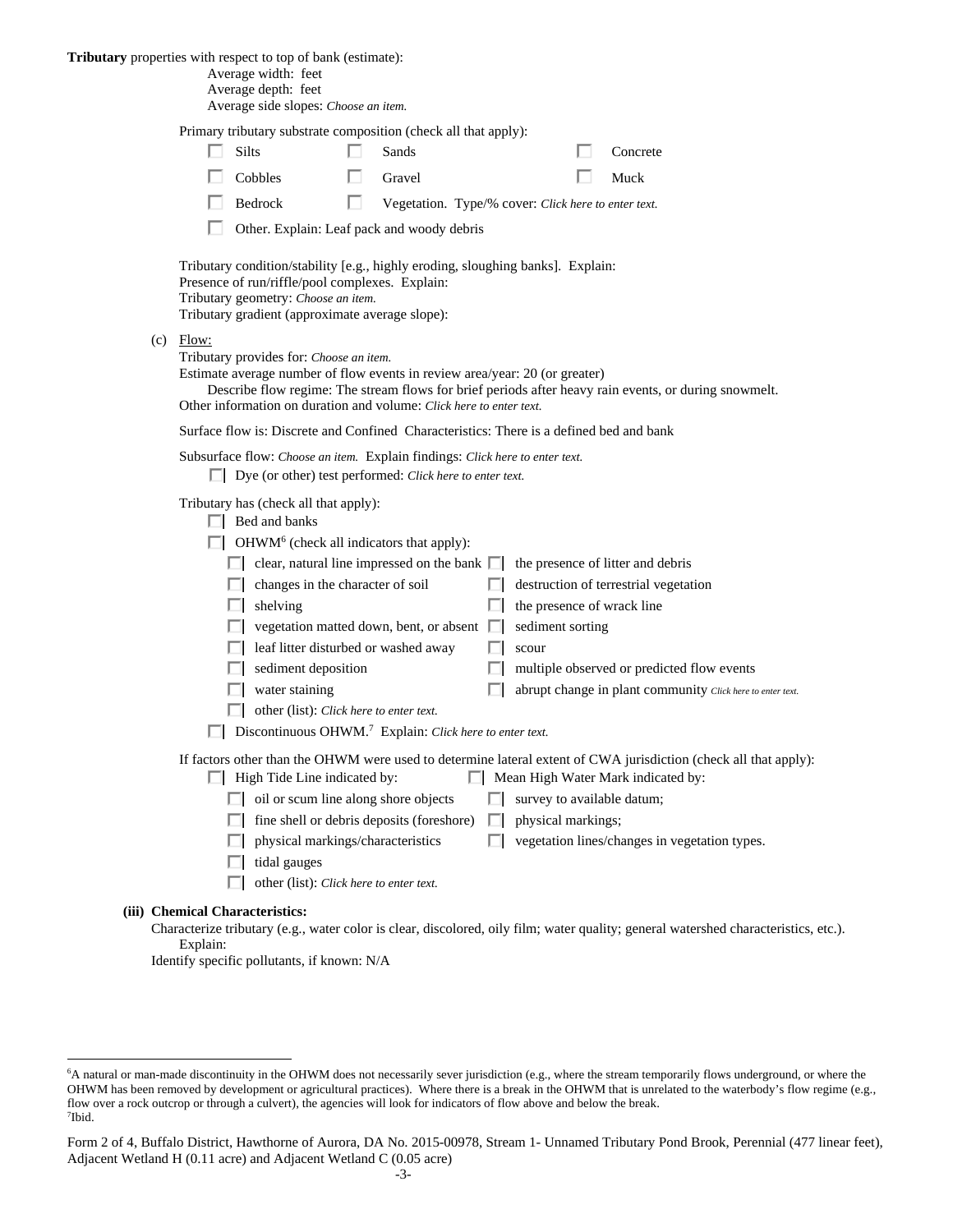## **(iv) Biological Characteristics. Channel supports (check all that apply):**

- Riparian corridor. Characteristics (type, average width): Wide forested buffer
- Wetland fringe. Characteristics: *Click here to enter text.*
- $\Box$  Habitat for:
	- Federally Listed species. Explain findings: *Click here to enter text.*
	- Fish/spawn areas. Explain findings: *Click here to enter text.*
	- Other environmentally-sensitive species. Explain findings: *Click here to enter text.*
	- п. Aquatic/wildlife diversity. Explain findings: *Click here to enter text.*

### **2. Characteristics of wetlands adjacent to non-TNW that flow directly or indirectly into TNW**

## **(i) Physical Characteristics:**

- (a) General Wetland Characteristics:
- Properties:

Wetland size: 0.16 acres acres

Wetland type. Explain: Emergent and scrub-shrub

Wetland quality. Explain: Wetland C is a palaustrine emergent wetland that is located within old field habitat. Wetland H has a paluastrine scrub-shrub component and a palaustrine emergent component. Wetland H is a linear wetland that is located adjacent to North Aurora Road.

Project wetlands cross or serve as state boundaries. Explain: *Click here to enter text.*

(b) General Flow Relationship with Non-TNW:

Flow is: Ephemeral Flow Explain: Wetland C and H receive water from rainfall or snowmelt during late winter/early spring when snowmelt contributes to the amount of water held within the wetlands. Groundwater Seeps and/or springs were not observed within the wetlands. Water from Wetlands C and H drain to the east outside of the delineation area under North Aurora Road through a storm sewer inlet. The storm water sewer outlets into a storm water detention pond located to the east of North Aurora Road that is located outside of the delineation area. The storm water detention pond outlets into a large wetland complex (approximately 1.04 acres) that directly abuts a portion of Stream 1 (perennial) that is located outside of the delineation area. This water then flows northwest in Stream 1 back under North Aurora Road into the delineation area. Stream 1 flows west into Pond Brook. Pond Brook Flows south into Tinkers Creek. Tinkers creek flows into the Cuyahoga River. The Cuyahoga River becomes a TNW further downstream.

### Surface flow is: Overland Sheetflow

Characteristics: Water from Wetland C flows northeast into Wetland H. Wetland H flows northeast along North Aurora Road into a storm water catch basin. The water flows from the catch basin underneath North Aurora Road into storm water detention pond located to the east of North Aurora Road. Water flows out of the water detention pond towards the northeast into a large wetland complex that directly abuts an unnamed perennial stream that flows into Pond Brook. The USGS OH-Aurora Topographic map identifies this tributary as intermittent, but in late fall when the field verification was conducted, the tributary had a high flow volume. During the site visit, it was determined that the tributary has perennial flow. Water from Pond Brook flows into Tinkers Creek, which flows into the Cuyahoga River which becomes a TNW near its outlet into Lake Erie.

Subsurface flow: *Choose an item.* Explain findings: *Click here to enter text.*

Dye (or other) test performed: *Click here to enter text.*

- (c) Wetland Adjacency Determination with Non-TNW:
	- П. Directly abutting
	- $|\nabla|$ Not directly abutting
		- ⊡ Discrete wetland hydrologic connection. Explain: Water from Wetland C flows northeast into Wetland H. Wetland H flows northeast along N. Aurora Road into a catch basin. The water flows from the catch basin northeast under N. Aurora Road into storm water retention pond located on the opposite side of the road. Water flows out of the water detention pond towards the northeast into a large wetland complex that directly abuts Stream 1. Stream 1 flows west into Pond Brook. The USGS OH-Aurora Topographic map identifies this tributary as intermittent, but in late fall when the field verification was conducted, the tributary had a high volume of flow. It was determined that the tributary has perennial flow. Water from Pond Brook flows into Tinkers Creek, which flows into the Cuyahoga River which becomes a TNW near its outlet into Lake Erie.
		- Ecological connection. Explain: *Click here to enter text.*
		- Separated by berm/barrier. Explain: *Click here to enter text.* П.
- (d) Proximity (Relationship) to TNW

Project wetlands are 15-20 river miles from TNW. Project waters are 10-15 aerial (straight) miles from TNW. Flow is from: Wetland to Navigable Waters Estimate approximate location of wetland as within the 500-year or greater .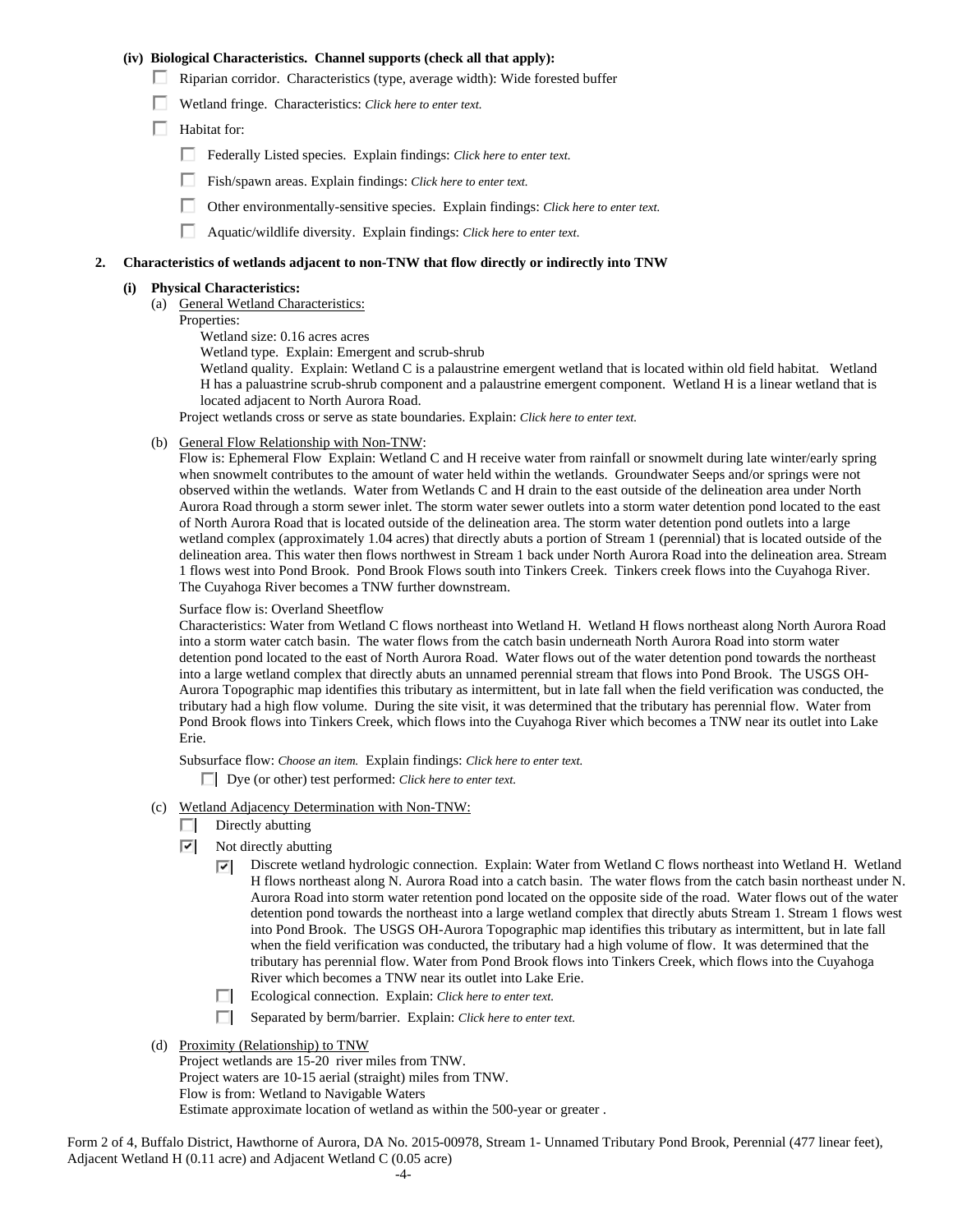### **(ii) Chemical Characteristics:**

Characterize wetland system (e.g., water color is clear, brown, oil film on surface; water quality; general watershed characteristics; etc.). Explain: *Click here to enter text.*

Identify specific pollutants, if known: *Click here to enter text.*

#### **(iii) Biological Characteristics. Wetland supports (check all that apply):**

- Riparian buffer. Characteristics (type, average width): *Click here to enter text.*
- $\triangledown$  Vegetation type/percent cover. Explain: Emergent wetland vegetation
- $\Box$  Habitat for:
	- Federally Listed species. Explain findings: *Click here to enter text*.
	- Fish/spawn areas. Explain findings: *Click here to enter text*.
	- Other environmentally-sensitive species. Explain findings: *Click here to enter text.*
	- Aquatic/wildlife diversity. Explain findings: *Click here to enter text.*

#### **3. Characteristics of all wetlands adjacent to the tributary (if any)**

All wetland(s) being considered in the cumulative analysis: 3

Approximately (1.20) acres in total are being considered in the cumulative analysis.

For each wetland, specify the following:

| Directly abuts? $(Y/N)$ | Size (in acres) | Directly abuts? $(Y/N)$ | Size (in acres) |
|-------------------------|-----------------|-------------------------|-----------------|
| Yes                     | . 04            | Y/N                     |                 |
| No                      | 0.11            | Y/N                     |                 |
| No                      | 0.05            | Y/N                     |                 |
| No                      | 0.01            | Y/N                     |                 |

 Summarize overall biological, chemical and physical functions being performed: Wetlands store runoff, filter pollutants, and settle sediment that would otherwise be transported to the downstream.

## **C. SIGNIFICANT NEXUS DETERMINATION**

**A significant nexus analysis will assess the flow characteristics and functions of the tributary itself and the functions performed by any wetlands adjacent to the tributary to determine if they significantly affect the chemical, physical, and biological integrity of a TNW. For each of the following situations, a significant nexus exists if the tributary, in combination with all of its adjacent wetlands, has more than a speculative or insubstantial effect on the chemical, physical and/or biological integrity of a TNW. Considerations when evaluating significant nexus include, but are not limited to the volume, duration, and frequency of the flow of water in the tributary and its proximity to a TNW, and the functions performed by the tributary and all its adjacent wetlands. It is not appropriate to determine significant nexus based solely on any specific threshold of distance (e.g. between a tributary and its adjacent wetland or between a tributary and the TNW). Similarly, the fact an adjacent wetland lies within or outside of a floodplain is not solely determinative of significant nexus.** 

#### **Draw connections between the features documented and the effects on the TNW, as identified in the** *Rapanos* **Guidance and discussed in the Instructional Guidebook. Factors to consider include, for example:**

- Does the tributary, in combination with its adjacent wetlands (if any), have the capacity to carry pollutants or flood waters to TNWs, or to reduce the amount of pollutants or flood waters reaching a TNW?
- Does the tributary, in combination with its adjacent wetlands (if any), provide habitat and lifecycle support functions for fish and other species, such as feeding, nesting, spawning, or rearing young for species that are present in the TNW?
- Does the tributary, in combination with its adjacent wetlands (if any), have the capacity to transfer nutrients and organic carbon that support downstream foodwebs?
- Does the tributary, in combination with its adjacent wetlands (if any), have other relationships to the physical, chemical, or biological integrity of the TNW?

#### *Note: the above list of considerations is not inclusive and other functions observed or known to occur should be documented below:*

- **1. Significant nexus findings for non-RPW that has no adjacent wetlands and flows directly or indirectly into TNWs.** Explain findings of presence or absence of significant nexus below, based on the tributary itself, then go to Section III.D:
- **2. Significant nexus findings for non-RPW and its adjacent wetlands, where the non-RPW flows directly or indirectly into TNWs.**  Explain findings of presence or absence of significant nexus below, based on the tributary in combination with all of its adjacent wetlands, then go to Section III.D:
- **3. Significant nexus findings for wetlands adjacent to an RPW but that do not directly abut the RPW.** Explain findings of presence or absence of significant nexus below, based on the tributary in combination with all of its adjacent wetlands, then go to Section III.D: Wetlands C and H are located adjacent to Stream 1. Stream 1 is perennial and flows into Pond Brook. A review of NWI mapping shows that four wetlands are located adjacent to or abut Stream 1 within and outside of the delineation area. Wetland C sheet flows to the east into Wetland H and provides water to Wetland H. Wetland H is a linear wetland that is located to the west of W. Aurora Road.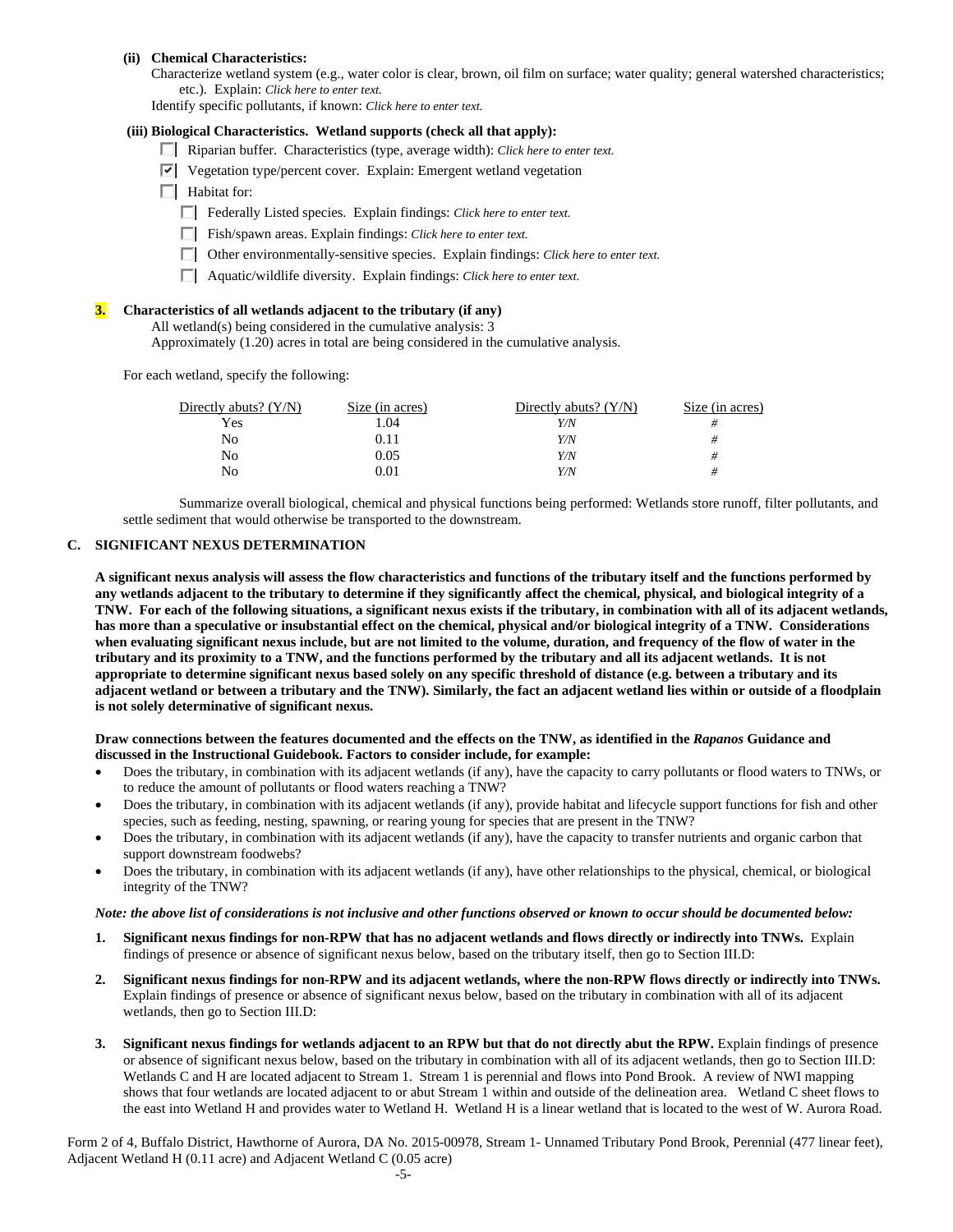Water in Wetland H flows offsite to the east through a storm water catch basin inlet located on the west side of W. Aurora Road. Based on NWI mapping and aerial photographs, water flows to the east under W. Aurora Road where it leaves the delineated area and into a storm water detention basin located to the east of W. Aurora Road. From there the water discharges to the north into a large wetland complex that directly abuts Stream 1. This wetland complex and portion of Stream 1 is located outside of the delineated area. The water then flows to the west back under W. Aurora Road and back into the delineation area. Stream 1 continues to flow west outside of the delineation area into Aurora Pond, which is an impoundment of Pond Brook. Water flows to the south out of Aurora Pond into Pond Creek. Pond Brook flows south into Tinkers Creek. Tinkers Creek flows to the northwest into the Cuyahoga River. The Cuyahoga River flows to the north where it becomes a TNW near its confluence with Lake Erie. Pond Brook is designated modified warmwater habitat (MWH)<sup>1</sup>. Tinkers Creek is designated warmwater habitat (WWH)<sup>2</sup>. The Cuyahoga River is designated WWH<sup>3</sup>. According to the Total Maximum Daily Loads of the Lower Cuyahoga River<sup>4</sup>. Pond Brook is a channelized, wetland stream designated MWH based on its low habitat quality and ongoing channel maintenance under the Ohio Drainage Law (ORC 6131) (1991 survey results). The stream is mostly pooled, and receives drainage from adjacent wetlands, suburban development, and effluent from two WWTPs. Fish and macro-invertebrates were fair but met the designated MWH use and is now in FULL attainment of its designated use based on 2000 survey results. Tinkers Creek is the largest tributary of the Cuyahoga River and drains portions of Portage, Geauga, Summit and Cuyahoga counties. Tinkers Creek has a drainage area of 96.4 square miles and a total length of about 30 miles and enters the Cuyahoga River at RM 16.36. The watershed lies on a glaciated plateau. Soils are mostly silt loam and clayey silt loam. Wetland swamps, bogs and fens are common in the upper watershed. Flows in the lower section of the creek are highly influenced by the discharge of treated wastewater from upstream WWTPs; in 1991 the combined effluent had a median discharge of 11.623 mgd or 17.9 cubic feet per second (cfs). Portions of the stream are on bedrock and form waterfalls which are a natural barrier to fish passage. The lower portions of the stream have formed the Tinkers Creek Gorge which is a National Natural Landmark. Recent acquisitions in the basin by MetroParks Serving Summit County and the Cleveland Metro Parks have increased the amount of protected watershed in the basin. Many local communities are also involved in protecting and acquiring parkland in the basin. The Summary of 303(d) List Status for the Lower Cuyahoga River watershed (1998) states that the major causes of impairment are Organic enrichment/dissolved oxygen, metals, unknown toxicity, nutrients and habitat alteration. Sources of impairment within the Cuyahoga River watershed include organic and nutrient enrichment, siltation, low dissolved oxygen, habitat and flow alteration related issues have been identified as the primary causes of impairment. According to a United States Environmental Protection Agency Fact Sheet No. 2 (Values and Functions of Wetlands)<sup>5</sup>, Wetlands store runoff, filter pollutants and settle sediment that would otherwise be transported to the downstream. Wetlands help to maintain and improve water quality by intercepting pollutants before the water enters open water. Trees and other vegetation help to slow storm water runoff protecting land and property. Wetlands located near headwater streams and urban areas are especially valuable because they slow and store storm water runoff in developed areas. Wetlands are critical to the survival of a wide variety animal and plants, many of which are endangered or threatened. Since the wetlands C and H are located in close proximity to a heavily traveled road surrounded by residential development and commercial development, the wetlands provide an important function of filtering roadway runoff preventing it from reaching the downstream TNW. Because of this, it has been determined that Wetlands C and H have a significant nexus with the downstream TNW because they filter road way pollutants and allow for sediment settle in water before the water reaches the downstream TNW.

1, 2 and 3: Ohio Administrative Code 3745-1-26 http://www.epa.ohio.gov/portals/35/rules/01-26.pdf

4: http://www.epa.ohio.gov/portals/35/tmdl/Cuyahoga\_lower\_final\_report.pdf

5: http://nepis.epa.gov

## **D. DETERMINATIONS OF JURISDICTIONAL FINDINGS. THE SUBJECT WATERS/WETLANDS ARE (CHECK ALL THAT APPLY):**

- **1. TNWs and Adjacent Wetlands.** Check all that apply and provide size estimates in review area:
	- **TVE** TNWs: # linear feet # width (ft), Or, # acres.
	- Wetlands adjacent to TNWs: *#* acres.

#### **2. RPWs that flow directly or indirectly into TNWs.**

- Tributaries of TNWs where tributaries typically flow year-round are jurisdictional. Provide data and rationale indicating that tributary is perennial:
- Tributaries of TNW where tributaries have continuous flow "seasonally" (e.g., typically three months each year) are jurisdictional. ⊡ Data supporting this conclusion is provided at Section III.B. Provide rationale indicating that tributary flows seasonally: Stream 1 was determined to be a perennial stream. The stream is identified as an intermittent tributary on the USGS Topographic map. The USGS Topographic map shows that Stream 1 originates about ½ mile to the southeast of the delineation area. The headwater of stream 1 has been modified significantly by development. Two large storm water detention basins have been constructed upstream of the delineation area that contribute flow to this stream. A large wetland complex is located immediately to the east of N. Aurora Road which also contributes water flow to the stream. Water was observed flowing in this channel during the original waters delineation in April 2015 and during the delineation of waters verification on November 19, 2015. A small intermittent channel identified as Stream 2 on the site also contributes groundwater to Stream 1. Stream 2 originates at a sandstone outcrop and water was observed discharging from the sandstone outcrop into Stream 1. Stream 1 flows into Pond Brook. Pond Brook Flows into Tinkers Creek. Tinkers creek flows into the Cuyahoga River. The Cuyahoga River becomes a TNW further downstream near it mouth with Lake Erie.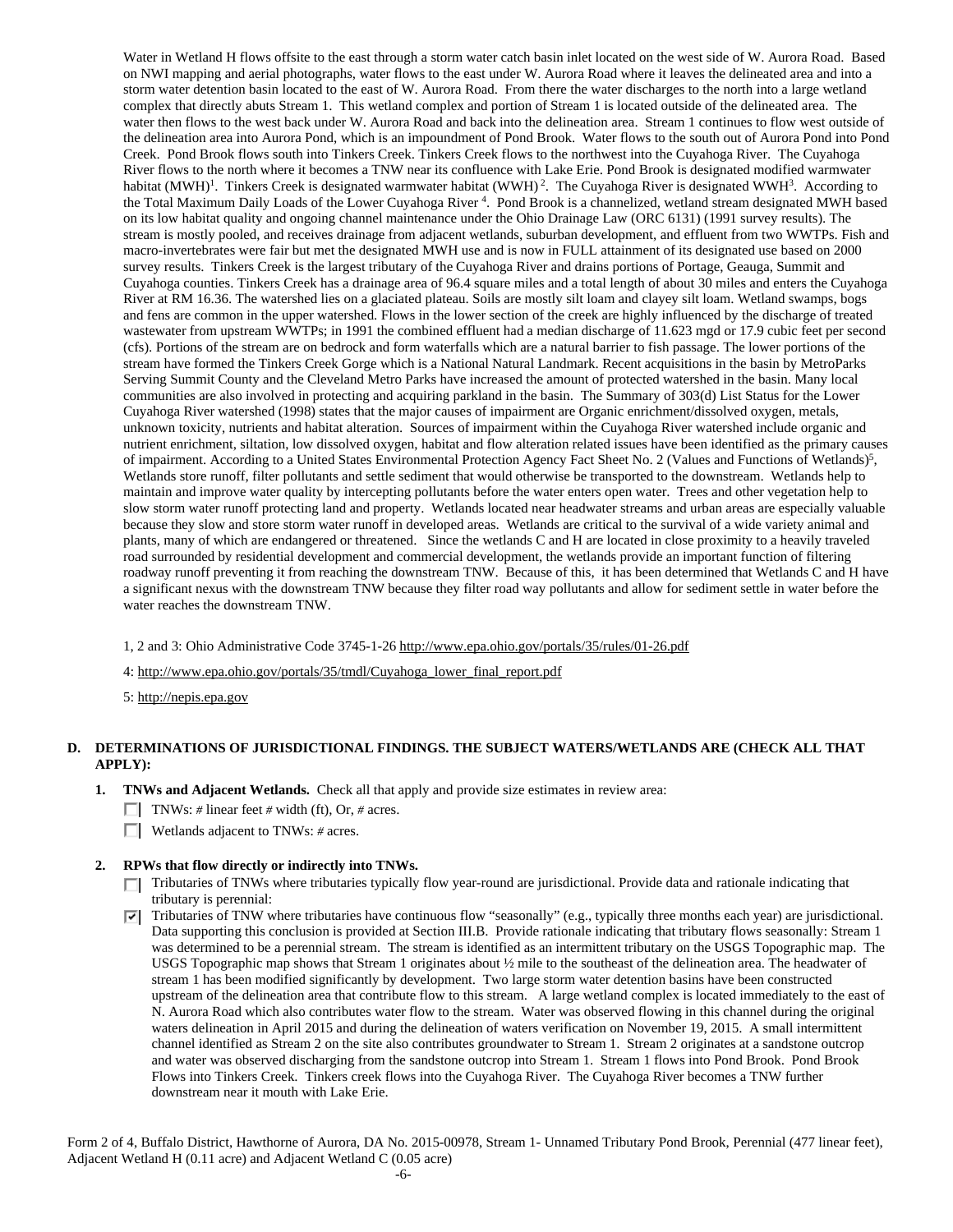Provide estimates for jurisdictional waters in the review area (check all that apply):

- $\triangledown$  Tributary waters: 477 linear feet 6 width (ft).
- Other non-wetland waters: *#* acres.

Identify type(s) of waters: *Click here to enter text.*

## **3. Non-RPWs8 that flow directly or indirectly into TNWs.**

Waterbody that is not a TNW or an RPW, but flows directly or indirectly into a TNW, and it has a significant nexus with a П. TNW is jurisdictional. Data supporting this conclusion is provided at Section III.C.

Provide estimates for jurisdictional waters within the review area (check all that apply):

- $\Box$  Tributary waters: linear feet width (ft).
- Other non-wetland waters: *#* acres.

Identify type(s) of waters: *Click here to enter text.*

## **4. Wetlands directly abutting an RPW that flow directly or indirectly into TNWs.**

**Netlands directly abut RPW and thus are jurisdictional as adjacent wetlands.** 

- Wetlands directly abutting an RPW where tributaries typically flow year-round. Provide data and rationale П indicating that tributary is perennial in Section III.D.2, above. Provide rationale indicating that wetland is directly abutting an RPW: *Click here to enter text.*
- Wetlands directly abutting an RPW where tributaries typically flow "seasonally." Provide data indicating that tributary is seasonal in Section III.B and rationale in Section III.D.2, above. Provide rationale indicating that wetland is directly abutting an RPW: *Click here to enter text.*

Provide acreage estimates for jurisdictional wetlands in the review area: *#* acres.

- **5. Wetlands adjacent to but not directly abutting an RPW that flow directly or indirectly into TNWs.** 
	- $\nabla$  Wetlands that do not directly abut an RPW, but when considered in combination with the tributary to which they are adjacent and with similarly situated adjacent wetlands, have a significant nexus with a TNW are jurisidictional. Data supporting this conclusion is provided at Section III.C.

Provide acreage estimates for jurisdictional wetlands in the review area: 0.16 acres.

### **6. Wetlands adjacent to non-RPWs that flow directly or indirectly into TNWs.**

 $\Box$  Wetlands adjacent to such waters, and have when considered in combination with the tributary to which they are adjacent and with similarly situated adjacent wetlands, have a significant nexus with a TNW are jurisdictional. Data supporting this conclusion is provided at Section III.C.

Provide estimates for jurisdictional wetlands in the review area: *#* acres.

#### **7. Impoundments of jurisdictional waters.9**

- As a general rule, the impoundment of a jurisdictional tributary remains jurisdictional.
- Demonstrate that impoundment was created from "waters of the U.S.," or П.
- 口 Demonstrate that water meets the criteria for one of the categories presented above (1-6), or
- п. Demonstrate that water is isolated with a nexus to commerce (see E below).

### **E. ISOLATED [INTERSTATE OR INTRA-STATE] WATERS, INCLUDING ISOLATED WETLANDS, THE USE, DEGRADATION OR DESTRUCTION OF WHICH COULD AFFECT INTERSTATE COMMERCE, INCLUDING ANY SUCH WATERS (CHECK ALL THAT APPLY):10**

 $\Box$  which are or could be used by interstate or foreign travelers for recreational or other purposes.

- $\Box$  from which fish or shellfish are or could be taken and sold in interstate or foreign commerce.
- $\Box$  which are or could be used for industrial purposes by industries in interstate commerce.

Interstate isolated waters.Explain: *Click here to enter text.*

Other factors.Explain: *Click here to enter text.*

#### **Identify water body and summarize rationale supporting determination:** *Click here to enter text.*

Provide estimates for jurisdictional waters in the review area (check all that apply):

- **Tributary waters:** # linear feet # width (ft).
- Other non-wetland waters: *#* acres.

Identify type(s) of waters: *Click here to enter text.*

8 See Footnote # 3.

 $\overline{a}$ 

<sup>&</sup>lt;sup>9</sup> To complete the analysis refer to the key in Section III.D.6 of the Instructional Guidebook.

<sup>&</sup>lt;sup>10</sup> Prior to asserting or declining CWA jurisdiction based solely on this category, Corps Districts will elevate the action to Corps and EPA HQ for review consistent with the process described in the Corps/EPA *Memorandum Regarding CWA Act Jurisdiction Following Rapanos.*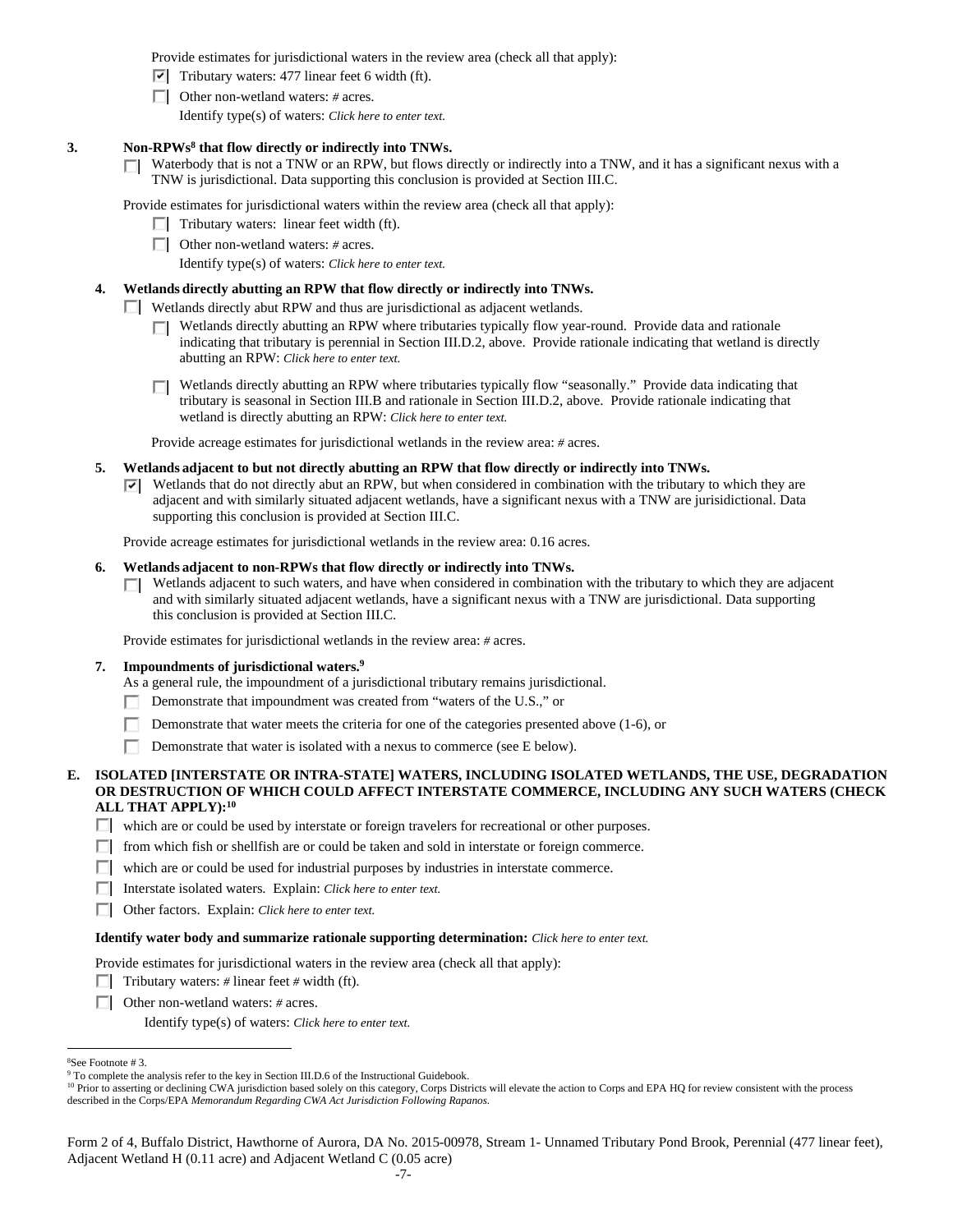|    |   | Wetlands: $# \, \text{acres.}$                                                                                                                                                                                                                                                                                                                                                                                                                                                                                                                     |
|----|---|----------------------------------------------------------------------------------------------------------------------------------------------------------------------------------------------------------------------------------------------------------------------------------------------------------------------------------------------------------------------------------------------------------------------------------------------------------------------------------------------------------------------------------------------------|
| F. | ш | NON-JURISDICTIONAL WATERS, INCLUDING WETLANDS (CHECK ALL THAT APPLY):<br>If potential wetlands were assessed within the review area, these areas did not meet the criteria in the 1987 Corps of Engineers<br>Wetland Delineation Manual and/or appropriate Regional Supplements.<br>Review area included isolated waters with no substantial nexus to interstate (or foreign) commerce.<br>Prior to the Jan 2001 Supreme Court decision in "SWANCC," the review area would have been regulated based solely on the<br>"Migratory Bird Rule" (MBR). |
|    | ш | Waters do not meet the "Significant Nexus" standard, where such a finding is required for jurisdiction. Explain: Click here to enter text.                                                                                                                                                                                                                                                                                                                                                                                                         |
|    | П | Other: (explain, if not covered above): <i>Click here to enter text</i> .                                                                                                                                                                                                                                                                                                                                                                                                                                                                          |
|    |   | Provide acreage estimates for non-jurisdictional waters in the review area, where the sole potential basis of jurisdiction is the MBR factors<br>(i.e., presence of migratory birds, presence of endangered species, use of water for irrigated agriculture), using best professional judgment<br>(check all that apply):                                                                                                                                                                                                                          |
|    |   | Non-wetland waters (i.e., rivers, streams): $\#$ linear feet $\#$ width (ft).                                                                                                                                                                                                                                                                                                                                                                                                                                                                      |
|    |   | Lakes/ponds: # acres.                                                                                                                                                                                                                                                                                                                                                                                                                                                                                                                              |
|    |   | Other non-wetland waters: # acres. List type of aquatic resource: Click here to enter text                                                                                                                                                                                                                                                                                                                                                                                                                                                         |
|    |   | Wetlands: $#$ acres.                                                                                                                                                                                                                                                                                                                                                                                                                                                                                                                               |
|    |   | Provide acreage estimates for non-jurisdictional waters in the review area that do not meet the "Significant Nexus" standard, where such a<br>finding is required for jurisdiction (check all that apply):<br>Non-wetland waters (i.e., rivers, streams): $\#$ linear feet $\#$ width (ft).<br>Lakes/ponds: $# \, \text{acres.}$                                                                                                                                                                                                                   |
|    |   |                                                                                                                                                                                                                                                                                                                                                                                                                                                                                                                                                    |
|    |   | Other non-wetland waters: # acres. List type of aquatic resource: Click here to enter text                                                                                                                                                                                                                                                                                                                                                                                                                                                         |
|    |   | Wetlands: $#$ acres.                                                                                                                                                                                                                                                                                                                                                                                                                                                                                                                               |
|    |   | <b>SECTION IV: DATA SOURCES.</b>                                                                                                                                                                                                                                                                                                                                                                                                                                                                                                                   |
|    | ⊡ | A. SUPPORTING DATA. Data reviewed for JD (check all that apply - checked items shall be included in case file and, where checked and<br>requested, appropriately reference sources below):<br>Maps, plans, plots or plat submitted by or on behalf of the applicant/consultant: BL Companies dated September 21, 2015 and Revised<br>December 09, 2015                                                                                                                                                                                             |
|    |   | $\nabla$ Data sheets prepared/submitted by or on behalf of the applicant/consultant.                                                                                                                                                                                                                                                                                                                                                                                                                                                               |
|    |   | $ \vec{v} $ Office concurs with data sheets/delineation report.                                                                                                                                                                                                                                                                                                                                                                                                                                                                                    |
|    |   | Office does not concur with data sheets/delineation report.                                                                                                                                                                                                                                                                                                                                                                                                                                                                                        |
|    |   | Data sheets prepared by the Corps: Click here to enter text.                                                                                                                                                                                                                                                                                                                                                                                                                                                                                       |
|    |   | Corps navigable waters' study: Click here to enter text.                                                                                                                                                                                                                                                                                                                                                                                                                                                                                           |
|    | ⊡ | U.S. Geological Survey Hydrologic Atlas: ORM Database                                                                                                                                                                                                                                                                                                                                                                                                                                                                                              |
|    |   | $ \overline{\mathbf{v}} $ USGS NHD data.                                                                                                                                                                                                                                                                                                                                                                                                                                                                                                           |
|    |   | $ \nabla $ USGS 8 and 12 digit HUC maps.                                                                                                                                                                                                                                                                                                                                                                                                                                                                                                           |
|    |   | $\Box$ II.C. Coological Currier man(c) $C_{12}$ and $\ell_1$ and name August OII                                                                                                                                                                                                                                                                                                                                                                                                                                                                   |

- U.S. Geological Survey map(s). Cite scale & quad name: Aurora-OH
- USDA Natural Resources Conservation Service Soil Survey. Citation: *Click here to enter text.*
- $\nabla$  National wetlands inventory map(s). Cite name: ORM Database
- State/Local wetland inventory map(s): *Click here to enter text.*
- FEMA/FIRM maps: *Click here to enter text*.
- 100-year Floodplain Elevation is: *Click here to enter text.* (National Geodectic Vertical Datum of 1929)
- $|\nabla|$  Photographs:  $|\nabla|$  Aerial (Name & Date): Google Earth Pro 2016
- or  $\Box$  Other (Name & Date): *Click here to enter text.*  $\Box$
- **Previous determination(s). File no. and date of response letter:** *Click here to enter text.*
- Applicable/supporting case law: *Click here to enter text.*
- Applicable/supporting scientific literature: *Click here to enter text.*
- Other information (please specify): *Click here to enter text.*

## **B. ADDITIONAL COMMENTS TO SUPPORT JD:**

## **Stream 1, Wetland H , and Wetland C were previously identified in a delineation completed by the Huntington District as a part of a roadway project located along North Aurora Road. Stream 1 was identified as 2007-00949-CUY-RR2-UT 8,**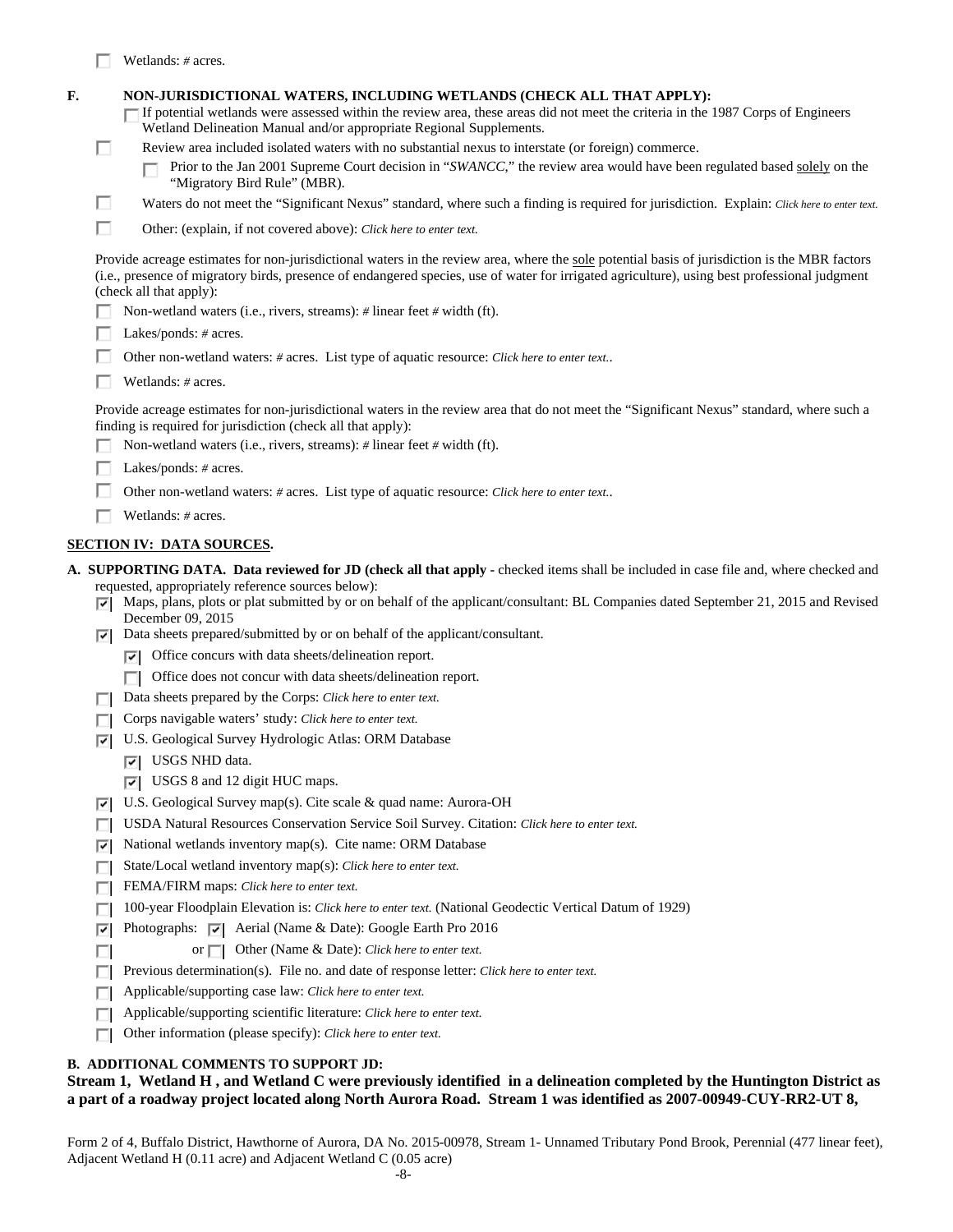**Wetland H was identified as 2007 -00949-CUY RR2-Wetland M, and Wetland C was identified as 2007-00949-CUY-RR2. Wetlands and streams that were identified by the Huntington District are still present as of November 16, 2015.**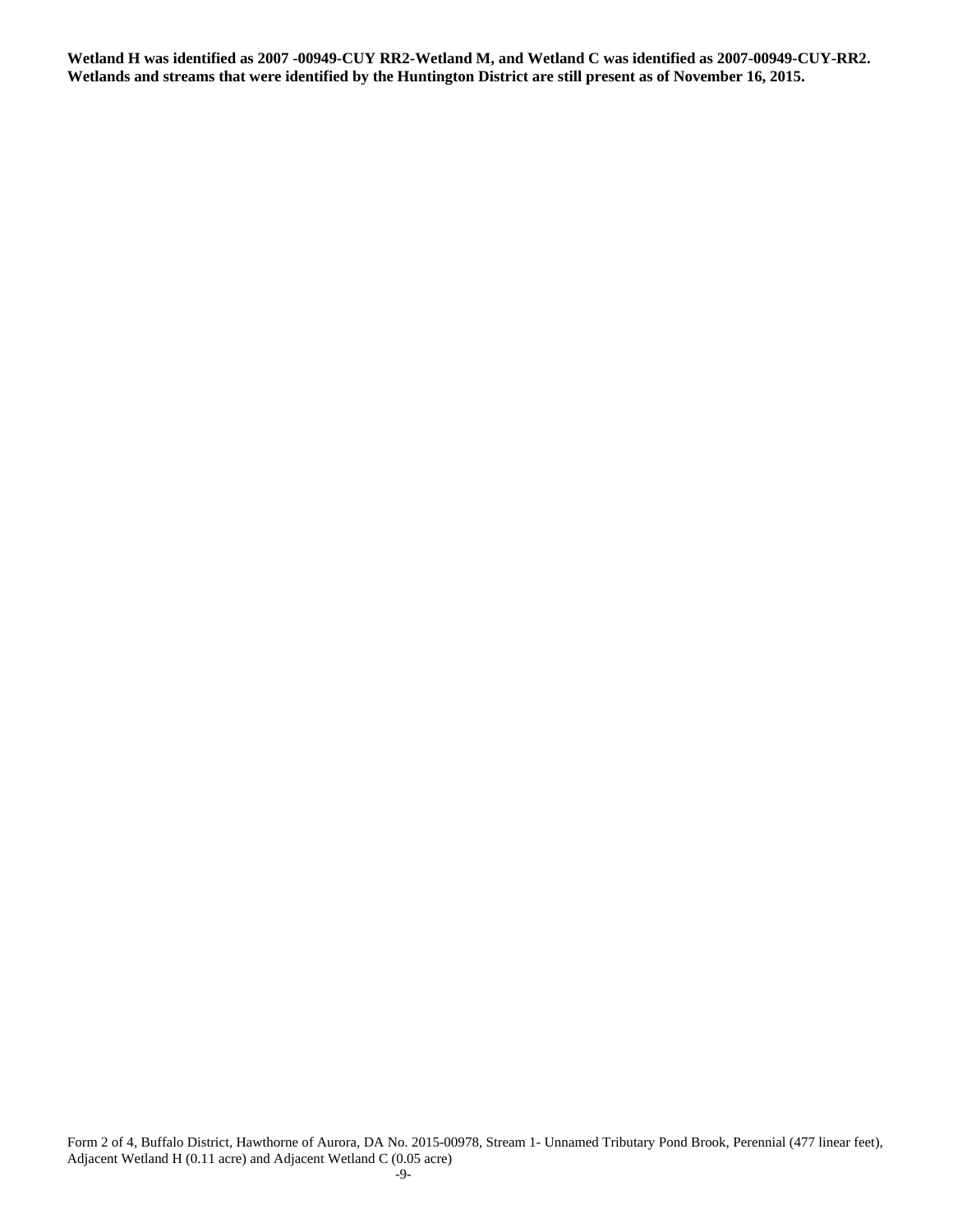August 16, 2016

Shawn Blohm Date Regulatory Specialist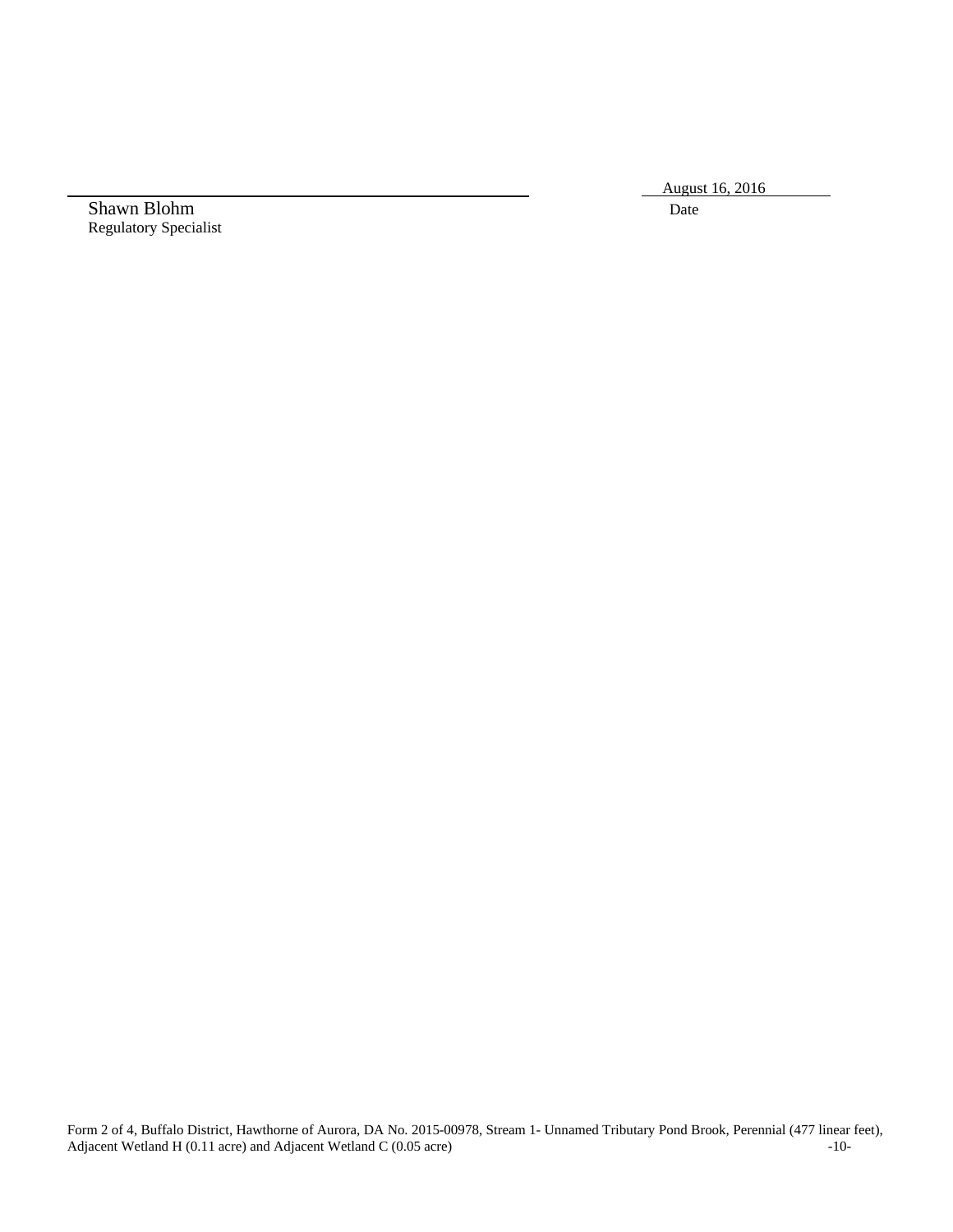## **APPROVED JURISDICTIONAL DETERMINATION FORM U.S. Army Corps of Engineers**

This form should be completed by following the instructions provided in Section IV of the JD Form Instructional Guidebook.

## **SECTION I: BACKGROUND INFORMATION**

## **A. REPORT COMPLETION DATE FOR APPROVED JURISDICTIONAL DETERMINATION (JD):** September 16, 2016

**B. DISTRICT OFFICE, FILE NAME, AND NUMBER:** Form 3 of 4, Buffalo District, Hawthorne of Aurora, DA No. 2015-00978, Stream 2-Intermittent, (152 linear feet) and Abutting Wetland K (0.01 acre)

## **C. PROJECT LOCATION AND BACKGROUND INFORMATION:**

State: Ohio County/parish/borough: Portage City: Aurora Center coordinates of site (lat/long in degree decimal format): Lat. 41.33494 °, Long. -81.36637 ° Universal Transverse Mercator: 17

Name of nearest waterbody: Pond Brook

Name of nearest Traditional Navigable Water (TNW) into which the aquatic resource flows: Cuyahoga River Name of watershed or Hydrologic Unit Code (HUC): 04110002

- ⊽ Check if map/diagram of review area and/or potential jurisdictional areas is/are available upon request.
- Check if other sites (e.g., offsite mitigation sites, disposal sites, etc…) are associated with this action and are recorded on a different г JD form

## **D. REVIEW PERFORMED FOR SITE EVALUATION (CHECK ALL THAT APPLY):**

- ⊽. Office (Desk) Determination. Date: January 29, 2016
- ⊽. Field Determination. Date(s): November 19, 2015, *Click here to enter a date.*

## **SECTION II: SUMMARY OF FINDINGS**

## **A. RHA SECTION 10 DETERMINATION OF JURISDICTION.**

There are no "*navigable waters of the U.S.*" within Rivers and Harbors Act (RHA) jurisdiction (as defined by 33 CFR part 329) in the review area. [*Required*]

- Waters subject to the ebb and flow of the tide. п
- Waters are presently used, or have been used in the past, or may be susceptible for use to transport interstate or foreign commerce. П Explain: *Click here to enter text.*

## **B. CWA SECTION 404 DETERMINATION OF JURISDICTION.**

There are "*waters of the U.S.*" within Clean Water Act (CWA) jurisdiction (as defined by 33 CFR part 328) in the review area. *[Required]*

- **1. Waters of the U.S.** 
	- **a. Indicate presence of waters of U.S. in review area (check all that apply): 1**
- TNWs, including territorial seas Е
- Wetlands adjacent to TNWs п
- ⊽ Relatively permanent waters<sup>2</sup> (RPWs) that flow directly or indirectly into TNWs
- г Non-RPWs that flow directly or indirectly into TNWs
- Wetlands directly abutting RPWs that flow directly or indirectly into TNWs ⊽
- п Wetlands adjacent to but not directly abutting RPWs that flow directly or indirectly into TNWs
- г Wetlands adjacent to non-RPWs that flow directly or indirectly into TNWs
- п Impoundments of jurisdictional waters
- Isolated (interstate or intrastate) waters, including isolated wetlands п
	- **b. Identify (estimate) size of waters of the U.S. in the review area:**  Non-wetland waters: 152 linear feet: 4 width (ft) and/or 0.013 acres. Wetlands: 0.01 acres.
	- **c. Limits (boundaries) of jurisdiction** based on: 1987 Delineation Manual and OHWM1987 Delineation Manual and OHWM

Elevation of established OHWM (if known): *Click here to enter text.*

- **2. Non-regulated waters/wetlands (check if applicable):3**
- Potentially jurisdictional waters and/or wetlands were assessed within the review area and determined to be not jurisdictional. П **Explain:**

 $\overline{a}$ <sup>1</sup> Boxes checked below shall be supported by completing the appropriate sections in Section III below.<br><sup>2</sup> For purposes of this form, an PPW is defined as a tributary that is not a TNW and that typically flows

<sup>&</sup>lt;sup>2</sup> For purposes of this form, an RPW is defined as a tributary that is not a TNW and that typically flows year-round or has continuous flow at least "seasonally" (e.g., typically 3 months). <sup>3</sup> Supporting documentation is presented in Section III.F.

Form 3 of 4, Buffalo District, Hawthorne of Aurora, DA No. 2015-00978, Stream 2-Intermittent, (152 linear feet) and Abutting Wetland K (0.01  $\alpha$  -1-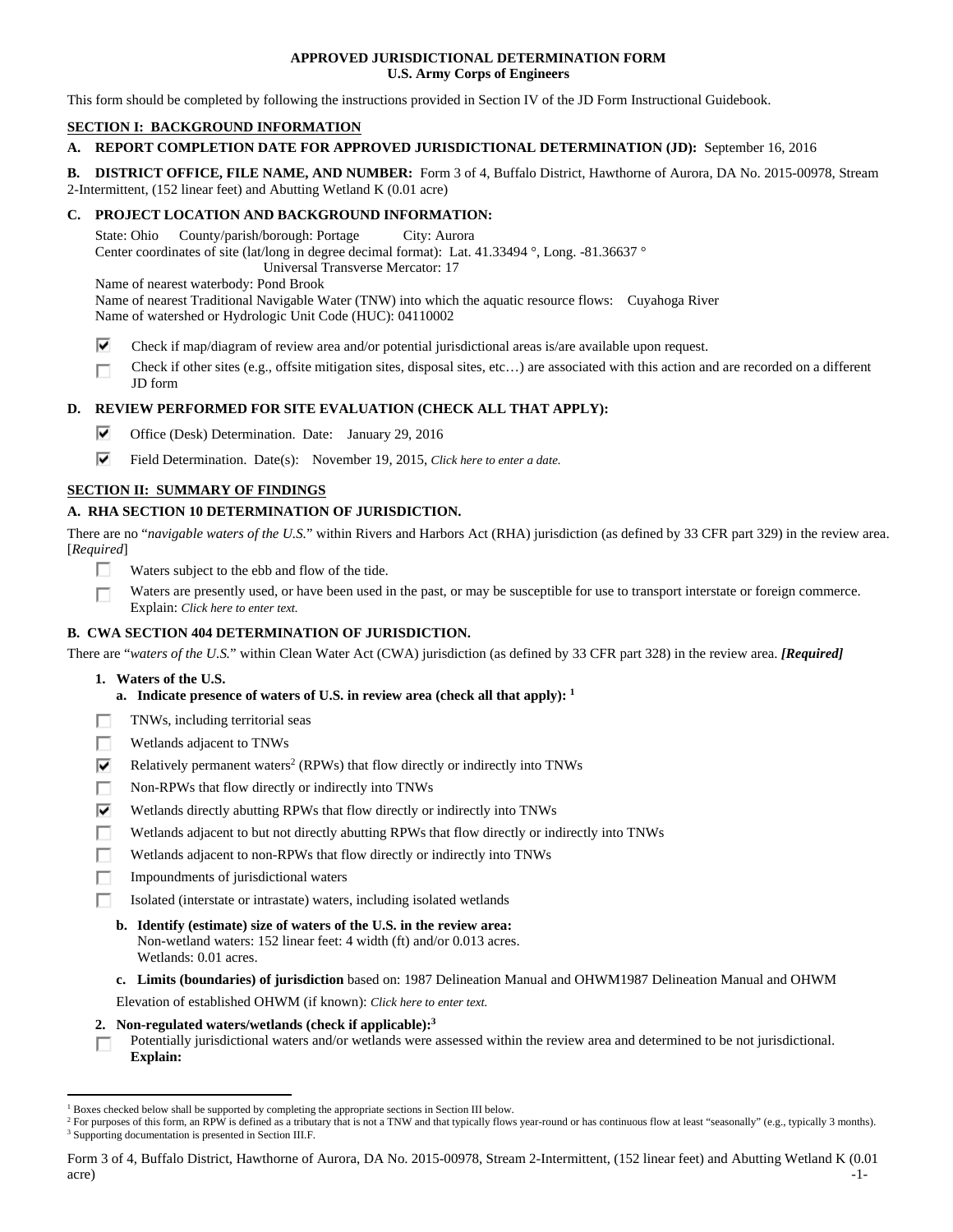## **SECTION III: CWA ANALYSIS**

## **A. TNWs AND WETLANDS ADJACENT TO TNWs**

**The agencies will assert jurisdiction over TNWs and wetlands adjacent to TNWs. If the aquatic resource is a TNW, complete Section III.A.1 and Section III.D.1. only; if the aquatic resource is a wetland adjacent to a TNW, complete Sections III.A.1 and 2 and Section III.D.1.; otherwise, see Section III.B below**.

## **1. TNW**

 Identify TNW: *Click here to enter text.* Summarize rationale supporting determination: *Click here to enter text.*

 **2. Wetland adjacent to TNW** 

Summarize rationale supporting conclusion that wetland is "adjacent": *Click here to enter text.*

### **B. CHARACTERISTICS OF TRIBUTARY (THAT IS NOT A TNW) AND ITS ADJACENT WETLANDS (IF ANY):**

**This section summarizes information regarding characteristics of the tributary and its adjacent wetlands, if any, and it helps determine whether or not the standards for jurisdiction established under Rapanos have been met.** 

**The agencies will assert jurisdiction over non-navigable tributaries of TNWs where the tributaries are "relatively permanent waters" (RPWs), i.e. tributaries that typically flow year-round or have continuous flow at least seasonally (e.g., typically 3 months). A wetland that directly abuts an RPW is also jurisdictional. If the aquatic resource is not a TNW, but has year-round (perennial) flow, skip to Section III.D.2. If the aquatic resource is a wetland directly abutting a tributary with perennial flow, skip to Section III.D.4.** 

**A wetland that is adjacent to but that does not directly abut an RPW requires a significant nexus evaluation. Corps districts and EPA regions will include in the record any available information that documents the existence of a significant nexus between a relatively permanent tributary that is not perennial (and its adjacent wetlands if any) and a traditional navigable water, even though a significant nexus finding is not required as a matter of law.** 

If the waterbody<sup>4</sup> is not an RPW, or a wetland directly abutting an RPW, a JD will require additional data to determine if the **waterbody has a significant nexus with a TNW. If the tributary has adjacent wetlands, the significant nexus evaluation must consider the tributary in combination with all of its adjacent wetlands. This significant nexus evaluation that combines, for analytical purposes, the tributary and all of its adjacent wetlands is used whether the review area identified in the JD request is the tributary, or its adjacent wetlands, or both. If the JD covers a tributary with adjacent wetlands, complete Section III.B.1 for the tributary, Section III.B.2 for any onsite wetlands, and Section III.B.3 for all wetlands adjacent to that tributary, both onsite and offsite. The determination whether a significant nexus exists is determined in Section III.C below.** 

 **1. Characteristics of non-TNWs that flow directly or indirectly into TNW** 

#### **(i) General Area Conditions:**

 Watershed size: Drainage area:

 Average annual rainfall: Average annual snowfall:

## **(ii) Physical Characteristics:**

(a) Relationship with TNW:

 $\Box$  Tributary flows directly into TNW.

п Tributary flows through *Choose an item.* tributaries before entering TNW.

 Project waters are *Choose an item.* river miles from TNW. Project waters are *Choose an item.* river miles from RPW. Project waters are *Choose an item.* aerial (straight) miles from TNW. Project waters are *Choose an item.* aerial (straight) miles from RPW. Project waters cross or serve as state boundaries. Explain: *Click here to enter text.*

Identify flow route to TNW5:

Tributary stream order, if known:

(b) General Tributary Characteristics (check all that apply):

**Tributary** is:  $\Box$  Natural

Artificial (man-made). Explain: *Click here to enter text.*

П Manipulated (man-altered). Explain: *Click here to enter text.*

**Tributary** properties with respect to top of bank (estimate):

Form 3 of 4, Buffalo District, Hawthorne of Aurora, DA No. 2015-00978, Stream 2-Intermittent, (152 linear feet) and Abutting Wetland K (0.01  $\alpha$  -2-

 $\overline{a}$ <sup>4</sup> Note that the Instructional Guidebook contains additional information regarding swales, ditches, washes, and erosional features generally and in the arid West.  $^5$  Flow route can be described by identifying, e.g., tributary a, which flows through the review area, to flow into tributary b, which then flows into TNW.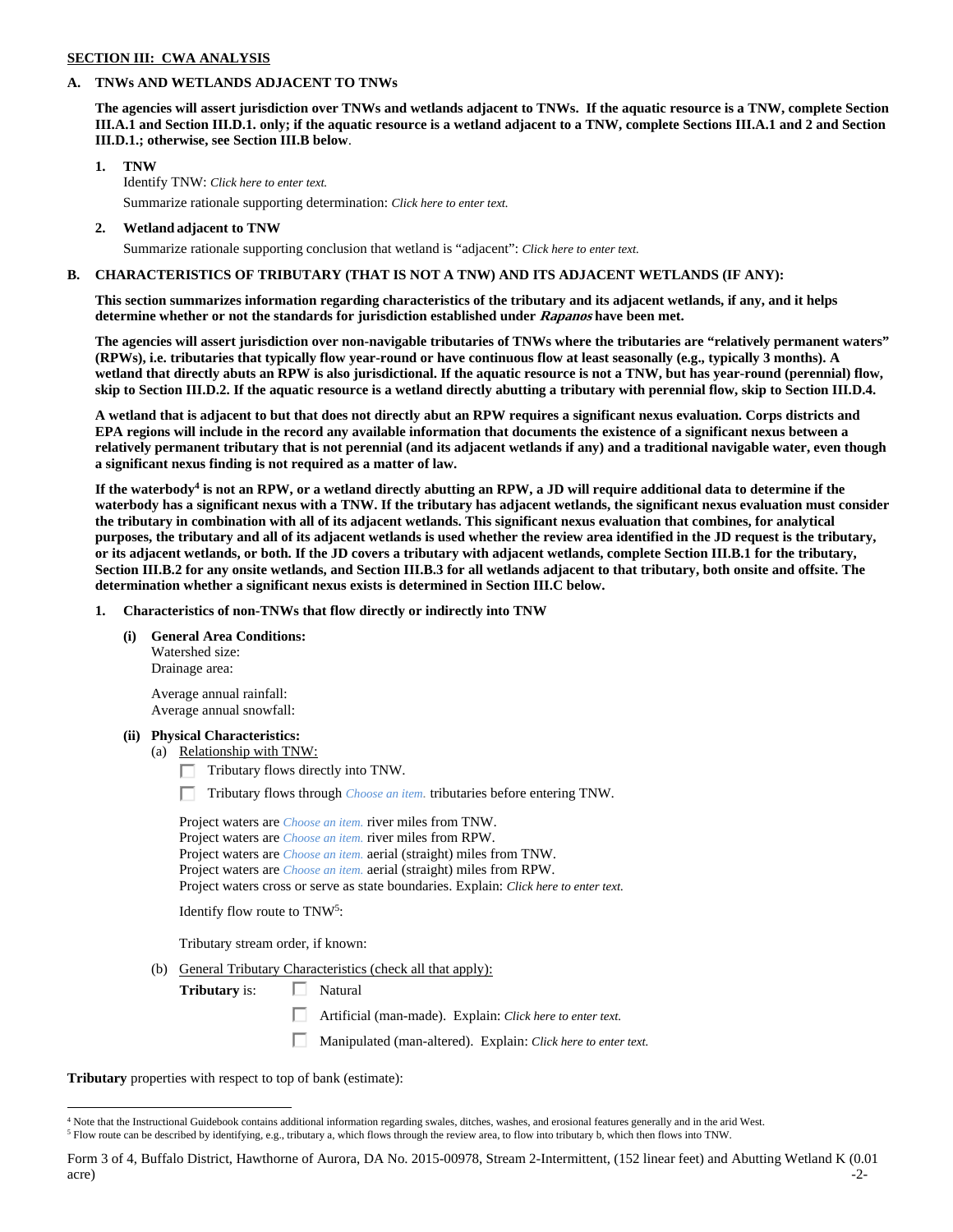Average width: Average depth: Average side slopes: *Choose an item.*

Primary tributary substrate composition (check all that apply):

|             | thouter, substitute composition<br>Silts                                                                                                                                                                                                                                                                                                                                                                                                                                                                                                                                                      |   | Sands                                               |          |                                                         | Concrete                                                                                                                                                                                                       |
|-------------|-----------------------------------------------------------------------------------------------------------------------------------------------------------------------------------------------------------------------------------------------------------------------------------------------------------------------------------------------------------------------------------------------------------------------------------------------------------------------------------------------------------------------------------------------------------------------------------------------|---|-----------------------------------------------------|----------|---------------------------------------------------------|----------------------------------------------------------------------------------------------------------------------------------------------------------------------------------------------------------------|
|             | Cobbles                                                                                                                                                                                                                                                                                                                                                                                                                                                                                                                                                                                       |   | Gravel                                              |          |                                                         | Muck                                                                                                                                                                                                           |
|             | Bedrock                                                                                                                                                                                                                                                                                                                                                                                                                                                                                                                                                                                       | ш | Vegetation. Type/% cover: Click here to enter text. |          |                                                         |                                                                                                                                                                                                                |
|             |                                                                                                                                                                                                                                                                                                                                                                                                                                                                                                                                                                                               |   | Other. Explain: Leaf pack and woody debris          |          |                                                         |                                                                                                                                                                                                                |
| $(c)$ Flow: | Tributary condition/stability [e.g., highly eroding, sloughing banks]. Explain:<br>Presence of run/riffle/pool complexes. Explain:<br>Tributary geometry: Choose an item.<br>Tributary gradient (approximate average slope):<br>Tributary provides for: Choose an item.<br>Estimate average number of flow events in review area/year: Choose an item.<br>Describe flow regime:<br>Other information on duration and volume: Click here to enter text.                                                                                                                                        |   |                                                     |          |                                                         |                                                                                                                                                                                                                |
|             | Surface flow is: Discrete and Confined Characteristics:                                                                                                                                                                                                                                                                                                                                                                                                                                                                                                                                       |   |                                                     |          |                                                         |                                                                                                                                                                                                                |
|             | Subsurface flow: Choose an item. Explain findings: Click here to enter text.<br>$\Box$ Dye (or other) test performed: Click here to enter text.                                                                                                                                                                                                                                                                                                                                                                                                                                               |   |                                                     |          |                                                         |                                                                                                                                                                                                                |
|             | Tributary has (check all that apply):<br>$\Box$ Bed and banks<br>$\Box$ OHWM <sup>6</sup> (check all indicators that apply):<br>$\Box$ clear, natural line impressed on the bank $\Box$ the presence of litter and debris<br>$\Box$ changes in the character of soil<br>$\Box$ shelving<br>$\Box$ vegetation matted down, bent, or absent $\Box$<br>$\Box$ leaf litter disturbed or washed away<br>$\Box$ sediment deposition<br>$\Box$ water staining<br>$\Box$ other (list): <i>Click here to enter text.</i><br>$\Box$ Discontinuous OHWM. <sup>7</sup> Explain: Click here to enter text. |   |                                                     | ПL.<br>ш | the presence of wrack line<br>sediment sorting<br>scour | $\Box$ destruction of terrestrial vegetation<br>multiple observed or predicted flow events<br>abrupt change in plant community Click here to enter text.                                                       |
|             | $\Box$ High Tide Line indicated by:<br>$\Box$ oil or scum line along shore objects<br>$\Box$ fine shell or debris deposits (foreshore) $\Box$ physical markings;<br>physical markings/characteristics<br>tidal gauges<br>other (list): Click here to enter text.                                                                                                                                                                                                                                                                                                                              |   |                                                     | ПL.      | $\Box$ survey to available datum;                       | If factors other than the OHWM were used to determine lateral extent of CWA jurisdiction (check all that apply):<br>$\Box$ Mean High Water Mark indicated by:<br>vegetation lines/changes in vegetation types. |

### **(iii) Chemical Characteristics:**

 $\overline{a}$ 

Characterize tributary (e.g., water color is clear, discolored, oily film; water quality; general watershed characteristics, etc.). Explain: Identify specific pollutants, if known: N/A

<sup>6</sup> A natural or man-made discontinuity in the OHWM does not necessarily sever jurisdiction (e.g., where the stream temporarily flows underground, or where the OHWM has been removed by development or agricultural practices). Where there is a break in the OHWM that is unrelated to the waterbody's flow regime (e.g., flow over a rock outcrop or through a culvert), the agencies will look for indicators of flow above and below the break. 7 Ibid.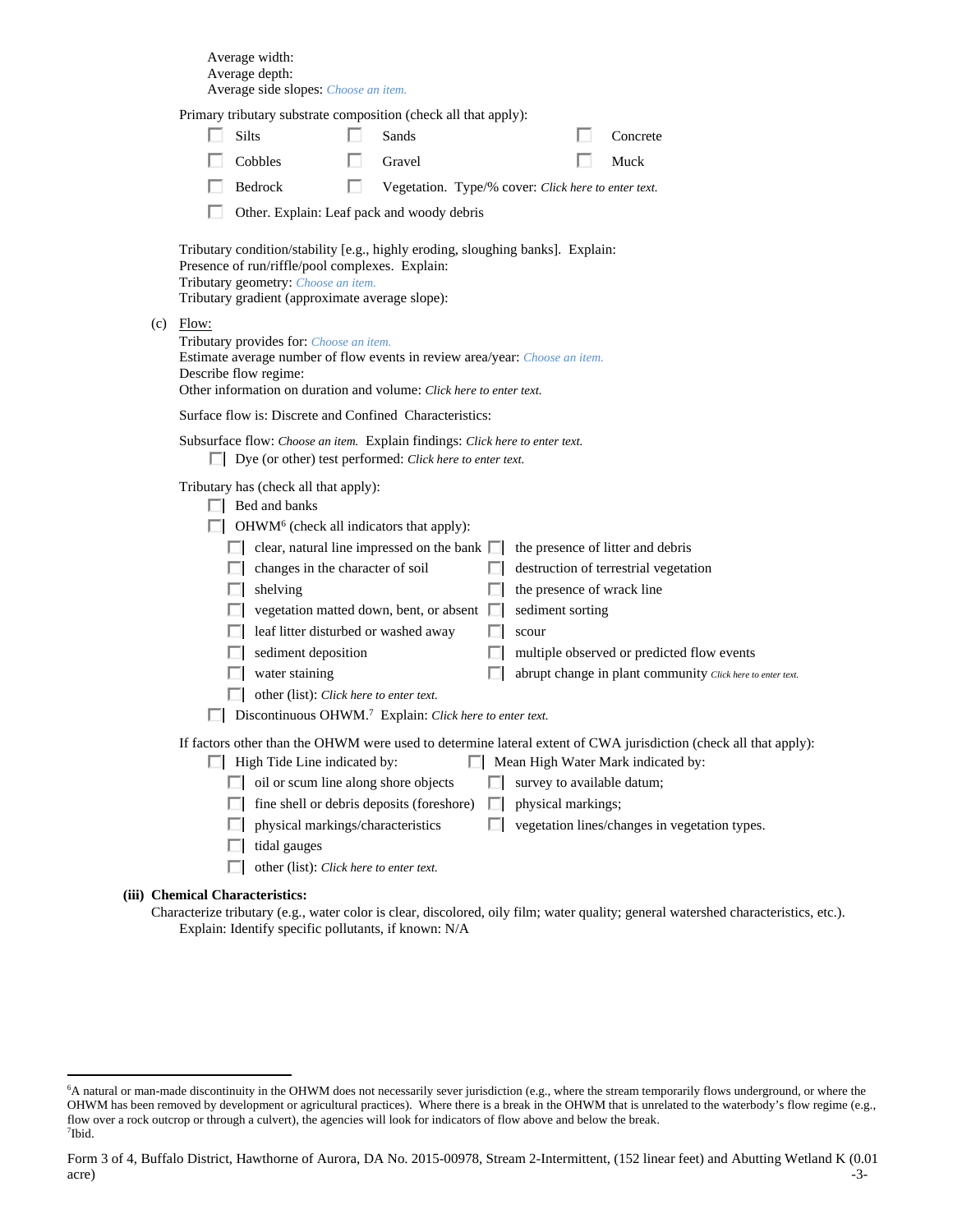### **(iv) Biological Characteristics. Channel supports (check all that apply):**

- $\Box$  Riparian corridor. Characteristics (type, average width):
- Wetland fringe. Characteristics:
- $\Box$  Habitat for:
	- Federally Listed species. Explain findings: *Click here to enter text.*
	- п. Fish/spawn areas. Explain findings:
	- П. Other environmentally-sensitive species. Explain findings: *Click here to enter text.*
	- п. Aquatic/wildlife diversity. Explain findings: *Click here to enter text.*

#### **2. Characteristics of wetlands adjacent to non-TNW that flow directly or indirectly into TNW**

#### **(i) Physical Characteristics:**

- (a) General Wetland Characteristics:
	- Properties: Wetland size: acres Wetland type. Explain: Wetland quality. Explain: Project wetlands cross or serve as state boundaries. Explain: *Click here to enter text.*
- (b) General Flow Relationship with Non-TNW: Flow is: *Choose an item.* Explain: *Click here to enter text.*

 Surface flow is: Discrete Characteristics:

Subsurface flow: *Choose an item.* Explain findings: *Click here to enter text.*

Dye (or other) test performed: *Click here to enter text.*

- (c) Wetland Adjacency Determination with Non-TNW:
	- $\Box$  Directly abutting
	- $\Box$  Not directly abutting
		- п. Discrete wetland hydrologic connection. Explain: *Click here to enter text.*
		- Ecological connection. Explain: *Click here to enter text.* O.
		- П. Separated by berm/barrier. Explain: *Click here to enter text.*
- (d) Proximity (Relationship) to TNW

Project wetlands are 15-20 river miles from TNW. Project waters are 1 (or less) aerial (straight) miles from TNW. Flow is from: Wetland to Navigable Waters Estimate approximate location of wetland as within the 500-year or greater floodplain.

### **(ii) Chemical Characteristics:**

Characterize wetland system (e.g., water color is clear, brown, oil film on surface; water quality; general watershed characteristics; etc.). Explain: The water appeared clear at the time of the site verification. Identify specific pollutants, if known: *Click here to enter text.*

### **(iii) Biological Characteristics. Wetland supports (check all that apply):**

- Riparian buffer. Characteristics (type, average width): Wooded buffer, greater than 30 feet width.
- $\triangledown$  Vegetation type/percent cover. Explain: Emergent wetland vegetation.
- $\Box$  Habitat for:
	- Federally Listed species. Explain findings: *Click here to enter text*.
	- Fish/spawn areas. Explain findings: *Click here to enter text*.
	- Other environmentally-sensitive species. Explain findings: *Click here to enter text.*
	- Aquatic/wildlife diversity. Explain findings: *Click here to enter text.*

#### **3. Characteristics of all wetlands adjacent to the tributary (if any)**

All wetland(s) being considered in the cumulative analysis: 44

Approximately () acres in total are being considered in the cumulative analysis.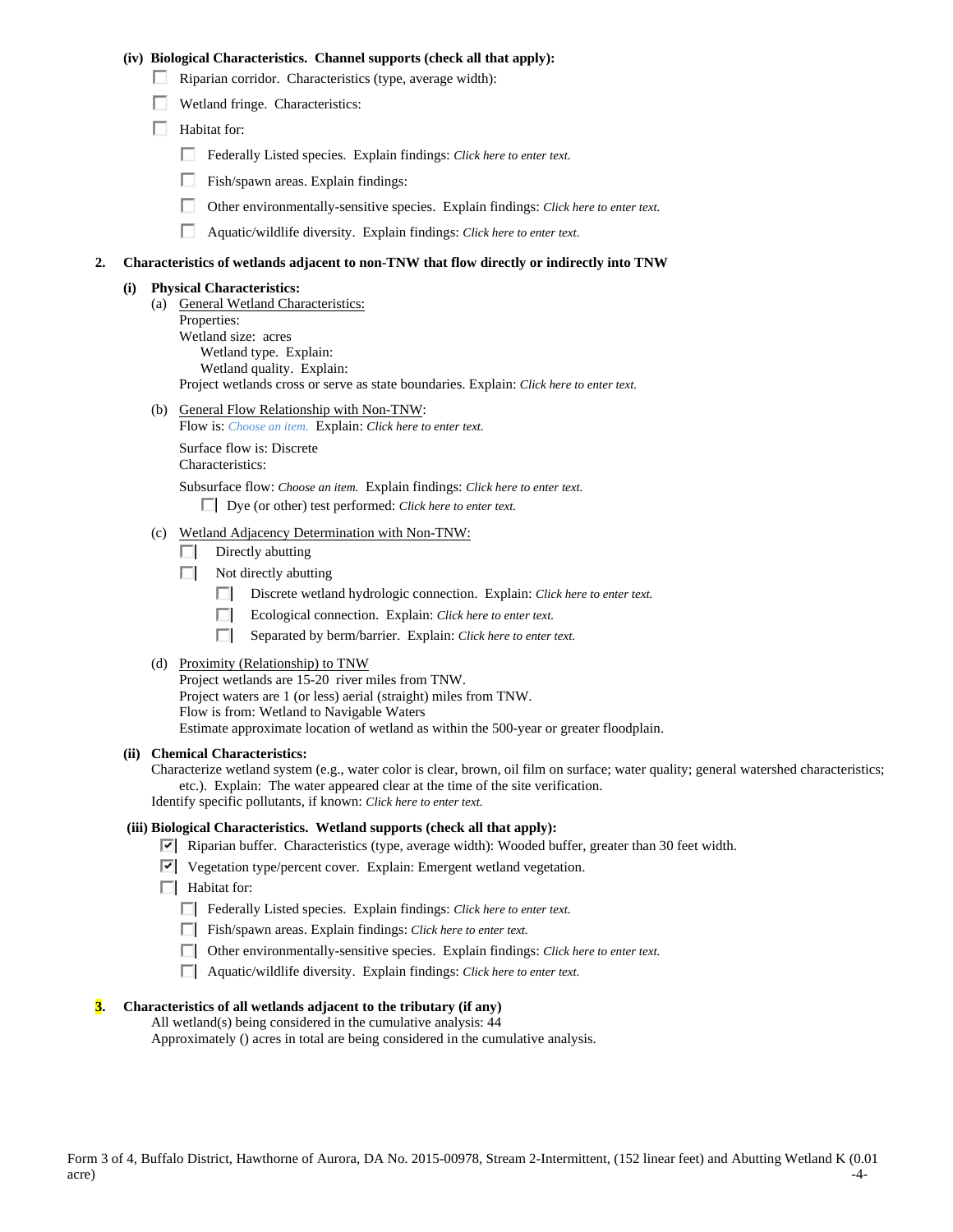| Directly abuts? $(Y/N)$ | Size (in acres) | Directly abuts? $(Y/N)$ | Size (in acres) |
|-------------------------|-----------------|-------------------------|-----------------|
| Y/N                     |                 | Y/N                     |                 |
| V/N                     |                 | Y/N                     | #               |
| Y/N                     |                 | Y/N                     |                 |
| Y/N                     |                 | Y/N                     | #               |
|                         |                 |                         |                 |

 Summarize overall biological, chemical and physical functions being performed: Wetlands store runoff, filter pollutants, and settle sediment that would otherwise be transported to the downstream TNW.

#### **C. SIGNIFICANT NEXUS DETERMINATION**

**A significant nexus analysis will assess the flow characteristics and functions of the tributary itself and the functions performed by any wetlands adjacent to the tributary to determine if they significantly affect the chemical, physical, and biological integrity of a TNW. For each of the following situations, a significant nexus exists if the tributary, in combination with all of its adjacent wetlands, has more than a speculative or insubstantial effect on the chemical, physical and/or biological integrity of a TNW. Considerations when evaluating significant nexus include, but are not limited to the volume, duration, and frequency of the flow of water in the tributary and its proximity to a TNW, and the functions performed by the tributary and all its adjacent wetlands. It is not appropriate to determine significant nexus based solely on any specific threshold of distance (e.g. between a tributary and its adjacent wetland or between a tributary and the TNW). Similarly, the fact an adjacent wetland lies within or outside of a floodplain is not solely determinative of significant nexus.** 

#### **Draw connections between the features documented and the effects on the TNW, as identified in the** *Rapanos* **Guidance and discussed in the Instructional Guidebook. Factors to consider include, for example:**

- Does the tributary, in combination with its adjacent wetlands (if any), have the capacity to carry pollutants or flood waters to TNWs, or to reduce the amount of pollutants or flood waters reaching a TNW?
- Does the tributary, in combination with its adjacent wetlands (if any), provide habitat and lifecycle support functions for fish and other species, such as feeding, nesting, spawning, or rearing young for species that are present in the TNW?
- Does the tributary, in combination with its adjacent wetlands (if any), have the capacity to transfer nutrients and organic carbon that support downstream foodwebs?
- Does the tributary, in combination with its adjacent wetlands (if any), have other relationships to the physical, chemical, or biological integrity of the TNW?

### *Note: the above list of considerations is not inclusive and other functions observed or known to occur should be documented below:*

- **1. Significant nexus findings for non-RPW that has no adjacent wetlands and flows directly or indirectly into TNWs.** Explain findings of presence or absence of significant nexus below, based on the tributary itself, then go to Section III.D
- **2. Significant nexus findings for non-RPW and its adjacent wetlands, where the non-RPW flows directly or indirectly into TNWs.**  Explain findings of presence or absence of significant nexus below, based on the tributary in combination with all of its adjacent wetlands, then go to Section III.D:
- **3. Significant nexus findings for wetlands adjacent to an RPW but that do not directly abut the RPW.** Explain findings of presence or absence of significant nexus below, based on the tributary in combination with all of its adjacent wetlands, then go to Section III.D: :

## **4. DETERMINATIONS OF JURISDICTIONAL FINDINGS. THE SUBJECT WATERS/WETLANDS ARE (CHECK ALL THAT APPLY):**

- **1. TNWs and Adjacent Wetlands.** Check all that apply and provide size estimates in review area:
	- TNWs: # linear feet # width (ft), Or, # acres.
	- Wetlands adjacent to TNWs: *#* acres.

## **2. RPWs that flow directly or indirectly into TNWs.**

- Tributaries of TNWs where tributaries typically flow year-round are jurisdictional. Provide data and rationale indicating that tributary is perennial:
- Tributaries of TNW where tributaries have continuous flow "seasonally" (e.g., typically three months each year) are jurisdictional. ⊽ Data supporting this conclusion is provided at Section III.B. Provide rationale indicating that tributary flows seasonally: Stream 2 originates at a groundwater spring/seep at a sandstone outcrop located to the south of Wetland K. Water was observed flowing in the channel during the original site delineation on April 15, 2015 and in November 16, 2015. Based upon the groundwater source and two subsequent observations of water in the Stream 2 on April 15 2016 and November 16, 2016, it was determined that Stream 2 has at least intermittent flow. Wetland K directly abuts intermittent Stream 2. Stream 2 flows into perennial Stream 1 (UNT to Pond Brook). Pond Brook flows into Tinkers Creek. Tinkers Creek flows into the Cuyahoga River. The Cuyahoga River becomes a TNW downstream near its mouth at Lake Erie.

Provide estimates for jurisdictional waters in the review area (check all that apply):

 $\triangledown$  Tributary waters: 152 linear feet 4 width (ft).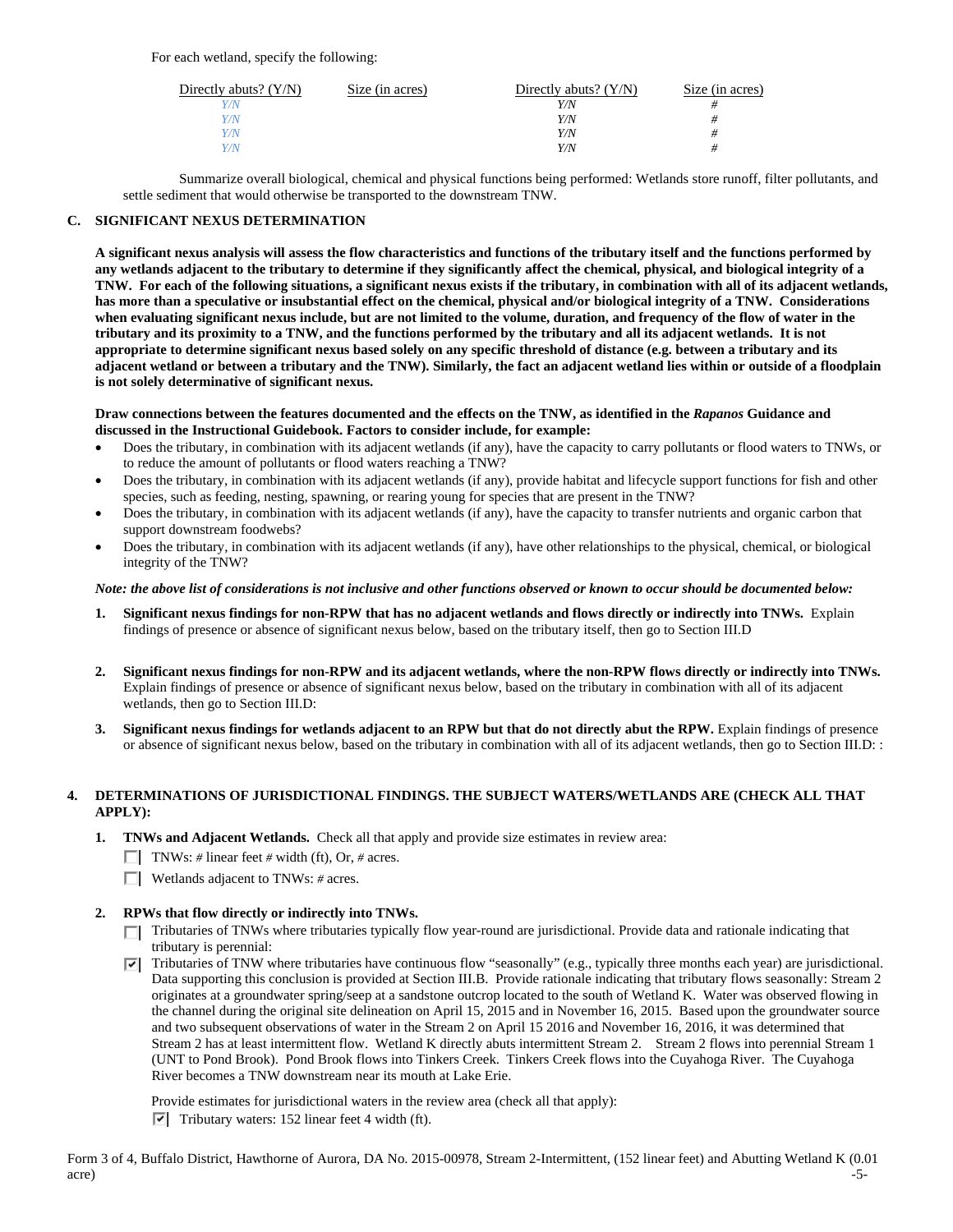Other non-wetland waters: *#* acres.

Identify type(s) of waters: *Click here to enter text.*

## **3. Non-RPWs8 that flow directly or indirectly into TNWs.**

 $\Box$  Waterbody that is not a TNW or an RPW, but flows directly or indirectly into a TNW, and it has a significant nexus with a TNW is jurisdictional. Data supporting this conclusion is provided at Section III.C.

Provide estimates for jurisdictional waters within the review area (check all that apply):

- $\Box$  Tributary waters: linear feet width (ft).
- Other non-wetland waters: *#* acres.
	- Identify type(s) of waters: *Click here to enter text.*

## **4. Wetlands directly abutting an RPW that flow directly or indirectly into TNWs.**

- **Wetlands directly abut RPW and thus are jurisdictional as adjacent wetlands.** 
	- Wetlands directly abutting an RPW where tributaries typically flow year-round. Provide data and rationale П. indicating that tributary is perennial in Section III.D.2, above. Provide rationale indicating that wetland is directly abutting an RPW: *Click here to enter text.*
	- Wetlands directly abutting an RPW where tributaries typically flow "seasonally." Provide data indicating that tributary is seasonal in Section III.B and rationale in Section III.D.2, above. Provide rationale indicating that wetland is directly abutting an RPW: Wetland K directly abuts intermittent Stream 2. Stream 2 originates as a groundwater spring/seep at a sandstone outcrop located to the south of Wetland K in the wetland delineation area. Water was observed flowing in the stream channel during the original wetland delineation on April 15, 2015 and during the site verification on November 16, 2015.

Provide acreage estimates for jurisdictional wetlands in the review area: 0.01 acres.

- **5. Wetlands adjacent to but not directly abutting an RPW that flow directly or indirectly into TNWs.** 
	- Wetlands that do not directly abut an RPW, but when considered in combination with the tributary to which they are П adjacent and with similarly situated adjacent wetlands, have a significant nexus with a TNW are jurisidictional. Data supporting this conclusion is provided at Section III.C.

Provide acreage estimates for jurisdictional wetlands in the review area: *#* acres.

#### **6. Wetlands adjacent to non-RPWs that flow directly or indirectly into TNWs.**

Wetlands adjacent to such waters, and have when considered in combination with the tributary to which they are adjacent П and with similarly situated adjacent wetlands, have a significant nexus with a TNW are jurisdictional. Data supporting this conclusion is provided at Section III.C.

Provide estimates for jurisdictional wetlands in the review area: acres.

#### **7. Impoundments of jurisdictional waters.9**

As a general rule, the impoundment of a jurisdictional tributary remains jurisdictional.

- Demonstrate that impoundment was created from "waters of the U.S.," or
- Г Demonstrate that water meets the criteria for one of the categories presented above (1-6), or
- п Demonstrate that water is isolated with a nexus to commerce (see E below).

## **E. ISOLATED [INTERSTATE OR INTRA-STATE] WATERS, INCLUDING ISOLATED WETLANDS, THE USE, DEGRADATION OR DESTRUCTION OF WHICH COULD AFFECT INTERSTATE COMMERCE, INCLUDING ANY SUCH WATERS (CHECK ALL THAT APPLY):10**

which are or could be used by interstate or foreign travelers for recreational or other purposes.

- $\Box$  from which fish or shellfish are or could be taken and sold in interstate or foreign commerce.
- which are or could be used for industrial purposes by industries in interstate commerce.
- Interstate isolated waters.Explain: *Click here to enter text.*
- Other factors.Explain: *Click here to enter text.*

#### **Identify water body and summarize rationale supporting determination:** *Click here to enter text.*

Provide estimates for jurisdictional waters in the review area (check all that apply):

- Tributary waters:  $\#$  linear feet  $\#$  width (ft).
- Other non-wetland waters: *#* acres.

Identify type(s) of waters: *Click here to enter text.*

<sup>10</sup> Prior to asserting or declining CWA jurisdiction based solely on this category, Corps Districts will elevate the action to Corps and EPA HQ for review consistent with the process described in the Corps/EPA *Memorandum Regarding CWA Act Jurisdiction Following Rapanos.*

 $\overline{a}$ 8 See Footnote # 3.

<sup>&</sup>lt;sup>9</sup> To complete the analysis refer to the key in Section III.D.6 of the Instructional Guidebook.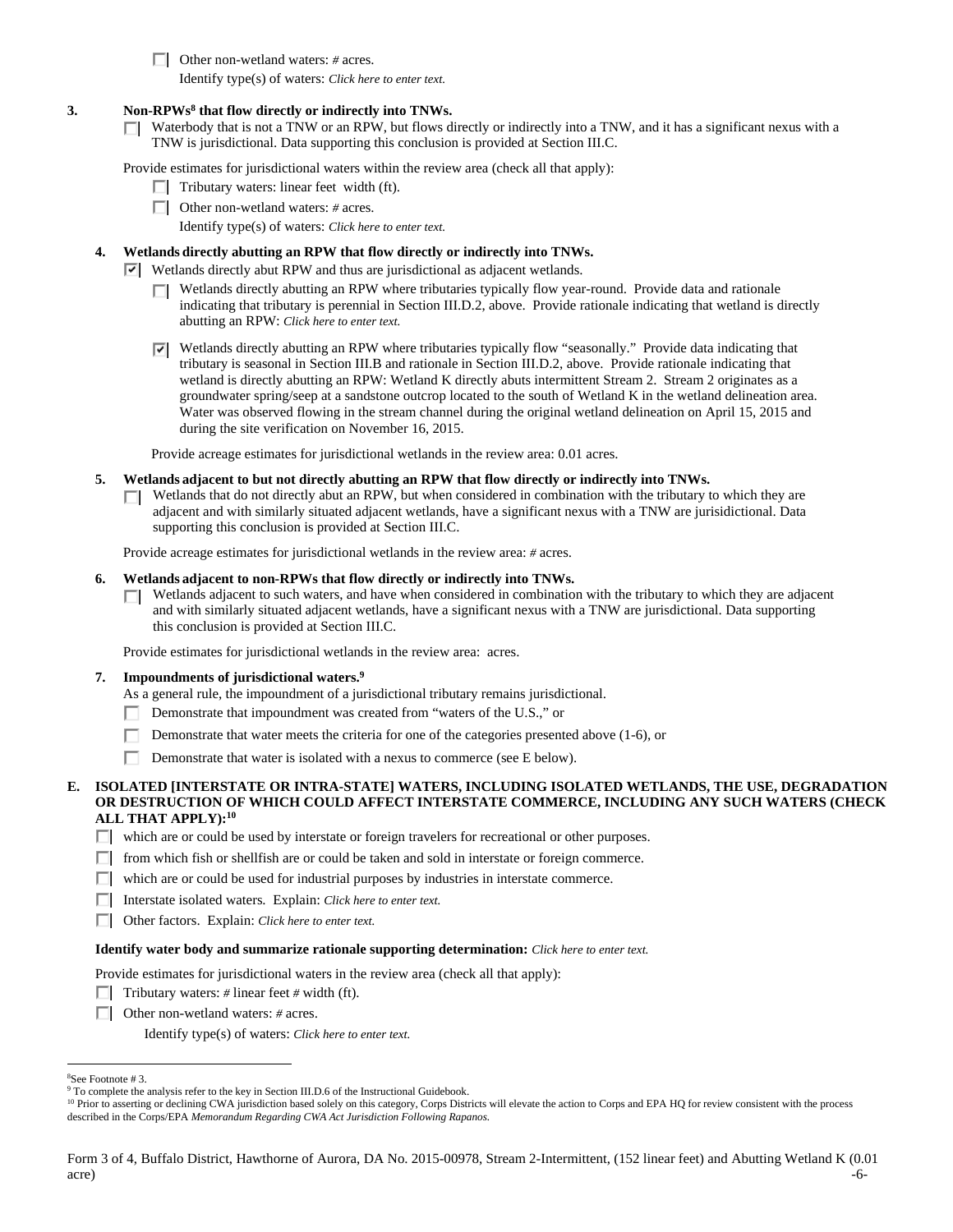|    |    | Wetlands: # acres.                                                                                                                                                                                                                                                                                                                                                                                                                                                                                                 |
|----|----|--------------------------------------------------------------------------------------------------------------------------------------------------------------------------------------------------------------------------------------------------------------------------------------------------------------------------------------------------------------------------------------------------------------------------------------------------------------------------------------------------------------------|
| F. | п  | NON-JURISDICTIONAL WATERS, INCLUDING WETLANDS (CHECK ALL THAT APPLY):<br>If potential wetlands were assessed within the review area, these areas did not meet the criteria in the 1987 Corps of Engineers<br>Wetland Delineation Manual and/or appropriate Regional Supplements.<br>Review area included isolated waters with no substantial nexus to interstate (or foreign) commerce.<br>Prior to the Jan 2001 Supreme Court decision in "SWANCC," the review area would have been regulated based solely on the |
|    | п  | "Migratory Bird Rule" (MBR).<br>Waters do not meet the "Significant Nexus" standard, where such a finding is required for jurisdiction. Explain: Click here to enter text.                                                                                                                                                                                                                                                                                                                                         |
|    | П  |                                                                                                                                                                                                                                                                                                                                                                                                                                                                                                                    |
|    |    | Other: (explain, if not covered above): Click here to enter text.                                                                                                                                                                                                                                                                                                                                                                                                                                                  |
|    |    | Provide acreage estimates for non-jurisdictional waters in the review area, where the sole potential basis of jurisdiction is the MBR factors<br>(i.e., presence of migratory birds, presence of endangered species, use of water for irrigated agriculture), using best professional judgment<br>(check all that apply):                                                                                                                                                                                          |
|    |    | Non-wetland waters (i.e., rivers, streams): # linear feet # width (ft).                                                                                                                                                                                                                                                                                                                                                                                                                                            |
|    |    | Lakes/ponds: # acres.                                                                                                                                                                                                                                                                                                                                                                                                                                                                                              |
|    |    | Other non-wetland waters: # acres. List type of aquatic resource: Click here to enter text                                                                                                                                                                                                                                                                                                                                                                                                                         |
|    |    | Wetlands: $#$ acres.                                                                                                                                                                                                                                                                                                                                                                                                                                                                                               |
|    |    | Provide acreage estimates for non-jurisdictional waters in the review area that do not meet the "Significant Nexus" standard, where such a<br>finding is required for jurisdiction (check all that apply):                                                                                                                                                                                                                                                                                                         |
|    |    | Non-wetland waters (i.e., rivers, streams): # linear feet # width (ft).                                                                                                                                                                                                                                                                                                                                                                                                                                            |
|    |    | Lakes/ponds: # acres.                                                                                                                                                                                                                                                                                                                                                                                                                                                                                              |
|    |    | Other non-wetland waters: # acres. List type of aquatic resource: Click here to enter text                                                                                                                                                                                                                                                                                                                                                                                                                         |
|    |    | Wetlands: # acres.                                                                                                                                                                                                                                                                                                                                                                                                                                                                                                 |
|    |    | <b>SECTION IV: DATA SOURCES.</b>                                                                                                                                                                                                                                                                                                                                                                                                                                                                                   |
|    |    | A. SUPPORTING DATA. Data reviewed for JD (check all that apply - checked items shall be included in case file and, where checked and                                                                                                                                                                                                                                                                                                                                                                               |
|    | ल। | requested, appropriately reference sources below):<br>Maps, plans, plots or plat submitted by or on behalf of the applicant/consultant: BL Companies, September 21, 2015 and revised<br>December 09, 2015                                                                                                                                                                                                                                                                                                          |
|    | ल। | Data sheets prepared/submitted by or on behalf of the applicant/consultant.                                                                                                                                                                                                                                                                                                                                                                                                                                        |
|    |    | $\triangleright$ Office concurs with data sheets/delineation report.                                                                                                                                                                                                                                                                                                                                                                                                                                               |
|    |    | Office does not concur with data sheets/delineation report.<br>ПL.                                                                                                                                                                                                                                                                                                                                                                                                                                                 |
|    |    | Data sheets prepared by the Corps: Click here to enter text.                                                                                                                                                                                                                                                                                                                                                                                                                                                       |
|    |    | Corps navigable waters' study: Click here to enter text.                                                                                                                                                                                                                                                                                                                                                                                                                                                           |
|    | ⊡  | U.S. Geological Survey Hydrologic Atlas: ORM Database                                                                                                                                                                                                                                                                                                                                                                                                                                                              |
|    |    | $ \overline{v} $ USGS NHD data.                                                                                                                                                                                                                                                                                                                                                                                                                                                                                    |
|    |    | $ \nabla $ USGS 8 and 12 digit HUC maps.                                                                                                                                                                                                                                                                                                                                                                                                                                                                           |
|    | ⊡  | U.S. Geological Survey map(s). Cite scale & quad name: Aurora-OH                                                                                                                                                                                                                                                                                                                                                                                                                                                   |
|    |    | USDA Natural Resources Conservation Service Soil Survey. Citation: Click here to enter text.                                                                                                                                                                                                                                                                                                                                                                                                                       |

- $\nabla$  National wetlands inventory map(s). Cite name: ORM Database
- State/Local wetland inventory map(s): *Click here to enter text.*
- FEMA/FIRM maps: *Click here to enter text*.
- 100-year Floodplain Elevation is: *Click here to enter text.* (National Geodectic Vertical Datum of 1929)
- $|\nabla|$  Photographs:  $|\nabla|$  Aerial (Name & Date): Google Earth Pro 2016
- $\Box$ or  $\Box$  Other (Name & Date): *Click here to enter text.*
- **Previous determination(s).** File no. and date of response letter: *Click here to enter text.*
- Applicable/supporting case law: *Click here to enter text.*
- Applicable/supporting scientific literature: *Click here to enter text.*
- Other information (please specify): *Click here to enter text.*

## **B. ADDITIONAL COMMENTS TO SUPPORT JD:**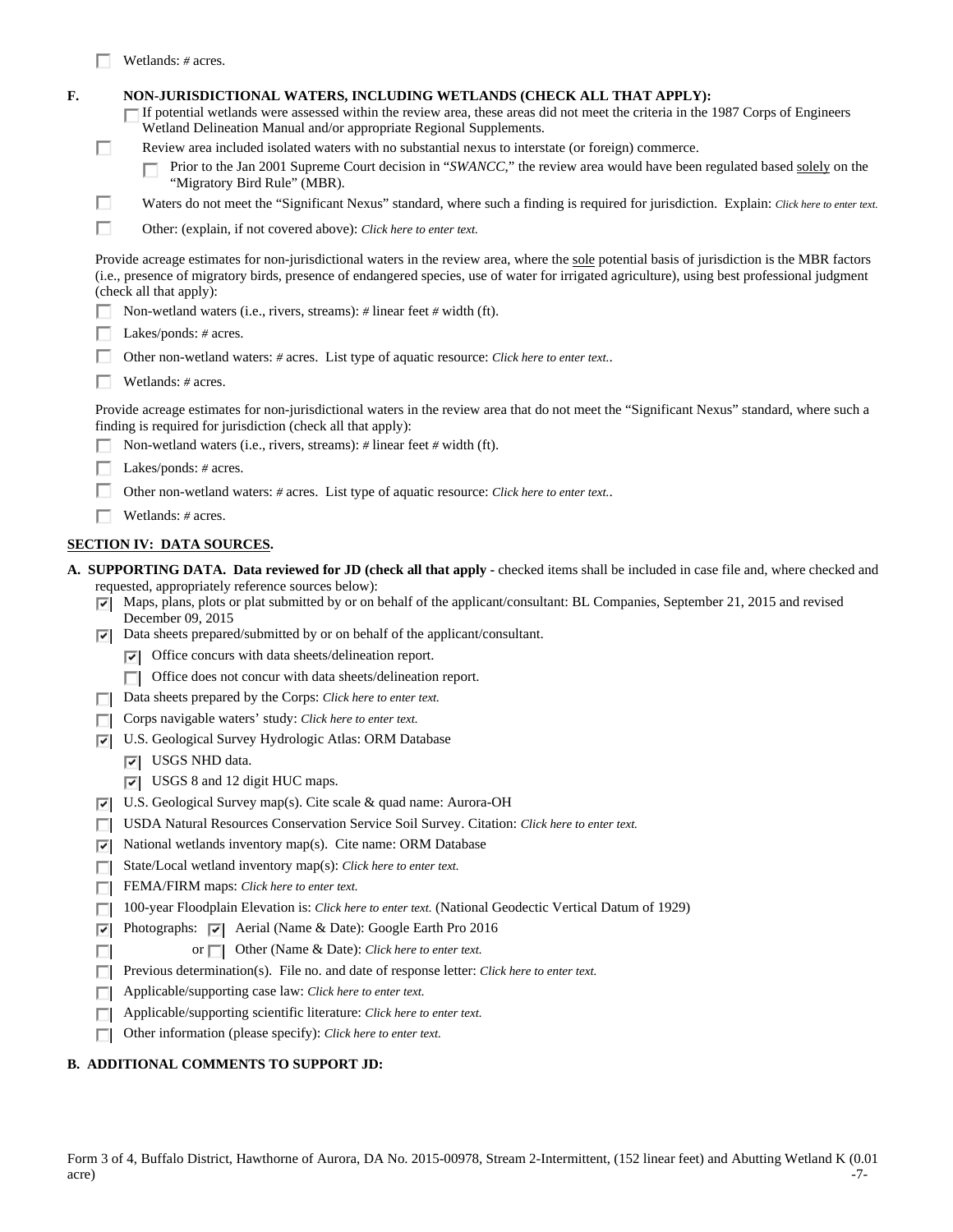August 16, 2016

Shawn BlohmShawn Blohm Date Regulatory Specialist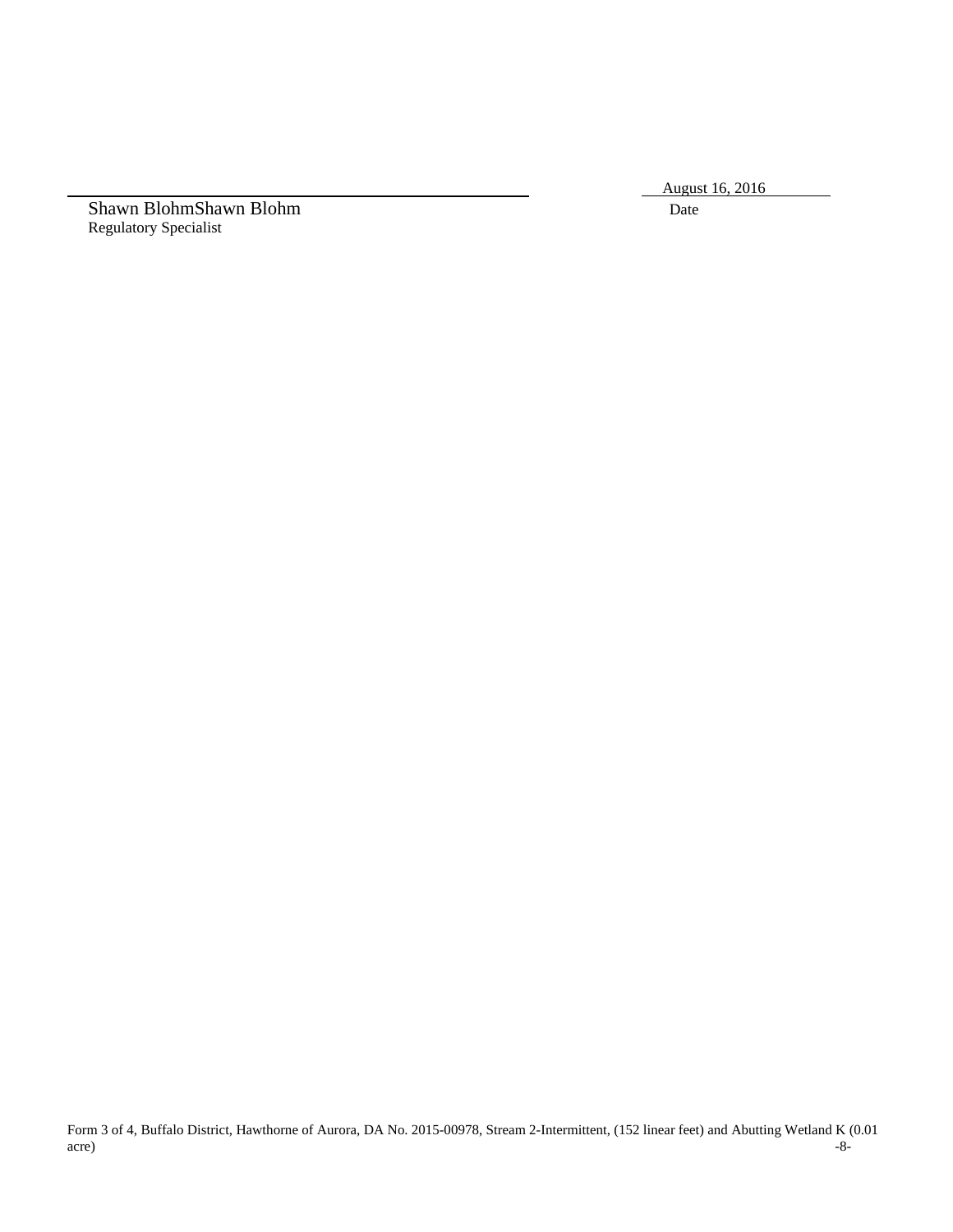## **APPROVED JURISDICTIONAL DETERMINATION FORM U.S. Army Corps of Engineers**

This form should be completed by following the instructions provided in Section IV of the JD Form Instructional Guidebook.

## **SECTION I: BACKGROUND INFORMATION**

# **A. REPORT COMPLETION DATE FOR APPROVED JURISDICTIONAL DETERMINATION (JD): August 16, 2016**

**B. DISTRICT OFFICE, FILE NAME, AND NUMBER:** Form 4 of 4, Buffalo District, Hawthorne of Aurora, DA No. 2015-00978, Unnamed Tributary to Pond Brook and Adjacent Wetland A (0.07 acre) and Adjacent Wetland F (0.10 acre)

## **C. PROJECT LOCATION AND BACKGROUND INFORMATION:**

State: Ohio County/parish/borough: Portage City: Aurora Center coordinates of site (lat/long in degree decimal format): Lat. 41.33494 °, Long. -81.36637 ° Universal Transverse Mercator: 17

Name of nearest waterbody: Pond Brook

Name of nearest Traditional Navigable Water (TNW) into which the aquatic resource flows: Cuyahoga River Name of watershed or Hydrologic Unit Code (HUC): 04110002

- ⊽ Check if map/diagram of review area and/or potential jurisdictional areas is/are available upon request.
- Check if other sites (e.g., offsite mitigation sites, disposal sites, etc…) are associated with this action and are recorded on a different П JD form

## **D. REVIEW PERFORMED FOR SITE EVALUATION (CHECK ALL THAT APPLY):**

- ⊽ Office (Desk) Determination. Date: August 5, 2016
- ⊽⊹ Field Determination. Date(s): November 19, 2015, *Click here to enter a date.*

## **SECTION II: SUMMARY OF FINDINGS**

## **A. RHA SECTION 10 DETERMINATION OF JURISDICTION.**

There are no "*navigable waters of the U.S.*" within Rivers and Harbors Act (RHA) jurisdiction (as defined by 33 CFR part 329) in the review area. [*Required*]

- п Waters subject to the ebb and flow of the tide.
- Waters are presently used, or have been used in the past, or may be susceptible for use to transport interstate or foreign commerce. п Explain: *Click here to enter text.*

## **B. CWA SECTION 404 DETERMINATION OF JURISDICTION.**

There are "*waters of the U.S.*" within Clean Water Act (CWA) jurisdiction (as defined by 33 CFR part 328) in the review area. *[Required]*

### **1. Waters of the U.S.**

 $\overline{a}$ 

- **a. Indicate presence of waters of U.S. in review area (check all that apply): 1**
- TNWs, including territorial seas п
- П Wetlands adjacent to TNWs
- П Relatively permanent waters<sup>2</sup> (RPWs) that flow directly or indirectly into TNWs
- П. Non-RPWs that flow directly or indirectly into TNWs
- п Wetlands directly abutting RPWs that flow directly or indirectly into TNWs
- ⊽ Wetlands adjacent to but not directly abutting RPWs that flow directly or indirectly into TNWs
- г Wetlands adjacent to non-RPWs that flow directly or indirectly into TNWs
- Impoundments of jurisdictional waters П.
- Isolated (interstate or intrastate) waters, including isolated wetlands п
	- **b. Identify (estimate) size of waters of the U.S. in the review area:**  Non-wetland waters: linear feet: width (ft) and/or acres. Wetlands: 0.17 acres.
	- **c. Limits (boundaries) of jurisdiction** based on: Established by OHWM
- Elevation of established OHWM (if known): *Click here to enter text.*
- **2. Non-regulated waters/wetlands (check if applicable):3**
- Potentially jurisdictional waters and/or wetlands were assessed within the review area and determined to be not jurisdictional. п **Explain:**

<sup>&</sup>lt;sup>1</sup> Boxes checked below shall be supported by completing the appropriate sections in Section III below.<br><sup>2</sup> For purposes of this form, an PPW is defined as a tributary that is not a TNW and that typically flows

<sup>&</sup>lt;sup>2</sup> For purposes of this form, an RPW is defined as a tributary that is not a TNW and that typically flows year-round or has continuous flow at least "seasonally" (e.g., typically 3 months). <sup>3</sup> Supporting documentation is presented in Section III.F.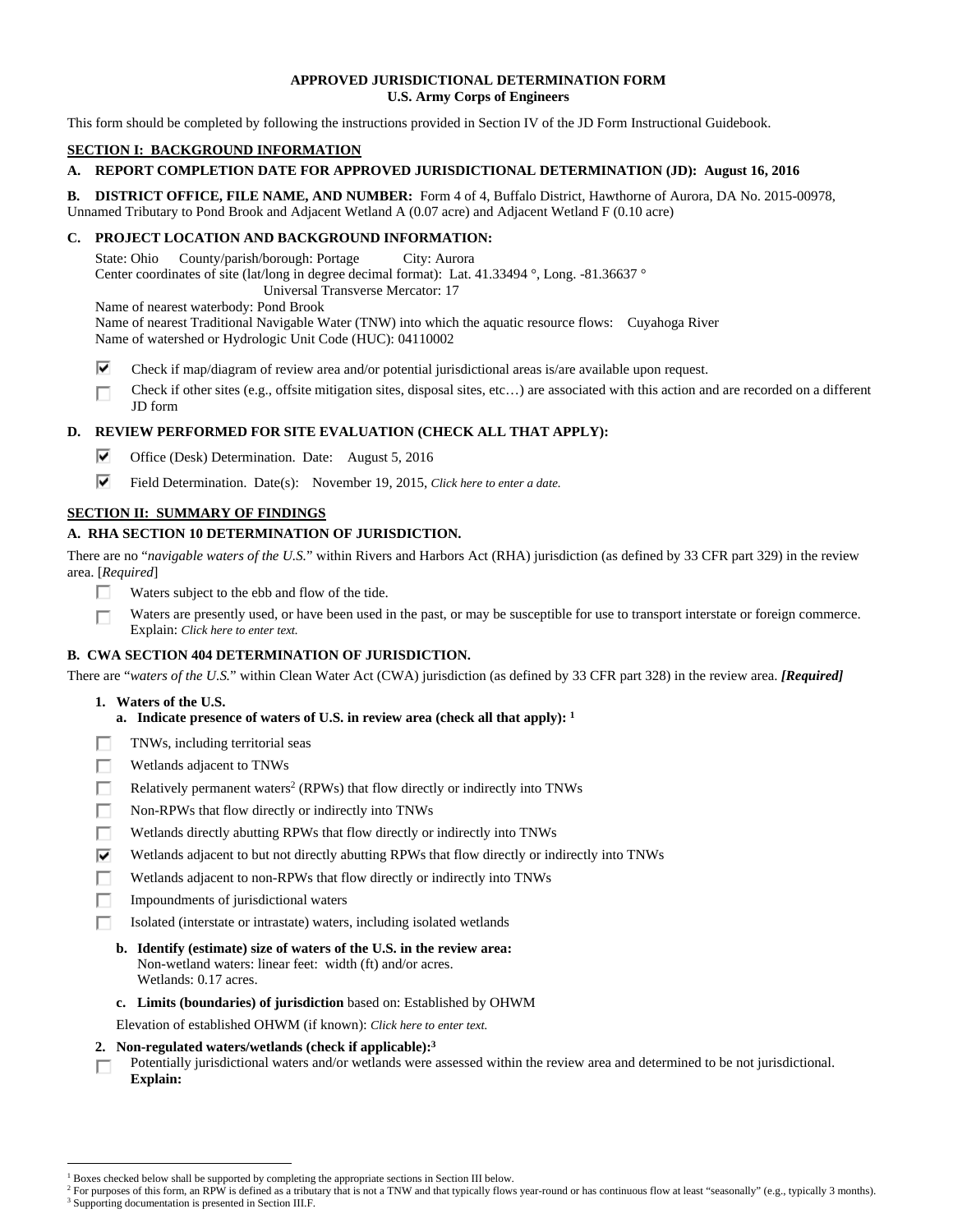## **SECTION III: CWA ANALYSIS**

# **A. TNWs AND WETLANDS ADJACENT TO TNWs**

**The agencies will assert jurisdiction over TNWs and wetlands adjacent to TNWs. If the aquatic resource is a TNW, complete Section III.A.1 and Section III.D.1. only; if the aquatic resource is a wetland adjacent to a TNW, complete Sections III.A.1 and 2 and Section III.D.1.; otherwise, see Section III.B below**.

## **1. TNW**  Identify TNW: *Click here to enter text.* Summarize rationale supporting determination: *Click here to enter text.*

# **2. Wetland adjacent to TNW**

Summarize rationale supporting conclusion that wetland is "adjacent": *Click here to enter text.*

# **B. CHARACTERISTICS OF TRIBUTARY (THAT IS NOT A TNW) AND ITS ADJACENT WETLANDS (IF ANY):**

**This section summarizes information regarding characteristics of the tributary and its adjacent wetlands, if any, and it helps determine whether or not the standards for jurisdiction established under Rapanos have been met.** 

**The agencies will assert jurisdiction over non-navigable tributaries of TNWs where the tributaries are "relatively permanent**  waters" (RPWs), i.e. tributaries that typically flow year-round or have continuous flow at least seasonally (e.g., typically 3 months). **A wetland that directly abuts an RPW is also jurisdictional. If the aquatic resource is not a TNW, but has year-round (perennial) flow, skip to Section III.D.2. If the aquatic resource is a wetland directly abutting a tributary with perennial flow, skip to Section III.D.4.** 

**A wetland that is adjacent to but that does not directly abut an RPW requires a significant nexus evaluation. Corps districts and EPA regions will include in the record any available information that documents the existence of a significant nexus between a relatively permanent tributary that is not perennial (and its adjacent wetlands if any) and a traditional navigable water, even though a significant nexus finding is not required as a matter of law.** 

**If the waterbody4 is not an RPW, or a wetland directly abutting an RPW, a JD will require additional data to determine if the waterbody has a significant nexus with a TNW. If the tributary has adjacent wetlands, the significant nexus evaluation must consider the tributary in combination with all of its adjacent wetlands. This significant nexus evaluation that combines, for analytical purposes, the tributary and all of its adjacent wetlands is used whether the review area identified in the JD request is the tributary, or its adjacent wetlands, or both. If the JD covers a tributary with adjacent wetlands, complete Section III.B.1 for the tributary, Section III.B.2 for any onsite wetlands, and Section III.B.3 for all wetlands adjacent to that tributary, both onsite and offsite. The determination whether a significant nexus exists is determined in Section III.C below.** 

- **1. Characteristics of non-TNWs that flow directly or indirectly into TNW** 
	- **(i) General Area Conditions:**

 Watershed size: acres Drainage area: square miles

 Average annual rainfall: inches Average annual snowfall: inches

# **(ii) Physical Characteristics:**

# (a) Relationship with TNW:

Tributary flows directly into TNW.

П. Tributary flows through 3 tributaries before entering TNW.

 Project waters are *Choose an item.* river miles from TNW. Project waters are *Choose an item.* river miles from RPW. Project waters are *Choose an item.* aerial (straight) miles from TNW. Project waters are *Choose an item.* aerial (straight) miles from RPW. Project waters cross or serve as state boundaries. Explain: *Click here to enter text.*

Identify flow route to TNW5:

Tributary stream order, if known:

(b) General Tributary Characteristics (check all that apply):

**Tributary** is:  $\Box$  Natural

п Artificial (man-made). Explain: *Click here to enter text.*

Manipulated (man-altered). Explain: *Click here to enter text.*

**Tributary** properties with respect to top of bank (estimate):

 $\overline{a}$ 

 Average width: feet Average depth: feet

Average side slopes: *Choose an item.*

Primary tributary substrate composition (check all that apply):

<sup>4</sup> Note that the Instructional Guidebook contains additional information regarding swales, ditches, washes, and erosional features generally and in the arid West.

 $<sup>5</sup>$  Flow route can be described by identifying, e.g., tributary a, which flows through the review area, to flow into tributary b, which then flows into TNW.</sup>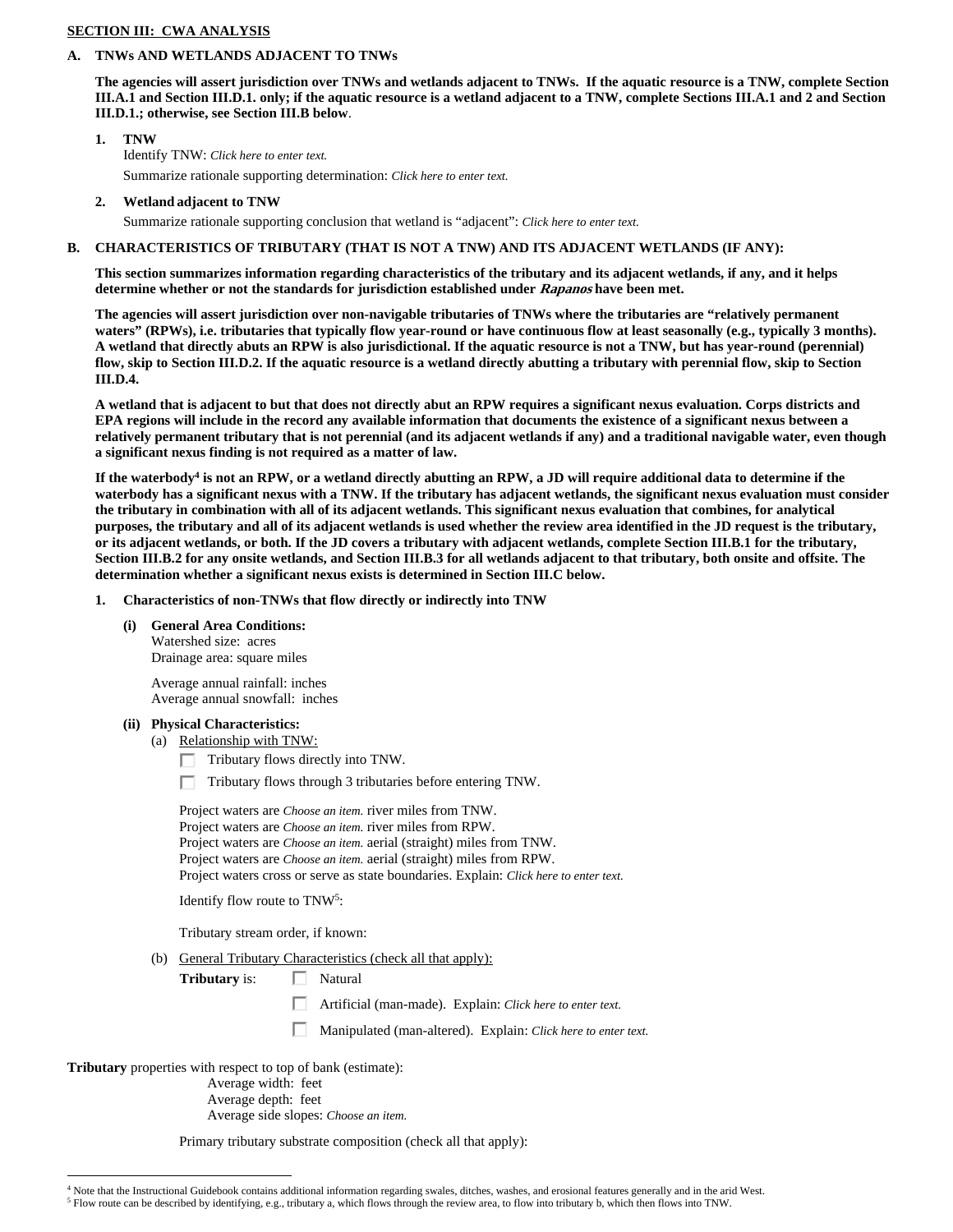| Silts       |                                                                                                                                                                           | Sands  |    |                                                     | Concrete                                                                                                                                                      |
|-------------|---------------------------------------------------------------------------------------------------------------------------------------------------------------------------|--------|----|-----------------------------------------------------|---------------------------------------------------------------------------------------------------------------------------------------------------------------|
|             | Cobbles                                                                                                                                                                   | Gravel |    |                                                     | Muck                                                                                                                                                          |
|             | Bedrock                                                                                                                                                                   | ш      |    | Vegetation. Type/% cover: Click here to enter text. |                                                                                                                                                               |
|             | Other. Explain: Leaf pack and woody debris                                                                                                                                |        |    |                                                     |                                                                                                                                                               |
|             |                                                                                                                                                                           |        |    |                                                     |                                                                                                                                                               |
|             | Tributary condition/stability [e.g., highly eroding, sloughing banks]. Explain:<br>Presence of run/riffle/pool complexes. Explain:<br>Tributary geometry: Choose an item. |        |    |                                                     |                                                                                                                                                               |
|             | Tributary gradient (approximate average slope):                                                                                                                           |        |    |                                                     |                                                                                                                                                               |
| $(c)$ Flow: | Tributary provides for: Choose an item.                                                                                                                                   |        |    |                                                     |                                                                                                                                                               |
|             | Estimate average number of flow events in review area/year: 20 (or greater)<br>Other information on duration and volume: Click here to enter text.                        |        |    |                                                     | Describe flow regime: The stream flows for brief periods after heavy rain events, or during snowmelt.                                                         |
|             | Surface flow is: Discrete and Confined Characteristics: There is a defined bed and bank                                                                                   |        |    |                                                     |                                                                                                                                                               |
|             |                                                                                                                                                                           |        |    |                                                     |                                                                                                                                                               |
|             | Subsurface flow: Choose an item. Explain findings: Click here to enter text.<br>$\Box$ Dye (or other) test performed: <i>Click here to enter text</i> .                   |        |    |                                                     |                                                                                                                                                               |
|             | Tributary has (check all that apply):<br>$\Box$ Bed and banks<br>$\Box$ OHWM <sup>6</sup> (check all indicators that apply):                                              |        |    |                                                     |                                                                                                                                                               |
|             | $\Box$ clear, natural line impressed on the bank $\Box$ the presence of litter and debris                                                                                 |        |    |                                                     |                                                                                                                                                               |
|             | $\Box$ changes in the character of soil                                                                                                                                   |        |    |                                                     | $\Box$ destruction of terrestrial vegetation                                                                                                                  |
|             | $\Box$ shelving                                                                                                                                                           |        |    | $\Box$ the presence of wrack line                   |                                                                                                                                                               |
|             | $\Box$ vegetation matted down, bent, or absent $\Box$ sediment sorting                                                                                                    |        |    |                                                     |                                                                                                                                                               |
|             | leaf litter disturbed or washed away                                                                                                                                      |        | П. | scour                                               |                                                                                                                                                               |
|             | $\Box$ sediment deposition                                                                                                                                                |        | ш  |                                                     | multiple observed or predicted flow events                                                                                                                    |
|             | $\Box$ water staining                                                                                                                                                     |        | п  |                                                     | abrupt change in plant community Click here to enter text.                                                                                                    |
|             | $\Box$ other (list): <i>Click here to enter text.</i>                                                                                                                     |        |    |                                                     |                                                                                                                                                               |
|             | $\Box$ Discontinuous OHWM. <sup>7</sup> Explain: Click here to enter text.                                                                                                |        |    |                                                     |                                                                                                                                                               |
|             | $\Box$ High Tide Line indicated by:                                                                                                                                       |        |    |                                                     | If factors other than the OHWM were used to determine lateral extent of CWA jurisdiction (check all that apply):<br>$\Box$ Mean High Water Mark indicated by: |
|             | $\Box$ oil or scum line along shore objects                                                                                                                               |        |    | $\Box$ survey to available datum;                   |                                                                                                                                                               |
|             | $\Box$ fine shell or debris deposits (foreshore) $\Box$ physical markings;                                                                                                |        |    |                                                     |                                                                                                                                                               |
|             | physical markings/characteristics<br>tidal gauges                                                                                                                         |        |    |                                                     | vegetation lines/changes in vegetation types.                                                                                                                 |
|             | other (list): Click here to enter text.                                                                                                                                   |        |    |                                                     |                                                                                                                                                               |

# **(iii) Chemical Characteristics:**

 $\overline{a}$ 

Characterize tributary (e.g., water color is clear, discolored, oily film; water quality; general watershed characteristics, etc.). Explain:

Identify specific pollutants, if known: N/A

<sup>6</sup> A natural or man-made discontinuity in the OHWM does not necessarily sever jurisdiction (e.g., where the stream temporarily flows underground, or where the OHWM has been removed by development or agricultural practices). Where there is a break in the OHWM that is unrelated to the waterbody's flow regime (e.g., flow over a rock outcrop or through a culvert), the agencies will look for indicators of flow above and below the break. 7 Ibid.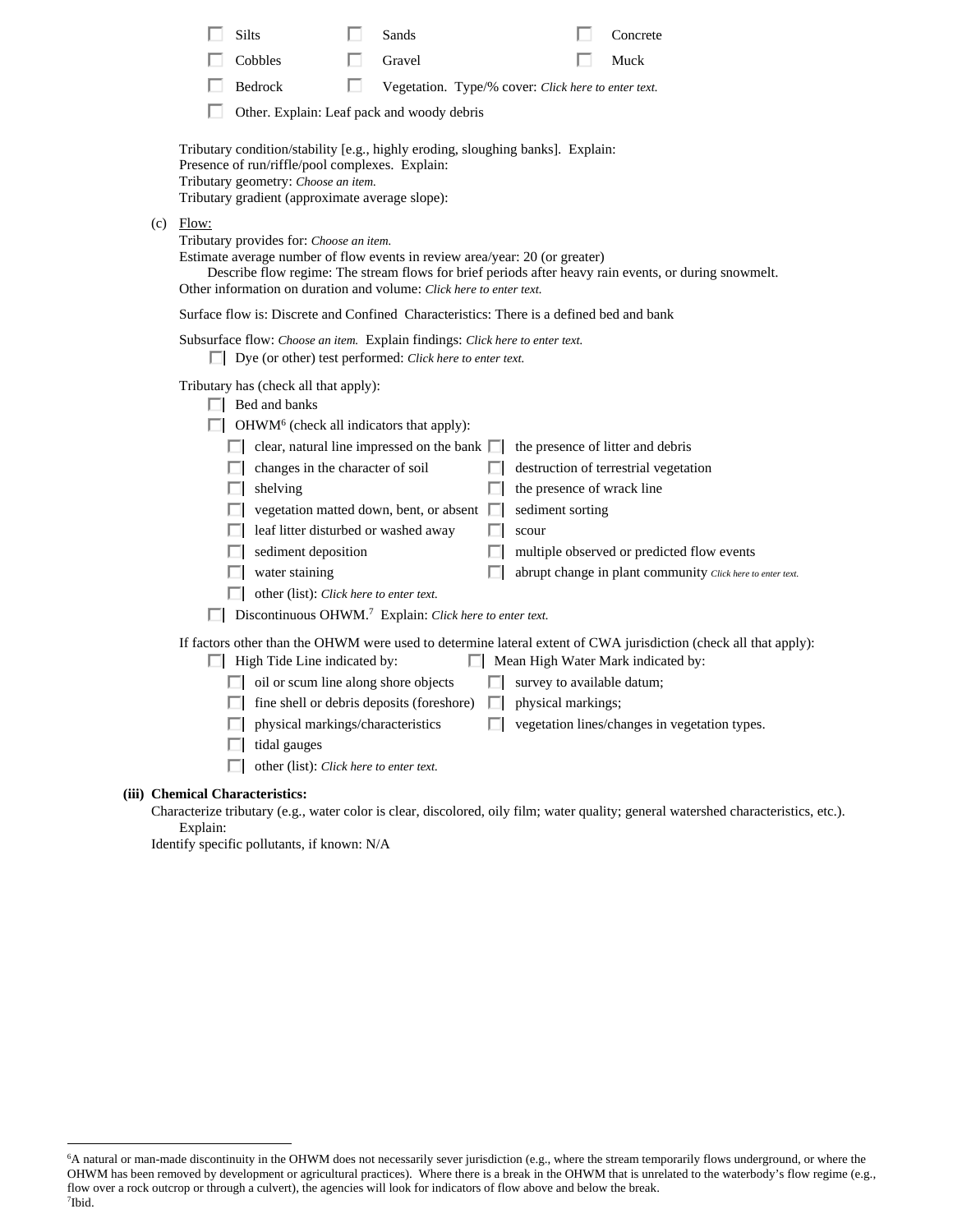#### **(iv) Biological Characteristics. Channel supports (check all that apply):**

- Riparian corridor. Characteristics (type, average width): Wide forested buffer
- Wetland fringe. Characteristics: *Click here to enter text.*
- **Habitat for:** 
	- Federally Listed species. Explain findings: *Click here to enter text.*
	- Fish/spawn areas. Explain findings: *Click here to enter text.*
	- $\Box$ Other environmentally-sensitive species. Explain findings: *Click here to enter text.*
	- П Aquatic/wildlife diversity. Explain findings: *Click here to enter text.*

## **2. Characteristics of wetlands adjacent to non-TNW that flow directly or indirectly into TNW**

#### **(i) Physical Characteristics:**

- (a) General Wetland Characteristics:
	- Properties: Wetland size: 0.17 acres acres Wetland type. Explain: Both Wetland A and F are Emergent Wetland quality. Explain: Wetland A is a palaustrine emergent wetland that is located within old field habitat. Wetland F is a paluastrine emergent wetland surrounded by a wooded area. Project wetlands cross or serve as state boundaries. Explain: *Click here to enter text.*
- (b) General Flow Relationship with Non-TNW:

Flow is: Ephemeral Flow Explain: Wetland A and F receive water from rainfall or snowmelt during late winter/early spring when snowmelt contributes to the amount of water held within the wetlands. Groundwater Seeps and/or springs were not observed within the wetlands. Water from Wetlands A and F drain to the west through storm water basins that flow under Walnut Ridge Trail into an ephemeral stream channel that directly flows into Aurora Lake. Aurora Lake is an impoundment of Pond Brook. Pond Brook flows south into Tinkers Creek. Tinkers Creek flows into the Cuyahoga River. The Cuyahoga River becomes a TNW further downstream.

Surface flow is: Overland Sheetflow

Characteristics: Water from Wetlands A and F drains to the west via two storm water basins that discharge into an ephemeral tributary located outside of the delineated area. The off-site ephemeral tributary can be seen in historic aerial imagery as well as current aerial imagery. LIDAR imagery indicates the presence of a channel originating at a storm water drain that was identified during the on-site field investigation. The ephemeral tributary flows directly into Aurora Lake. Aurora Lake is an impoundment of Pond Brook. Pond Brook flows into Tinkers Creek, which flows into the Cuyahoga River which becomes a TNW near its outlet into Lake Erie.

Subsurface flow: *Choose an item.* Explain findings: *Click here to enter text.*

Dye (or other) test performed: *Click here to enter text.*

- (c) Wetland Adjacency Determination with Non-TNW:
	- $\Box$  Directly abutting
	- ⊽ Not directly abutting
		- Discrete wetland hydrologic connection. Explain: Water from Wetland A and F both flow to the west into catch ⊽ basins. The water flows from the catch basins into an unnamed ephemeral tributary of Pond Brook. Pond Brook flows into Tinkers Creek, which flows into the Cuyahoga River which becomes a TNW further downstream.
		- п. Ecological connection. Explain: *Click here to enter text.*
		- Separated by berm/barrier. Explain: *Click here to enter text*.
- (d) Proximity (Relationship) to TNW

Project wetlands are 15-20 river miles from TNW. Project waters are 10-15 aerial (straight) miles from TNW. Flow is from: Wetland to Navigable Waters Estimate approximate location of wetland as within the 500-year or greater .

#### **(ii) Chemical Characteristics:**

Characterize wetland system (e.g., water color is clear, brown, oil film on surface; water quality; general watershed characteristics; etc.). Explain: *Click here to enter text.*

Identify specific pollutants, if known: *Click here to enter text.*

#### **(iii) Biological Characteristics. Wetland supports (check all that apply):**

- Riparian buffer. Characteristics (type, average width): *Click here to enter text.*
- Vegetation type/percent cover. Explain: Emergent wetland vegetation
- $\Box$  Habitat for:
	- Federally Listed species. Explain findings: *Click here to enter text*.
	- Fish/spawn areas. Explain findings: *Click here to enter text.*
	- Other environmentally-sensitive species. Explain findings: *Click here to enter text.*
	- Aquatic/wildlife diversity. Explain findings: *Click here to enter text.*

## **3. Characteristics of all wetlands adjacent to the tributary (if any)**

All wetland(s) being considered in the cumulative analysis: 3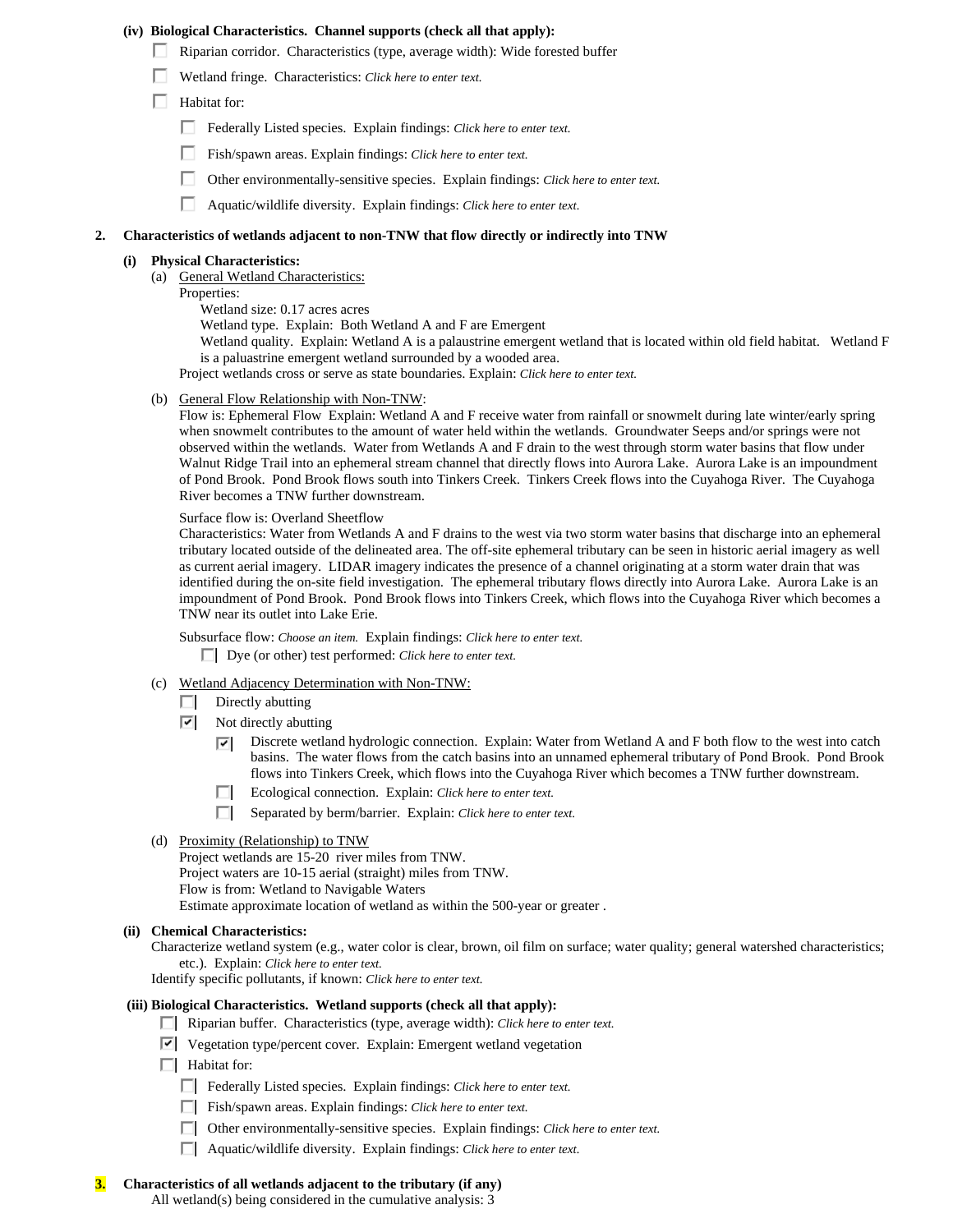Approximately (1.20) acres in total are being considered in the cumulative analysis.

For each wetland, specify the following:

| Directly abuts? $(Y/N)$ | Size (in acres) | Directly abuts? $(Y/N)$ | Size (in acres) |
|-------------------------|-----------------|-------------------------|-----------------|
| No                      | 0.07            | Y/N                     |                 |
| No                      | 0.10            | Y/N                     | #               |
| No                      | .04             | Y/N                     | #               |
| Y/N                     |                 | Y/N                     |                 |

 Summarize overall biological, chemical and physical functions being performed: Wetlands store runoff, filter pollutants, and settle sediment that would otherwise be transported to the downstream.

#### **C. SIGNIFICANT NEXUS DETERMINATION**

**A significant nexus analysis will assess the flow characteristics and functions of the tributary itself and the functions performed by any wetlands adjacent to the tributary to determine if they significantly affect the chemical, physical, and biological integrity of a TNW. For each of the following situations, a significant nexus exists if the tributary, in combination with all of its adjacent wetlands, has more than a speculative or insubstantial effect on the chemical, physical and/or biological integrity of a TNW. Considerations when evaluating significant nexus include, but are not limited to the volume, duration, and frequency of the flow of water in the tributary and its proximity to a TNW, and the functions performed by the tributary and all its adjacent wetlands. It is not appropriate to determine significant nexus based solely on any specific threshold of distance (e.g. between a tributary and its adjacent wetland or between a tributary and the TNW). Similarly, the fact an adjacent wetland lies within or outside of a floodplain is not solely determinative of significant nexus.** 

#### **Draw connections between the features documented and the effects on the TNW, as identified in the** *Rapanos* **Guidance and discussed in the Instructional Guidebook. Factors to consider include, for example:**

- Does the tributary, in combination with its adjacent wetlands (if any), have the capacity to carry pollutants or flood waters to TNWs, or to reduce the amount of pollutants or flood waters reaching a TNW?
- Does the tributary, in combination with its adjacent wetlands (if any), provide habitat and lifecycle support functions for fish and other species, such as feeding, nesting, spawning, or rearing young for species that are present in the TNW?
- Does the tributary, in combination with its adjacent wetlands (if any), have the capacity to transfer nutrients and organic carbon that support downstream foodwebs?
- Does the tributary, in combination with its adjacent wetlands (if any), have other relationships to the physical, chemical, or biological integrity of the TNW?

#### *Note: the above list of considerations is not inclusive and other functions observed or known to occur should be documented below:*

- **1. Significant nexus findings for non-RPW that has no adjacent wetlands and flows directly or indirectly into TNWs.** Explain findings of presence or absence of significant nexus below, based on the tributary itself, then go to Section III.D:
- **2. Significant nexus findings for non-RPW and its adjacent wetlands, where the non-RPW flows directly or indirectly into TNWs.**  Explain findings of presence or absence of significant nexus below, based on the tributary in combination with all of its adjacent wetlands, then go to Section III.D:
- **3. Significant nexus findings for wetlands adjacent to an RPW but that do not directly abut the RPW.** Explain findings of presence or absence of significant nexus below, based on the tributary in combination with all of its adjacent wetlands, then go to Section III.D: Wetlands A and F are located adjacent to Aurora Lake, an impoundment of Pond Brook. Wetlands A and F flow into an unnamed tributary of Pond Brook that is located outside of the delineation area. A review of NWI mapping shows that one additional wetland located adjacent to the unnamed tributary of Pond Brook. Wetlands A and F drain into the unnamed tributary that discharges directly into Aurora Lake, an impoundment of Pond Brook. Pond Brook flows south into Tinkers Creek. Tinkers Creek flows to the northwest into the Cuyahoga River. The Cuyahoga River flows to the north where it becomes a TNW near its confluence with Lake Erie. Pond Brook is designated modified warmwater habitat  $(MWH)^1$ . Tinkers Creek is designated warmwater habitat  $(WWH)^2$ . The Cuyahoga River is designated WWH<sup>3</sup>. According to the Total Maximum Daily Loads of the Lower Cuyahoga River <sup>4</sup>. Pond Brook is a channelized, wetland stream designated MWH based on its low habitat quality and ongoing channel maintenance under the Ohio Drainage Law (ORC 6131) (1991 survey results). The stream is mostly pooled, and receives drainage from adjacent wetlands, suburban development, and effluent from two WWTPs. Fish and macro-invertebrates were fair but met the designated MWH use and is now in FULL attainment of its designated use based on 2000 survey results. Tinkers Creek is the largest tributary of the Cuyahoga River and drains portions of Portage, Geauga, Summit and Cuyahoga counties. Tinkers Creek has a drainage area of 96.4 square miles and a total length of about 30 miles and enters the Cuyahoga River at RM 16.36. The watershed lies on a glaciated plateau. Soils are mostly silt loam and clayey silt loam. Wetland swamps, bogs and fens are common in the upper watershed. Flows in the lower section of the creek are highly influenced by the discharge of treated wastewater from upstream WWTPs; in 1991 the combined effluent had a median discharge of 11.623 mgd or 17.9 cubic feet per second (cfs). Portions of the stream are on bedrock and form waterfalls which are a natural barrier to fish passage. The lower portions of the stream have formed the Tinkers Creek Gorge which is a National Natural Landmark. Recent acquisitions in the basin by MetroParks Serving Summit County and the Cleveland Metro Parks have increased the amount of protected watershed in the basin. Many local communities are also involved in protecting and acquiring parkland in the basin. The Summary of 303(d) List Status for the Lower Cuyahoga River watershed (1998) states that the major causes of impairment are Organic enrichment/dissolved oxygen, metals, unknown toxicity, nutrients and habitat alteration. Sources of impairment within the Cuyahoga River watershed include organic and nutrient enrichment, siltation, low dissolved oxygen, habitat and flow alteration related issues have been identified as the primary causes of impairment. According to a United States Environmental Protection Agency Fact Sheet No. 2 (Values and Functions of Wetlands)<sup>5</sup>, Wetlands store runoff, filter pollutants and settle sediment that would otherwise be transported to the downstream. Wetlands help to maintain and improve water quality by intercepting pollutants before the water enters open water. Trees and other vegetation help to slow storm water runoff protecting land and property. Wetlands located near headwater streams and urban areas are especially valuable because they slow and store storm water runoff in developed areas. Wetlands are critical to the survival of a wide variety animal and plants, many of which are endangered or threatened. Since the wetlands A and F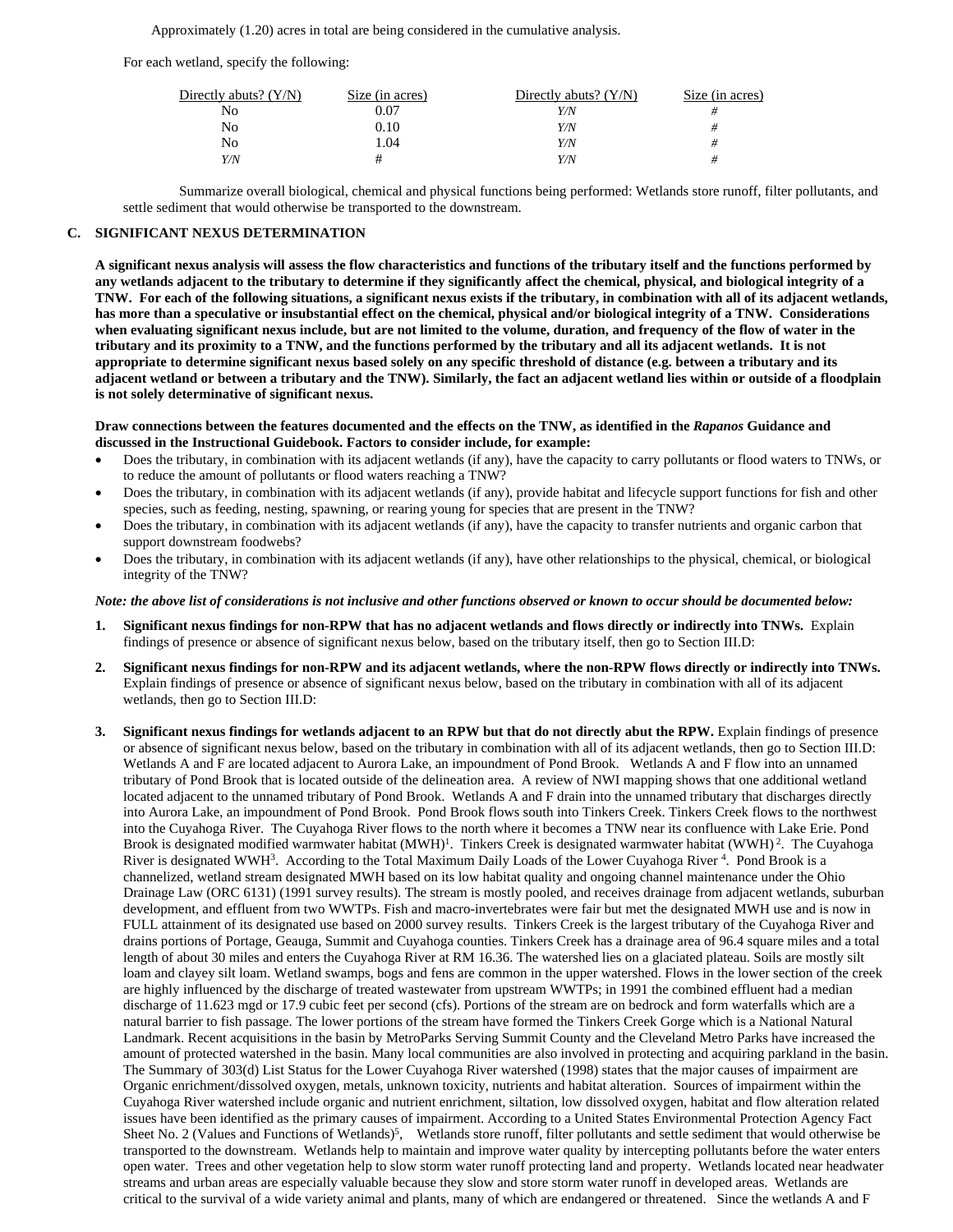are located in close proximity to Walnut Ridge Trail and residential development, the wetlands provide an important function of filtering roadway runoff preventing it from reaching the downstream TNW. Because of this, it has been determined that Wetlands A and F have a significant nexus with the downstream TNW because they filter road way pollutants and allow for sediment settle in water before the water reaches the downstream TNW.

1, 2 and 3: Ohio Administrative Code 3745-1-26 http://www.epa.ohio.gov/portals/35/rules/01-26.pdf

4: http://www.epa.ohio.gov/portals/35/tmdl/Cuyahoga\_lower\_final\_report.pdf

5: http://nepis.epa.gov

## **D. DETERMINATIONS OF JURISDICTIONAL FINDINGS. THE SUBJECT WATERS/WETLANDS ARE (CHECK ALL THAT APPLY):**

- **1. TNWs and Adjacent Wetlands.** Check all that apply and provide size estimates in review area:
	- TNWs: *#* linear feet *#* width (ft), Or, *#* acres.
	- Wetlands adjacent to TNWs: *#* acres.

#### **2. RPWs that flow directly or indirectly into TNWs.**

- Tributaries of TNWs where tributaries typically flow year-round are jurisdictional. Provide data and rationale indicating that tributary is perennial:
- П Tributaries of TNW where tributaries have continuous flow "seasonally" (e.g., typically three months each year) are jurisdictional. Data supporting this conclusion is provided at Section III.B. Provide rationale indicating that tributary flows seasonally:

Provide estimates for jurisdictional waters in the review area (check all that apply):

- $\Box$  Tributary waters: linear feet width (ft).
- Other non-wetland waters: *#* acres.

Identify type(s) of waters: *Click here to enter text.*

### **3. Non-RPWs8 that flow directly or indirectly into TNWs.**

 $\Box$  Waterbody that is not a TNW or an RPW, but flows directly or indirectly into a TNW, and it has a significant nexus with a TNW is jurisdictional. Data supporting this conclusion is provided at Section III.C.

Provide estimates for jurisdictional waters within the review area (check all that apply):

- $\Box$  Tributary waters: linear feet width (ft).
- Other non-wetland waters: *#* acres.
	- Identify type(s) of waters: *Click here to enter text.*
- **4. Wetlands directly abutting an RPW that flow directly or indirectly into TNWs.**
	- Wetlands directly abut RPW and thus are jurisdictional as adjacent wetlands.
		- Wetlands directly abutting an RPW where tributaries typically flow year-round. Provide data and rationale П. indicating that tributary is perennial in Section III.D.2, above. Provide rationale indicating that wetland is directly abutting an RPW: *Click here to enter text.*

Wetlands directly abutting an RPW where tributaries typically flow "seasonally." Provide data indicating that tributary is seasonal in Section III.B and rationale in Section III.D.2, above. Provide rationale indicating that wetland is directly abutting an RPW: *Click here to enter text.*

Provide acreage estimates for jurisdictional wetlands in the review area: *#* acres.

#### **5. Wetlands adjacent to but not directly abutting an RPW that flow directly or indirectly into TNWs.**

 $\nabla$  Wetlands that do not directly abut an RPW, but when considered in combination with the tributary to which they are adjacent and with similarly situated adjacent wetlands, have a significant nexus with a TNW are jurisidictional. Data supporting this conclusion is provided at Section III.C.

Provide acreage estimates for jurisdictional wetlands in the review area: 0.16 acres.

#### **6. Wetlands adjacent to non-RPWs that flow directly or indirectly into TNWs.**

 $\Box$  Wetlands adjacent to such waters, and have when considered in combination with the tributary to which they are adjacent and with similarly situated adjacent wetlands, have a significant nexus with a TNW are jurisdictional. Data supporting this conclusion is provided at Section III.C.

Provide estimates for jurisdictional wetlands in the review area: *#* acres.

#### **7. Impoundments of jurisdictional waters.9**

As a general rule, the impoundment of a jurisdictional tributary remains jurisdictional.

- Demonstrate that impoundment was created from "waters of the U.S.," or
- Demonstrate that water meets the criteria for one of the categories presented above (1-6), or
- Demonstrate that water is isolated with a nexus to commerce (see E below).

 $\overline{a}$ 

<sup>8</sup> See Footnote # 3.

<sup>&</sup>lt;sup>9</sup> To complete the analysis refer to the key in Section III.D.6 of the Instructional Guidebook.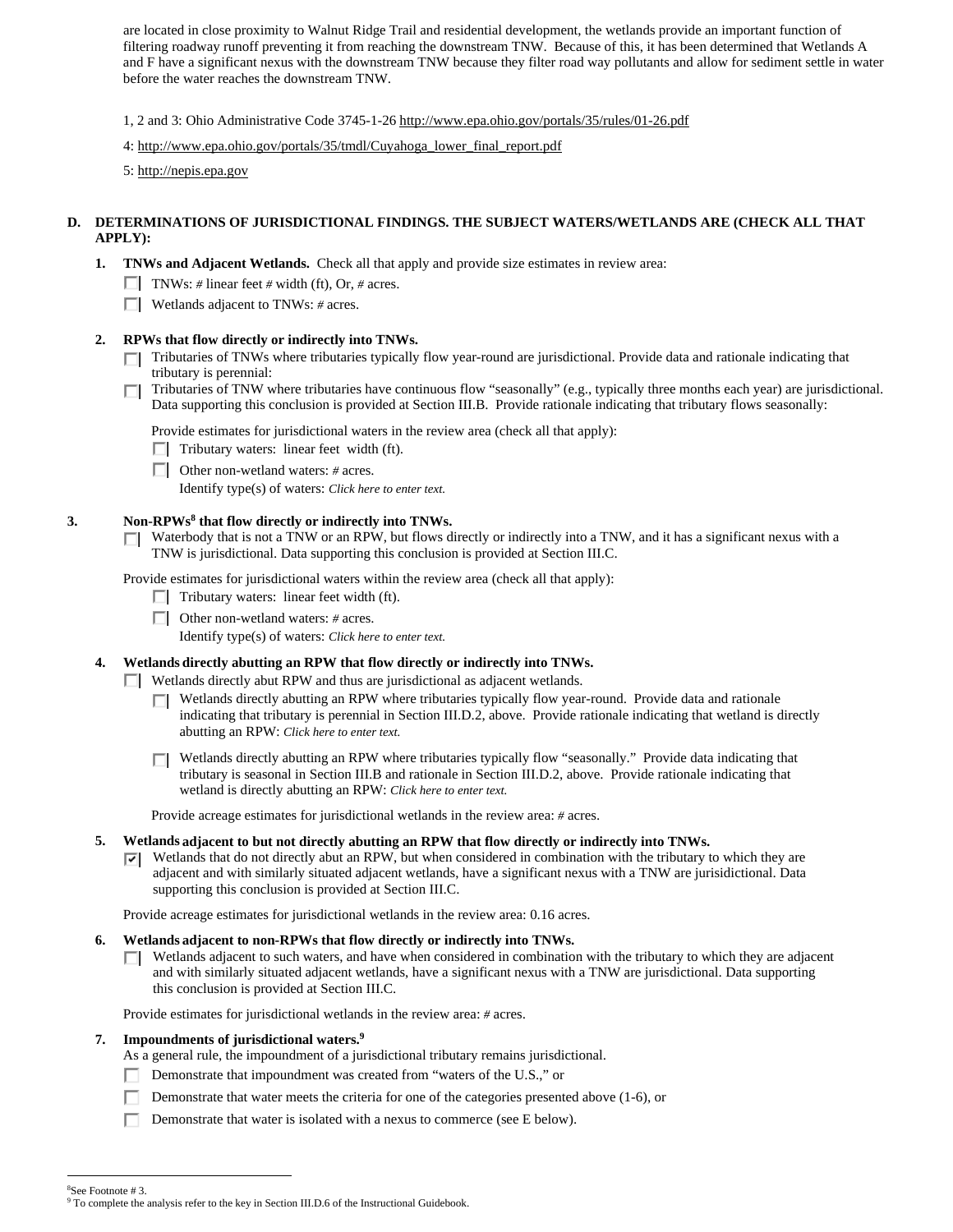| Е. |     | ISOLATED [INTERSTATE OR INTRA-STATE] WATERS, INCLUDING ISOLATED WETLANDS, THE USE, DEGRADATION<br>OR DESTRUCTION OF WHICH COULD AFFECT INTERSTATE COMMERCE, INCLUDING ANY SUCH WATERS (CHECK<br>ALL THAT APPLY): <sup>10</sup>                                                                                            |
|----|-----|---------------------------------------------------------------------------------------------------------------------------------------------------------------------------------------------------------------------------------------------------------------------------------------------------------------------------|
|    |     | which are or could be used by interstate or foreign travelers for recreational or other purposes.                                                                                                                                                                                                                         |
|    |     | from which fish or shellfish are or could be taken and sold in interstate or foreign commerce.                                                                                                                                                                                                                            |
|    | П   | which are or could be used for industrial purposes by industries in interstate commerce.                                                                                                                                                                                                                                  |
|    |     | Interstate isolated waters. Explain: Click here to enter text.                                                                                                                                                                                                                                                            |
|    |     | Other factors. Explain: Click here to enter text.                                                                                                                                                                                                                                                                         |
|    |     |                                                                                                                                                                                                                                                                                                                           |
|    |     | <b>Identify water body and summarize rationale supporting determination:</b> Click here to enter text.                                                                                                                                                                                                                    |
|    |     | Provide estimates for jurisdictional waters in the review area (check all that apply):                                                                                                                                                                                                                                    |
|    |     | Tributary waters: $\#$ linear feet $\#$ width (ft).                                                                                                                                                                                                                                                                       |
|    |     | Other non-wetland waters: # acres.                                                                                                                                                                                                                                                                                        |
|    |     | Identify type(s) of waters: Click here to enter text.                                                                                                                                                                                                                                                                     |
|    |     | Wetlands: # acres.                                                                                                                                                                                                                                                                                                        |
| F. |     | NON-JURISDICTIONAL WATERS, INCLUDING WETLANDS (CHECK ALL THAT APPLY):<br>If potential wetlands were assessed within the review area, these areas did not meet the criteria in the 1987 Corps of Engineers<br>Wetland Delineation Manual and/or appropriate Regional Supplements.                                          |
|    | п   | Review area included isolated waters with no substantial nexus to interstate (or foreign) commerce.                                                                                                                                                                                                                       |
|    |     | Prior to the Jan 2001 Supreme Court decision in "SWANCC," the review area would have been regulated based solely on the<br>"Migratory Bird Rule" (MBR).                                                                                                                                                                   |
|    | п   | Waters do not meet the "Significant Nexus" standard, where such a finding is required for jurisdiction. Explain: Click here to enter text.                                                                                                                                                                                |
|    | П   | Other: (explain, if not covered above): Click here to enter text.                                                                                                                                                                                                                                                         |
|    |     | Provide acreage estimates for non-jurisdictional waters in the review area, where the sole potential basis of jurisdiction is the MBR factors<br>(i.e., presence of migratory birds, presence of endangered species, use of water for irrigated agriculture), using best professional judgment<br>(check all that apply): |
|    |     | Non-wetland waters (i.e., rivers, streams): # linear feet # width (ft).                                                                                                                                                                                                                                                   |
|    |     | Lakes/ponds: # acres.                                                                                                                                                                                                                                                                                                     |
|    |     | Other non-wetland waters: # acres. List type of aquatic resource: Click here to enter text                                                                                                                                                                                                                                |
|    |     | Wetlands: # acres.                                                                                                                                                                                                                                                                                                        |
|    |     | Provide acreage estimates for non-jurisdictional waters in the review area that do not meet the "Significant Nexus" standard, where such a<br>finding is required for jurisdiction (check all that apply):                                                                                                                |
|    |     | Non-wetland waters (i.e., rivers, streams): $\#$ linear feet $\#$ width (ft).                                                                                                                                                                                                                                             |
|    |     | Lakes/ponds: # acres.                                                                                                                                                                                                                                                                                                     |
|    |     | Other non-wetland waters: # acres. List type of aquatic resource: Click here to enter text                                                                                                                                                                                                                                |
|    |     | Wetlands: # acres.                                                                                                                                                                                                                                                                                                        |
|    |     |                                                                                                                                                                                                                                                                                                                           |
|    |     | <b>SECTION IV: DATA SOURCES.</b>                                                                                                                                                                                                                                                                                          |
|    |     | A. SUPPORTING DATA. Data reviewed for JD (check all that apply - checked items shall be included in case file and, where checked and                                                                                                                                                                                      |
|    | ⊡   | requested, appropriately reference sources below):<br>Maps, plans, plots or plat submitted by or on behalf of the applicant/consultant: BL Companies dated September 21, 2015 and Revised<br>December 09, 2015                                                                                                            |
|    | び   | Data sheets prepared/submitted by or on behalf of the applicant/consultant.                                                                                                                                                                                                                                               |
|    |     | Office concurs with data sheets/delineation report.<br>∣✓∣                                                                                                                                                                                                                                                                |
|    |     | Office does not concur with data sheets/delineation report.<br>П                                                                                                                                                                                                                                                          |
|    | ш   | Data sheets prepared by the Corps: Click here to enter text.                                                                                                                                                                                                                                                              |
|    | ш   | Corps navigable waters' study: Click here to enter text.                                                                                                                                                                                                                                                                  |
|    | ▽   | U.S. Geological Survey Hydrologic Atlas: ORM Database                                                                                                                                                                                                                                                                     |
|    |     | USGS NHD data.<br>⊡                                                                                                                                                                                                                                                                                                       |
|    |     | $ \nabla $ USGS 8 and 12 digit HUC maps.                                                                                                                                                                                                                                                                                  |
|    | ∣✓∣ | U.S. Geological Survey map(s). Cite scale & quad name: Aurora-OH                                                                                                                                                                                                                                                          |
|    | ш   | USDA Natural Resources Conservation Service Soil Survey. Citation: Click here to enter text.                                                                                                                                                                                                                              |
|    | 罓   | National wetlands inventory map(s). Cite name: ORM Database                                                                                                                                                                                                                                                               |
|    |     |                                                                                                                                                                                                                                                                                                                           |
|    | п   | State/Local wetland inventory map(s): Click here to enter text.                                                                                                                                                                                                                                                           |

 $\overline{a}$ <sup>10</sup> Prior to asserting or declining CWA jurisdiction based solely on this category, Corps Districts will elevate the action to Corps and EPA HQ for review consistent with the process described in the Corps/EPA *Memorandum Regarding CWA Act Jurisdiction Following Rapanos.*